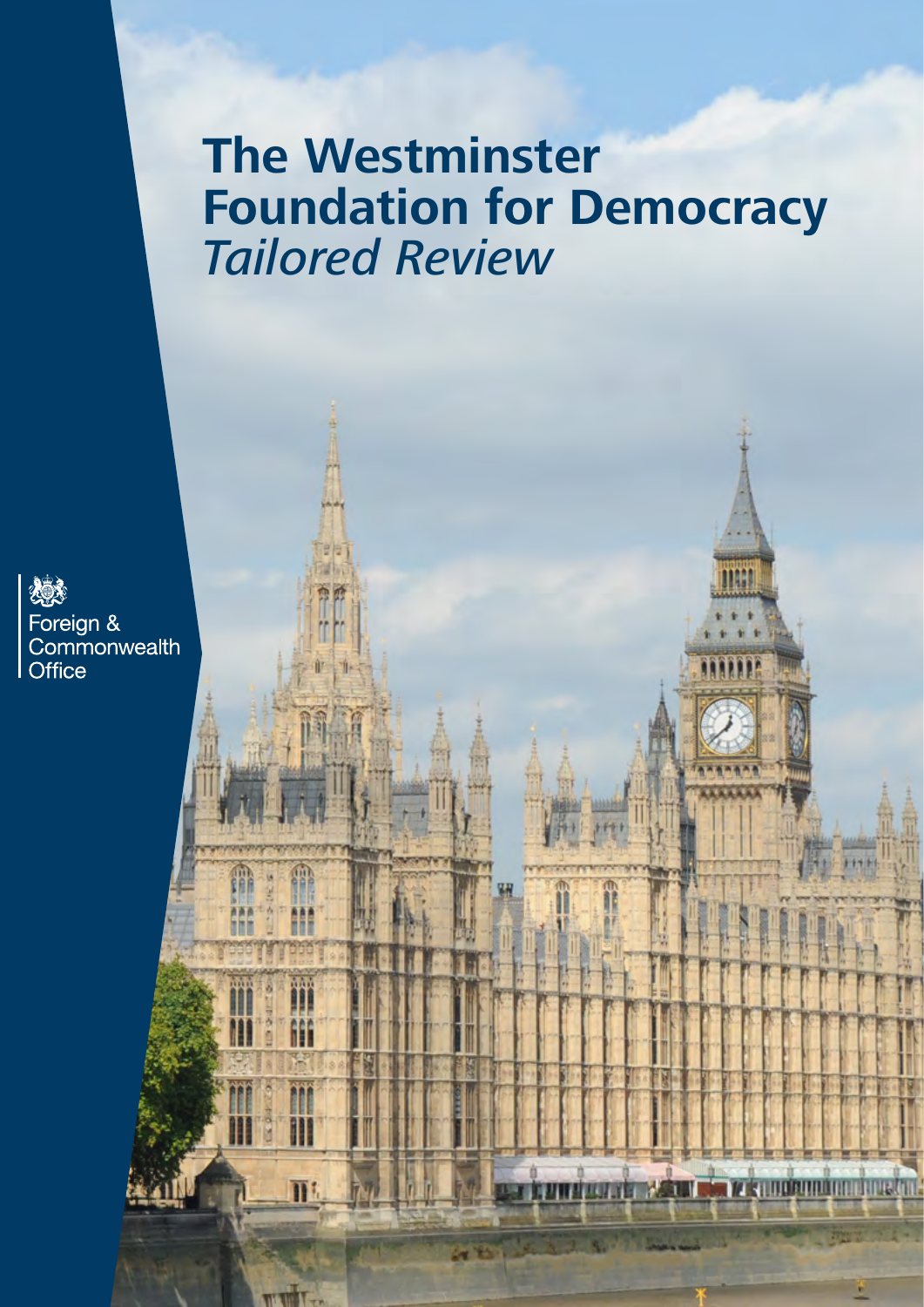# **Tailored Review of the WFD**

December 2018

# **Contents**

Executive Summary

| <b>Chapter One:</b>   | Introduction                                          |
|-----------------------|-------------------------------------------------------|
| Chapter Two:          | The $WFD - an$ overview                               |
| <b>Chapter Three:</b> | WFD's relevance, link to HMG objectives and influence |
| <b>Chapter Four:</b>  | <b>Functions</b>                                      |
| <b>Chapter Five:</b>  | Alternative means of delivery                         |
| <b>Chapter Six:</b>   | <b>Effectiveness</b>                                  |
| <b>Chapter Seven:</b> | Form                                                  |
| <b>Chapter Eight:</b> | Governance                                            |
| <b>Chapter Nine:</b>  | Relations with the sponsor department                 |
| <b>Chapter Ten:</b>   | <b>Brexit</b>                                         |

# **Annexes**

| Α.        | <b>Terms of Reference</b>                     |
|-----------|-----------------------------------------------|
| <b>B.</b> | Summary of 2014 Triennial Review with actions |
| C.        | List of recommendations                       |
| D.        | List of stakeholders interviewed              |
| Е.        | List of documentation reviewed                |
| F.        | List of Acronyms                              |
|           |                                               |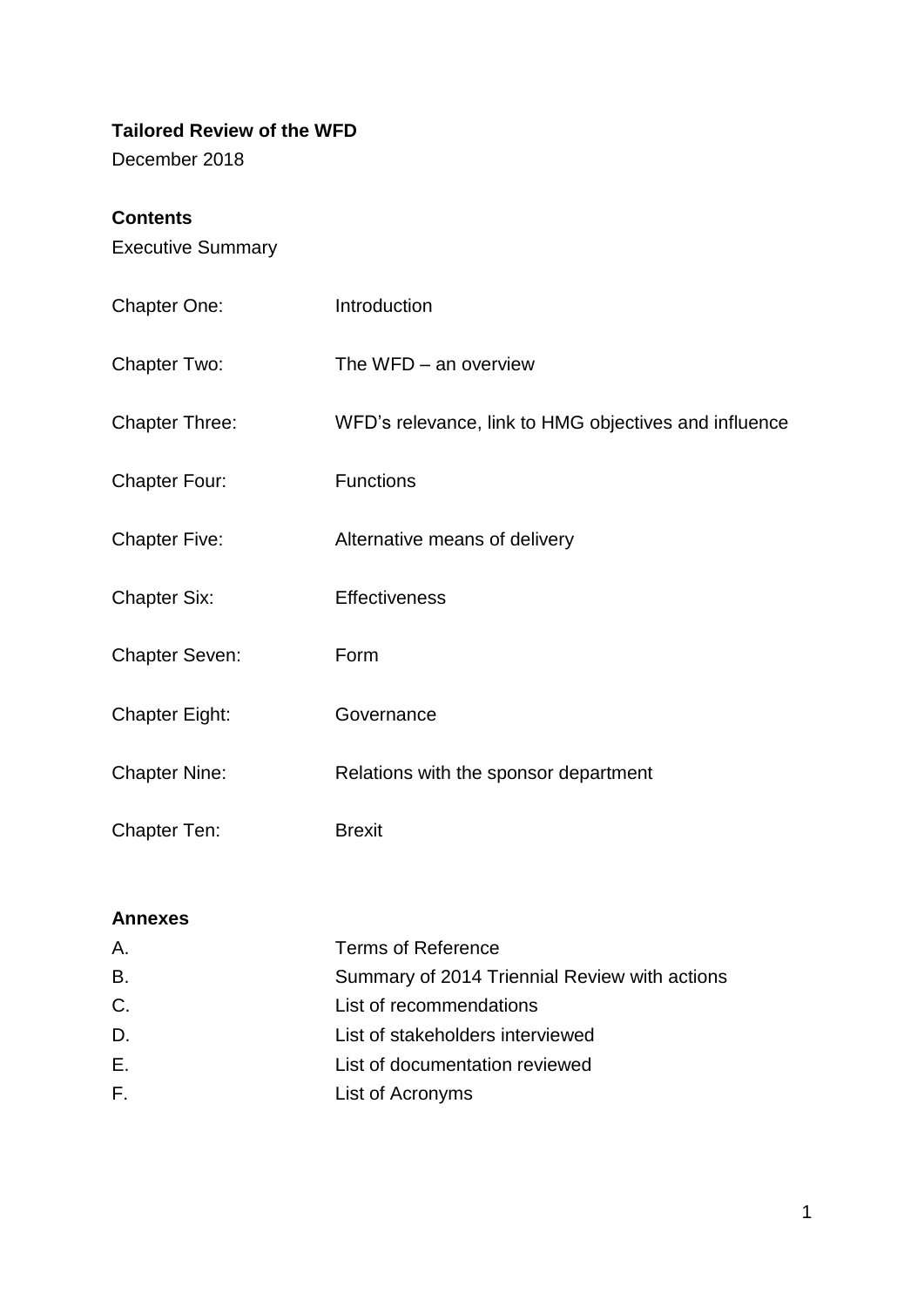# **Executive Summary**

- 1. Since its establishment in 1992, at the initiative of all Westminster political parties, the Westminster Foundation for Democracy (WFD) has focused on supporting more effective political parties and parliaments in new and emerging democracies. WFD is a Non Departmental Public Body (NDPB) sponsored by the FCO.
- 2. Against a context of an overall decline in global freedom and with faltering progress in many of new democracies that lead to the Foundation's establishment, the review team concluded that the need for HMG to support the development of robust democracies remained.
- 3. The review team found that WFD's purpose remains aligned with Government objectives, working in support of both FCO and DFID departmental objectives to champion democracy and to promote effective, accountable and inclusive institutions.
- 4. WFD's 2017 Strategic Framework announced its intention to engage more with civil society, electoral and other institutions to bring about greater accountability, more credible elections, improved policy making, increased citizen participation and more inclusive representation. This represents a significant broadening of focus since the 2014 Triennial Review, and one which WFD has used to good effect, expanding its overseas operations and diversifying and increasing its funding base. WFD's research programme both supports the Foundation's work (by influencing the delivery and development of programme work) and is enhancing the organisation's profile.
- 5. There is evidence that all the main functions: political party assistance; parliamentary support; election programming; civil society support; and the WFD research programme can be effective tools in contributing to the establishment of robust democracies. The review team considered whether alternative models might offer a more effective way of delivering these functions. The review team concluded that the WFD's approach of offering all of these functions as part of a portfolio of services, offered the best potential to deepen impact, taking advantage of the strengths of each of the functions and, at times, offering partner countries a cross-function integrated approach.
- 6. Political party assistance work considered by all stakeholders interviewed to be WFD's unique selling point - should continue to be supported by HMG and delivered through an ALB. This work remains reliant on the FCO's grant-in-aid, and to a lesser extent, DFID's main Inclusive and Accountable Politics (IAP) programme. As a result of WFD's success in winning new sources of funding to deliver specific programmes, political party assistance work has fallen as a percentage of total spending. It remains a valuable and important WFD offer.
- 7. The review team looked at WFD's effectiveness in delivering the functions and found encouraging signs of improvement since the 2014 Triennial Review. In 2014 the organisation was found to be divided into two 'wings' – the Political Party Offices (PPOs) delivering political party assistance and London Artillery Row headquarters delivering parliamentary support work. The review team commended the new CEO and management team for doing much to break down this division, but noted that there was still more to do to work as one team.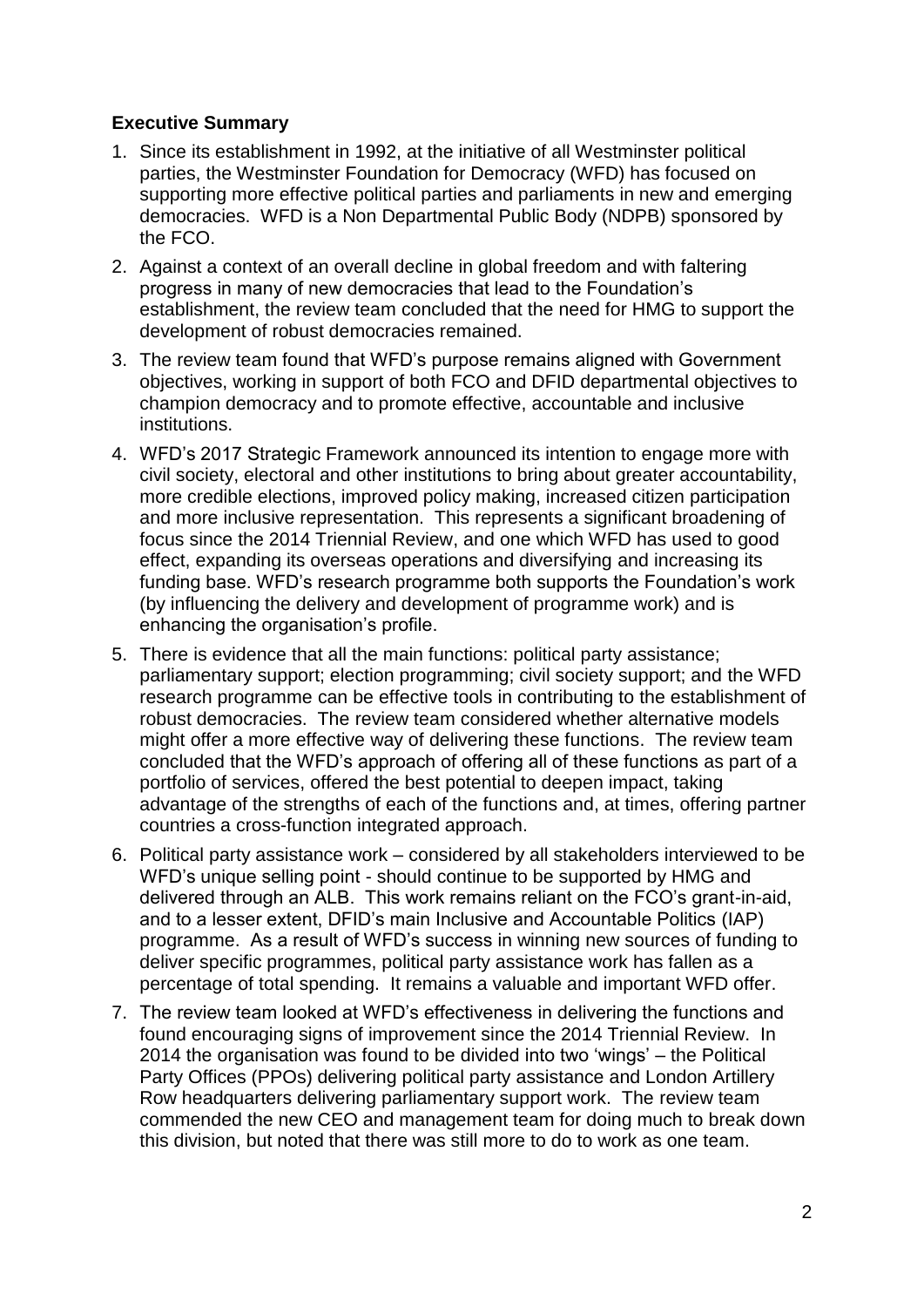- 8. Parliamentary support work, and the new focus areas of election programming and civil society support, were being better planned, monitored and evaluated than in 2014, with a more professional approach and greater management capacity in the London Artillery Row headquarters with a positive knock-on effect across the international network. The review team agreed with the National Audit Office that this increase in capacity was commensurate with the need to better manage the needs of donors, but also that it should be kept under review. The need for greater focus on outcomes, and the potential for greater cross function programming, was recognised by WFD management.
- 9. There had been some improvements in the way that political party assistance work was planned and monitored, but there was scope for deeper engagement to genuinely benefit from a more joined-up approach. PPOs spent much of their time delivering smaller activities where impact was time-consuming and challenging to evaluate. There was room for a more strategic approach and greater Artillery Row support to help demonstrate outcomes. Multiparty activities had not expanded to the level recommended in the 2014 Review, but there were examples of successful initiatives, and of political party assistance being integrated into major new programmes.
- 10.The team believes that HMG's investment in WFD represents value for money for the taxpayer. The organisation's approach to work is economic and efficient and improvements in monitoring and evaluation are providing a better evidence base to prove its level of effectiveness (in a field of work where proving impact is particularly challenging). The review team commended the management's work to expand its sources of funding beyond the FCO grant-in-aid and DFID threeyear IAP programme, whilst noting that the vast majority of funds continue to come from HMG.
- 11.The review team considered the composition of WFD's Board, which at present consists of six political governors and four independents. Given the Foundation's increasing focus on non-political party assistance work and the expansion of operations overall, the review team recommended appointing an independent vice chair and consideration of a rebalance of the Board composition.
- 12.WFD was rightly considered by FCO to be a trusted partner with confidence in the Foundation's leadership and direction. That trust, and competing priorities within the FCO department responsible for Human Rights issues, meant that the sponsor's management of the relationship had therefore been relatively light touch.
- 13.DFID's financial support for WFD is now greater than that of the FCO, with a corresponding increase in oversight and interest in the Foundation's direction. Nevertheless, FCO remains the sponsor department. The team saw a need for FCO closer engagement with WFD, both on operational issues and in supporting WFD in its strategic direction. This includes helping WFD better plug into other parts of FCO and government.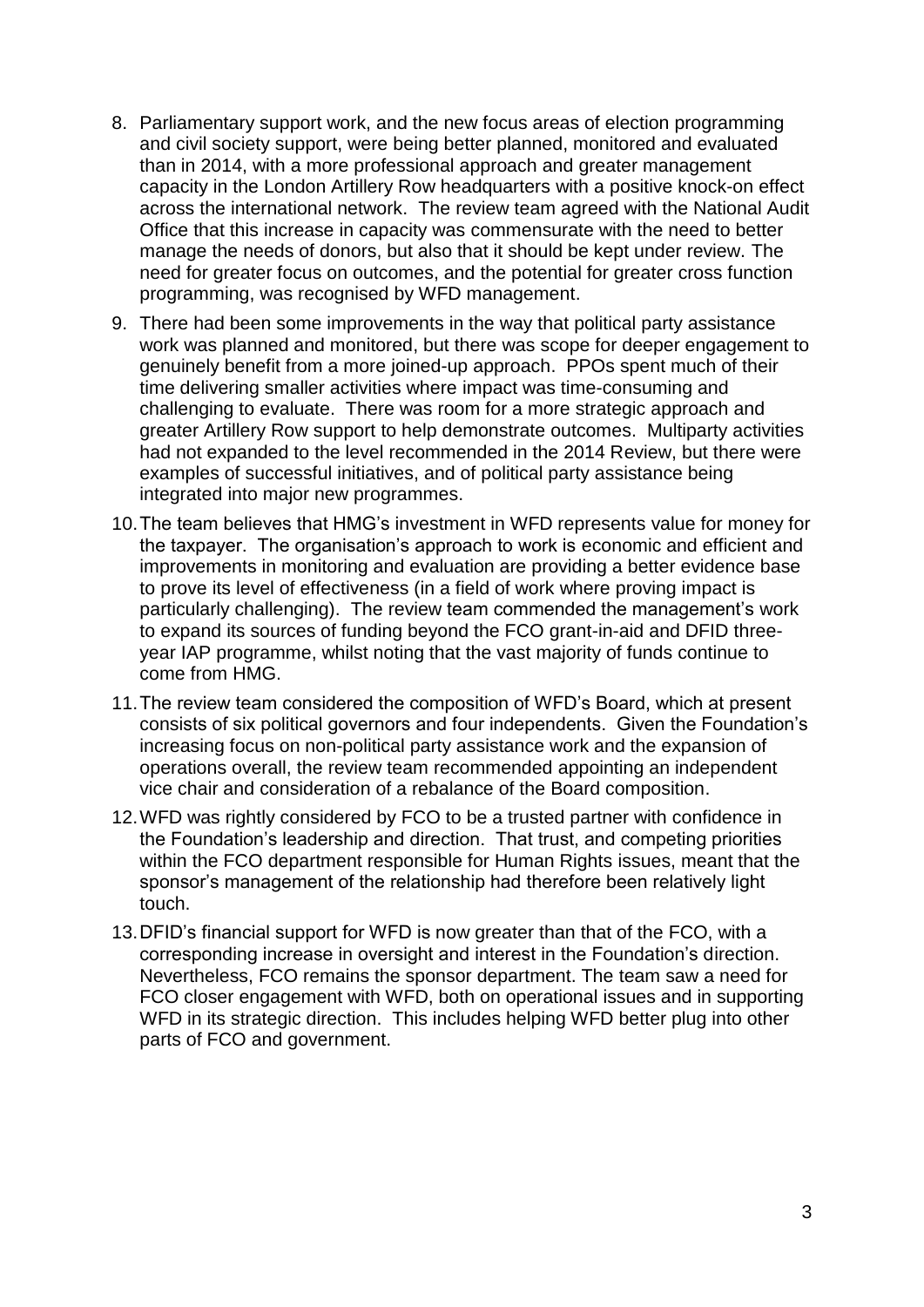# **1. Introduction**

#### **Aims of the Review**

- 1.1.Good government requires public bodies that are efficient, effective and accountable. The Government's approach to public bodies' reform for 2015 to 2020 builds on the principles of the 2010 to 2015 Public Bodies Reform Programme. This approach is based on a two-tier approach to transformation: a programme of cross-departmental, functional reviews coordinated by the Cabinet Office, coupled with ongoing, robust 'tailored reviews' led by departments with Cabinet Office oversight and challenge. For the first time, these reviews will now include executive agencies and nonministerial departments. The aim of all such Reviews is to provide a robust challenge to and assurance of the continuing need for the organisation in question - both in function and form.
- 1.2.This Review assesses in particular:
	- Whether the functions of Westminster Foundation for Democracy (WFD) continue to be relevant and necessary in terms of delivering the Government's objectives, and whether the functions are delivered effectively and efficiently.
	- Whether WFD is governed effectively and how the sponsoring Department is fulfilling its responsibilities in this regard.
- 1.3.WFD has been categorised by the Cabinet Office as a Tier 3 organisation for this Review, which reflects the relatively small size and level of funding of the Non Departmental Public Body (NDBP). WFD employs 39 permanent staff in the UK and 58 staff overseas. WFD's overall income was £10.4 million in the financial year 2017-18. A summary of WFD's funding can be found in chapter two.
- 1.4.The Tailored Review was carried out in accordance with Cabinet Office guidelines stipulated in 'Tailored Reviews: guidance on reviews of public bodies'
- 1.5.The Terms of Reference for this Review can be found at Annex A.

# **Process and Methodology**

- 1.6.The Review was conducted by three full-time FCO members of staff independent of the FCO sponsor team over the period August-November 2018. An FCO intern joined the team for the final month of the project. Throughout the period of the Review, the team maintained contact with the Cabinet Office Public Bodies Reform Team.
- 1.7.As a part of the 2010 to 2015 Public Bodies Reform Programme, a Triennial Review of WFD was conducted in 2014 and published in March 2015 (a summary of the main findings of the Triennial Review and follow-up action is included at Annex B). The review team considered the recommendations of that review as part of their work, but also recognised that the organisation had evolved considerably since its publication. The team noted that DFID had conducted regular reviews of areas of WFD work that had received DFID funding. In line with the Terms of Reference, and the Cabinet Office guidelines on the principle of proportionality, the team avoided duplicating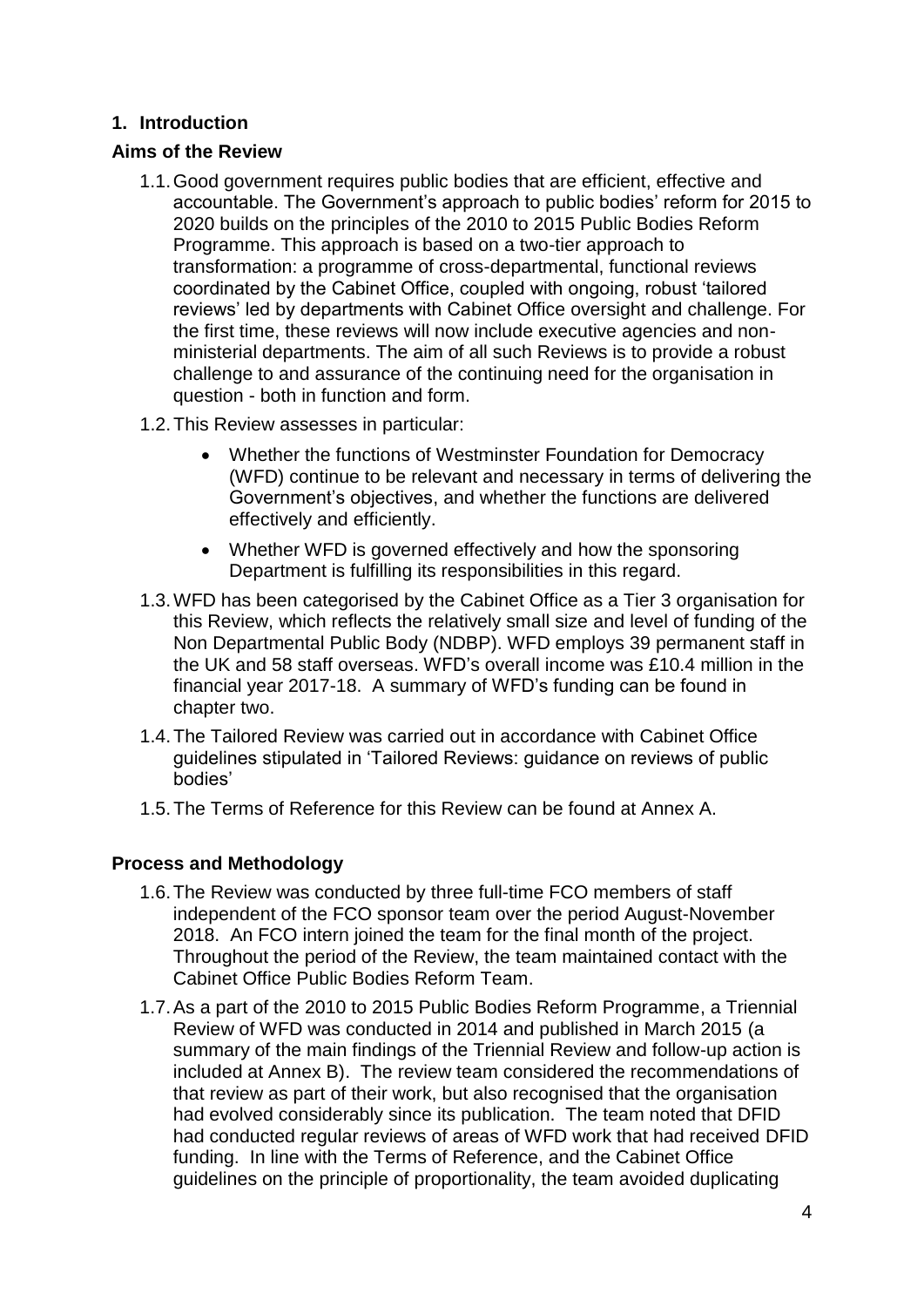previous assessments unless there had been substantive changes in circumstances or the context.

- 1.8.The methodology included:
	- Conducting a stakeholder mapping exercise with input from WFD, FCO and DFID. Over 40 stakeholders were subsequently interviewed. 27 Heads of Mission of UK Diplomatic Posts in countries where WFD has a presence and the 27 WFD Country Heads were surveyed on WFD's work;
	- A desk-based review of key internal and external documentation (including the 2013 Management Statement, WFD's annual reports, Board of Governor Minutes and accounts and the 2017-2022 Strategic Framework. A list of documentation reviewed is provided in Annex E);
	- Field visits to study WFD work in Belgrade (covering the Western Balkans) and Freetown (Sierra Leone). The review team engaged with beneficiaries of WFD activity in both countries;
	- Contact with relevant policy and corporate service departments in the FCO who work closely with WFD to help the review team with specific enquiries about the NDPB's work e.g. on financial and governance issues;
	- The review team worked closely with WFD, giving its management the opportunity to comment on both the emerging findings and the draft report.

# **Follow-up**

1.9.The conclusions and recommendations in this review are based on an assessment of the above evidence base. This review does not include a plan for implementation, or timelines for delivery of the recommendations. Following discussion by the Board of Governors, WFD Management and the sponsor department should meet to agree a clear timeline for delivery in the first quarter of 2019, aiming to complete implementation by the end of the year.

# **Acknowledgements**

1.10. The review team would like to thank all those who took time to contribute to the Review. Throughout the process, the team worked closely with WFD, FCO Multilateral Policy Directorate and DFID and was grateful for their full and active engagement.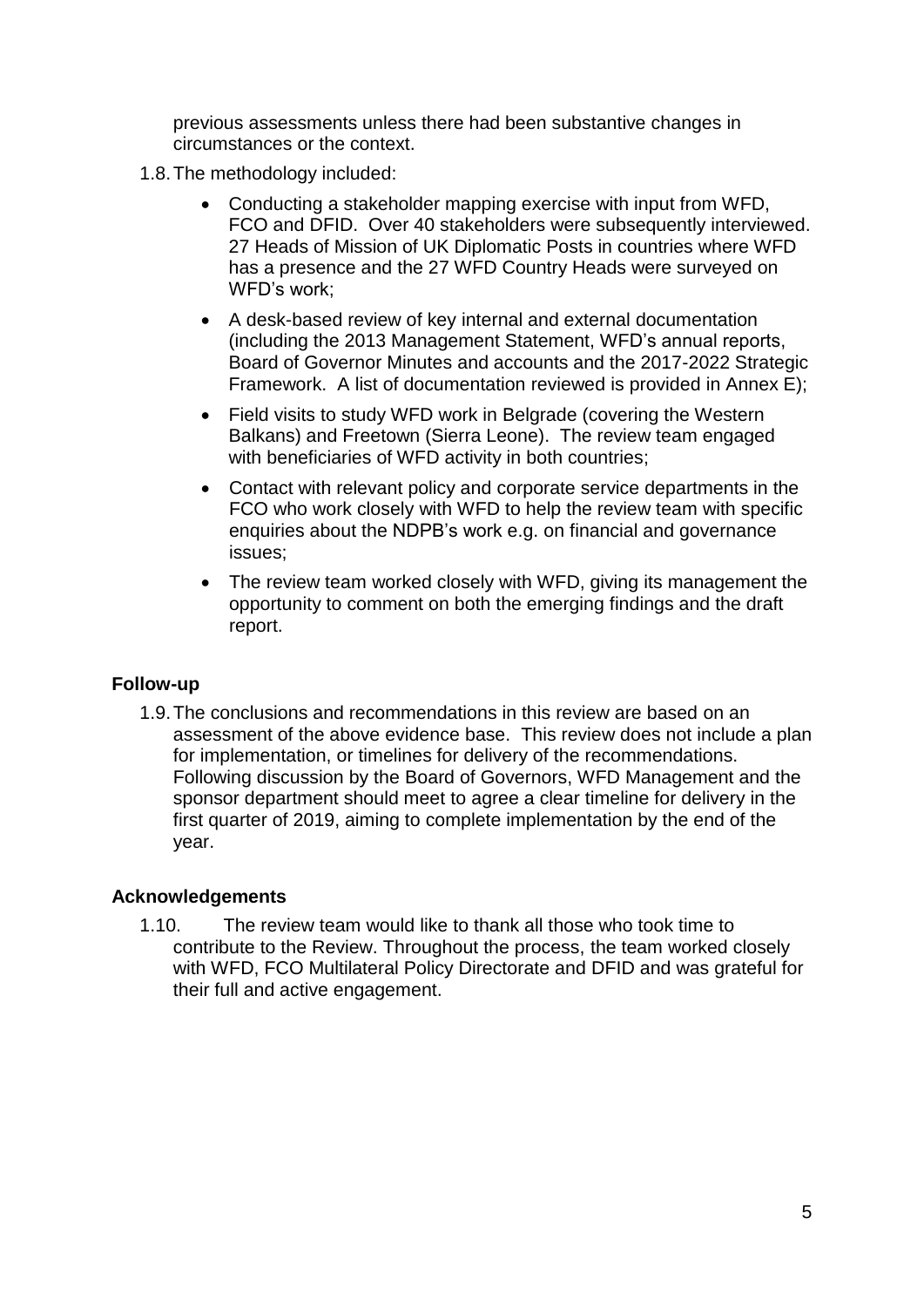# **2. The WFD - an overview**

- 2.1.WFD was established in 1992 in the wake of the fall of the Berlin Wall on the initiative of all political parties at Westminster, with the primary aim of assisting, supporting and encouraging the peaceable establishment and development of pluralistic democratic practice and political institutions. This was to be achieved in a transparent way and at arm's length from Government.
- 2.2.Initially, WFD operated as a grant-making organisation but from 1998, WFD started to design and deliver long-term programmes using UK experts. In 2001 WFD opened its first overseas office, employing local experts.
- 2.3.A Board of Governors (BoG) is responsible for overseeing WFD's activities and determining its strategic direction. The Board consists of six representatives of the larger UK political parties and four independent members.
- 2.4.As a NDPB, WFD receives funding from HMG in order to achieve the purpose set out in its Management Statement. As the FCO is the sponsor department, the Foreign Secretary approves WFD's strategic objectives and the policy and performance framework within which WFD operates and approves the grant-in-aid. Human Rights Policy Unit (HRPU) within the FCO's Multilateral Policy Directorate (MPD) is the sponsor department within the FCO.
- 2.5.In 2017 WFD launched a new Strategic Framework covering the period 2017- 2022. Whilst maintaining the traditional focus on supporting more effective political parties and parliaments, the Framework announced the intention to engage more directly with civil society, electoral and other institutions to bring about greater accountability, more credible elections, improved policy making, increased citizen participation and more inclusive representation. WFD has also developed a research programme linking academic research to policy implementation, both externally and to inform WFD's own programming.
- 2.6.Alongside this broadening of focus, WFD has expanded its operations overseas. The number of country offices has increased from 12 in 2015 to 27 today, 30% of which are based in the parliaments of partner countries.
- 2.7.WFD's overall income was £10.4 million in the financial year 2017-18. The FCO annual grant-in-aid totalled £3.5 million, with DFID providing £3.4 million in the final year of its three year accountable grant. WFD's remaining funding is also largely earnt from HMG, through a combination of FCO and DFID grants for work in specific locations (e.g. Myanmar, Sierra Leone and Nigeria), UK government funding from the Conflict, Stability and Security Fund (CSSF) and, from 2018, from the Commonwealth 18-20 Fairness Fund. Funding totalling £467k was received from the European Union and other third party donors. Success in winning further funding means that income in 2018-19 is predicted to rise significantly to £17.6 million.
- 2.8.In summer 2018 DFID confirmed a new three-year 'Inclusive, Open and Accountable Politics Programme' (IAP) totalling c£4million pa, replacing the previous accountable grant. This is now WFD's single largest source of funding, surpassing the FCO annual grant-in-aid.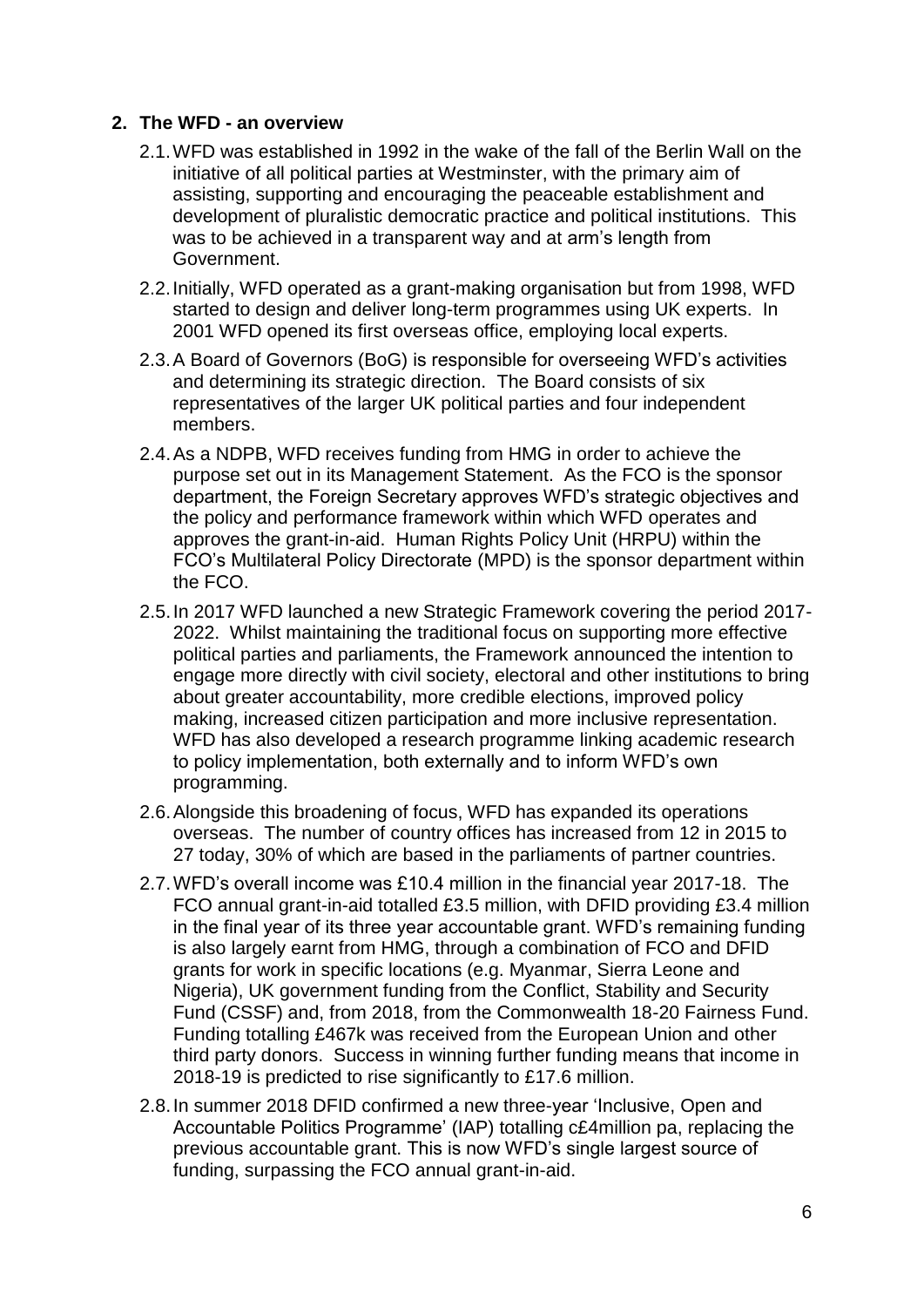- 2.9.WFD's work supporting overseas political parties is largely delivered by the international offices (the Political Party Offices – PPOs) of the UK political parties, with funding allocated using a variation of the Short formula (though with the notable difference that funding is also allocated to the governing party). A WFD 'multiparty' PPO is responsible for delivering activities for the smaller UK parties. Business plans for political party work are developed by the PPOs and cleared by WFD management.
- 2.10. Parliamentary strengthening, Election Programming and Civil Society support work is managed and often delivered by WFD staff in the UK and overseas drawing in relevant expertise from Westminster or other parliaments where appropriate.
- 2.11. Parliamentary strengthening and civil society support work overseas is largely seed funded using the grant-in-aid. The WFD London team will conduct a Political Economy Analysis (PEA), scoping out a project where they feel WFD can add value. Once established, the new country office team delivering the initial project will then identify sources of funding and opportunities for further work. WFD is an implementer of programmes, often works as part of a consortium and occasionally subcontracts parts of larger programmes to other partners.
- 2.12. Programmes are monitored and evaluated by WFD's central administration team located at their London Artillery Row headquarters (henceforth 'Artillery Row'), and by the Programme Quality Committee (PQC).
- 2.13. WFD is also responsible for recruiting UK members for European Union (EU) election monitoring missions and, along with a small number of others, Organisation for Security and Cooperation in Europe (OSCE) missions.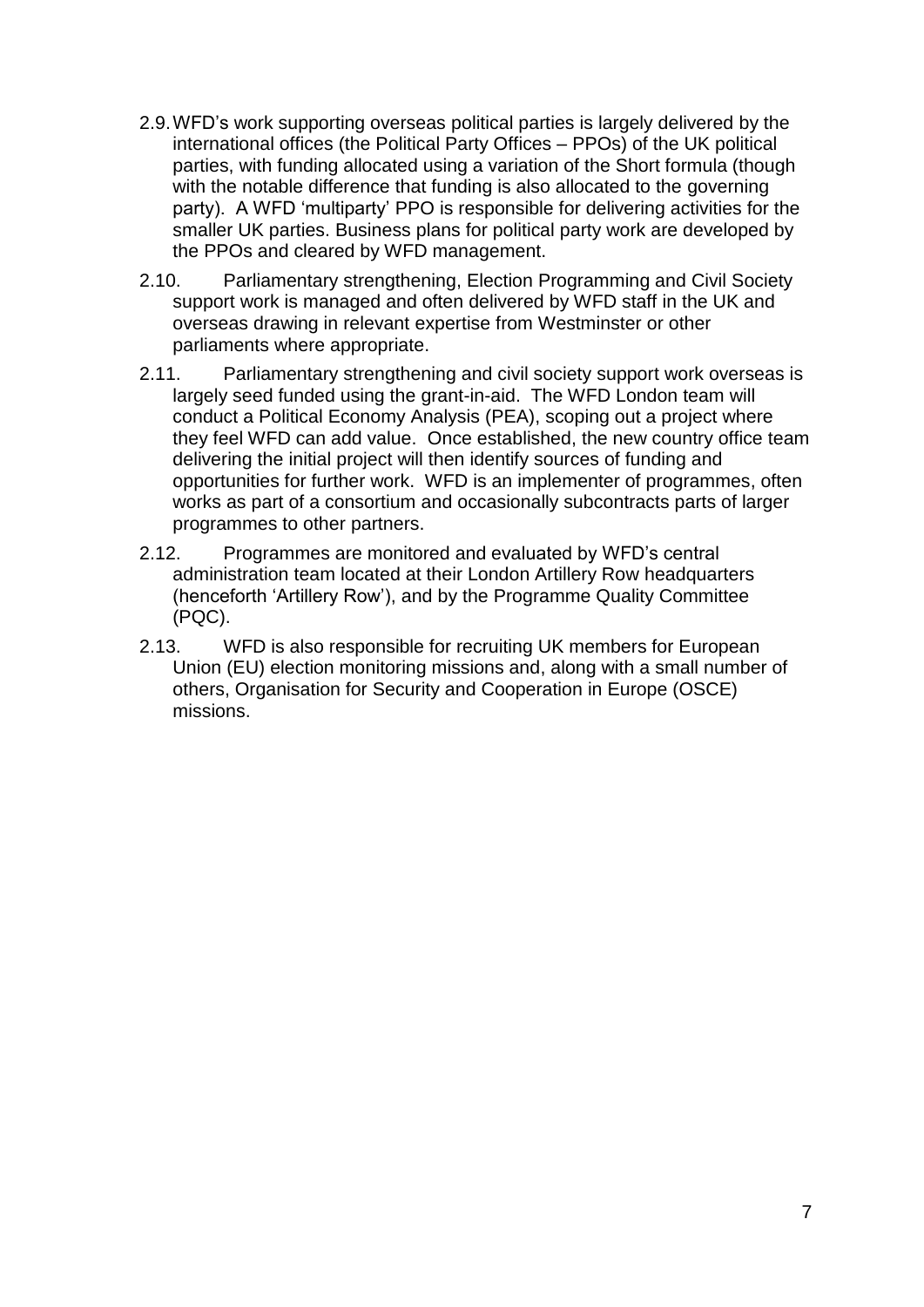# **3. WFD's relevance, link to HMG objectives and Influence**

- 3.1.The 2013 Management Statement sets out the broad framework within which WFD operates. It was drawn up by the FCO as the sponsor department in consultation with WFD and replaces the Management Statement and Articles of Association dated 14 July 2004. Copies of the Statement were placed in the libraries of both Houses of Parliament and published on the WFD website. The Statement is considered further in Chapter eight: Governance.
- 3.2.The Statement sets out WFD's aim of helping to establish and strengthen pluralist democratic institutions, particularly parliaments and political parties, in countries where these are absent, of recent foundation, or in need of further encouragement and development. In line with the Terms of Reference, the review team considered the relevance of this purpose and its link to HMG objectives.

# **Relevance**

1

- 3.3.The 2014 Triennial review concluded that the need for WFD to support the delivery of HMG and overseas parliamentary core-business was increasing not decreasing. The review team investigated whether anything had changed.
- 3.4.The 2017 FCO Human Rights report noted that in 2017, democratic governance and freedoms grew in several countries but declined in many others. According to the NGO Freedom House<sup>1</sup>, 2017 saw an overall decline in global freedom for the 12th consecutive year and a net decline in civil liberties and political rights in 71 countries. Only a small number of the democracies that have emerged since WFD's establishment have become deep rooted.
- 3.5.The attraction of the democratic model has been challenged by the competing offer of authoritarian led development models. Analysis suggests that western democratic powers are no longer the dominant external shapers of political trajectories in developing countries<sup>2</sup>. Richard Graham MP, Chair of the WFD BoG noted that "the case for democracy needs to be remade." This view was echoed by representatives of the International Development Committee and the Foreign Affairs Committee, who were clear on the continued need for democracy assistance work.
- 3.6.Whilst WFD has been active in many of the countries experiencing declines on the Freedom House table (e.g. Venezuela, Morocco and Tunisia), it has also run programmes in countries that are rising (e.g. The Gambia and Uganda). There is not a neat correlation between WFD activity and a smooth path of progress on civil liberties and political rights. However it is clear that democracy support work is complex and vulnerable to events beyond the control of organisations like WFD. Permissive environments can wane, and new opportunities for engagement can open. Planning and research can

<sup>1</sup> *Democracy in Crisis - Freedom in the World 2018 Report*, Freedom House, 2015.

<sup>2</sup> Tom Carothers and Oren Samat-Marram, *The New Global Marketplace of Political Change*, Carnegie Endowment for international Peace, 2015.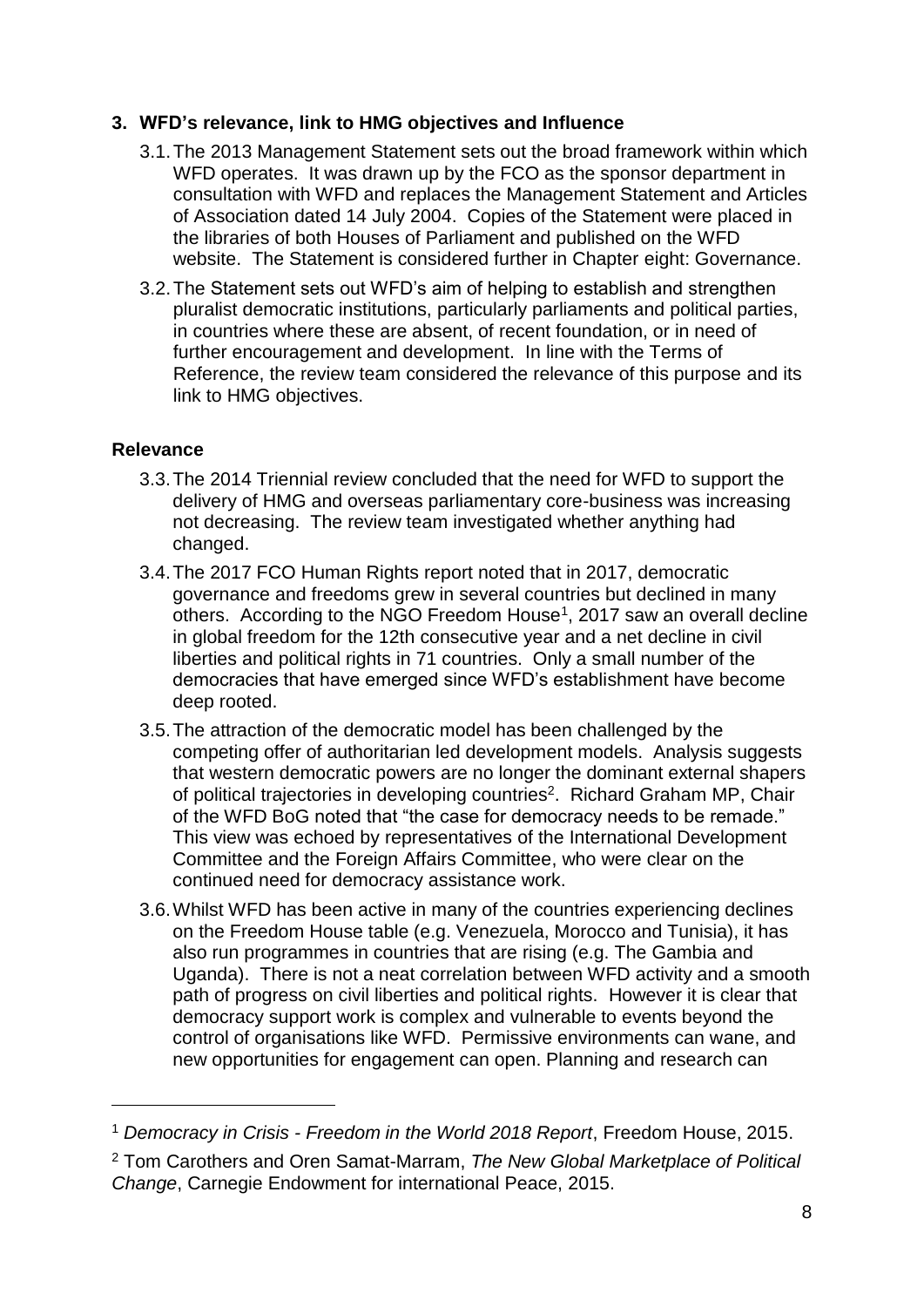mitigate against some but not all of these risks – events outside of WFD's control, such as the rise in popularity of nationalism and far right political parties, may set back or boost democracy support programmes.

3.7.In stakeholder interviews the review team consistently received the message that there continues to be a strong need for democracy assistance work and, those who were familiar with WFD's work, believed that it played a role in delivering this service.

**Finding: Given the scale of the challenges facing democracies, the review team believe that WFD's purpose remains as relevant and necessary today as when it was established in 1992.**

# **Link to HMG objectives**

3.8.The Management Statement includes three strategic objectives of WFD:

- To contribute to democracy, stability and good governance in post-conflict countries and fragile states.
- To improve engagement in political processes in weak, emerging or developing democracies.
- To be a results and learning orientated organisation delivering programmes of the highest quality.

3.9.FCO and DFID's Single Departmental Plans include objectives to:

- "Promote UK interests and values: champion democracy, human rights and the rule of law and address global challenges…" (FCO Single Departmental Plan).
- Promote effective, accountable and inclusive institutions and champion British values around the globe: freedom, democracy, tolerance and the rule of law (DFID Single Departmental Plan).
- 3.10. The Management Statement states clearly that "The WFD has been set up in order to support the strategic aims of the sponsor department" (the FCO). The review team found a clear connection between the purpose and strategic aims of the WFD and objectives of both the FCO as sponsor department, and DFID – now its largest funder.
- 3.11. The review team noted that the Management Statement was last updated in 2013, predating the 2017 Strategic Framework. Given the broadening of focus announced in the Strategic Framework (outlined in Chapter two), the review team felt there was a case for updating the Management Statement as a whole.

**Recommendation: the Management Statement adequately reflects relevant Government objectives but should be updated to reflect the broader focus of WFD work. The opportunity should be taken to review and update other clauses.**

# **Democracy Support and Poverty Reduction**

3.12. Implicit in the HMG objectives is the link to those on poverty reduction. Academic literature is clear that the enduring reduction of poverty requires a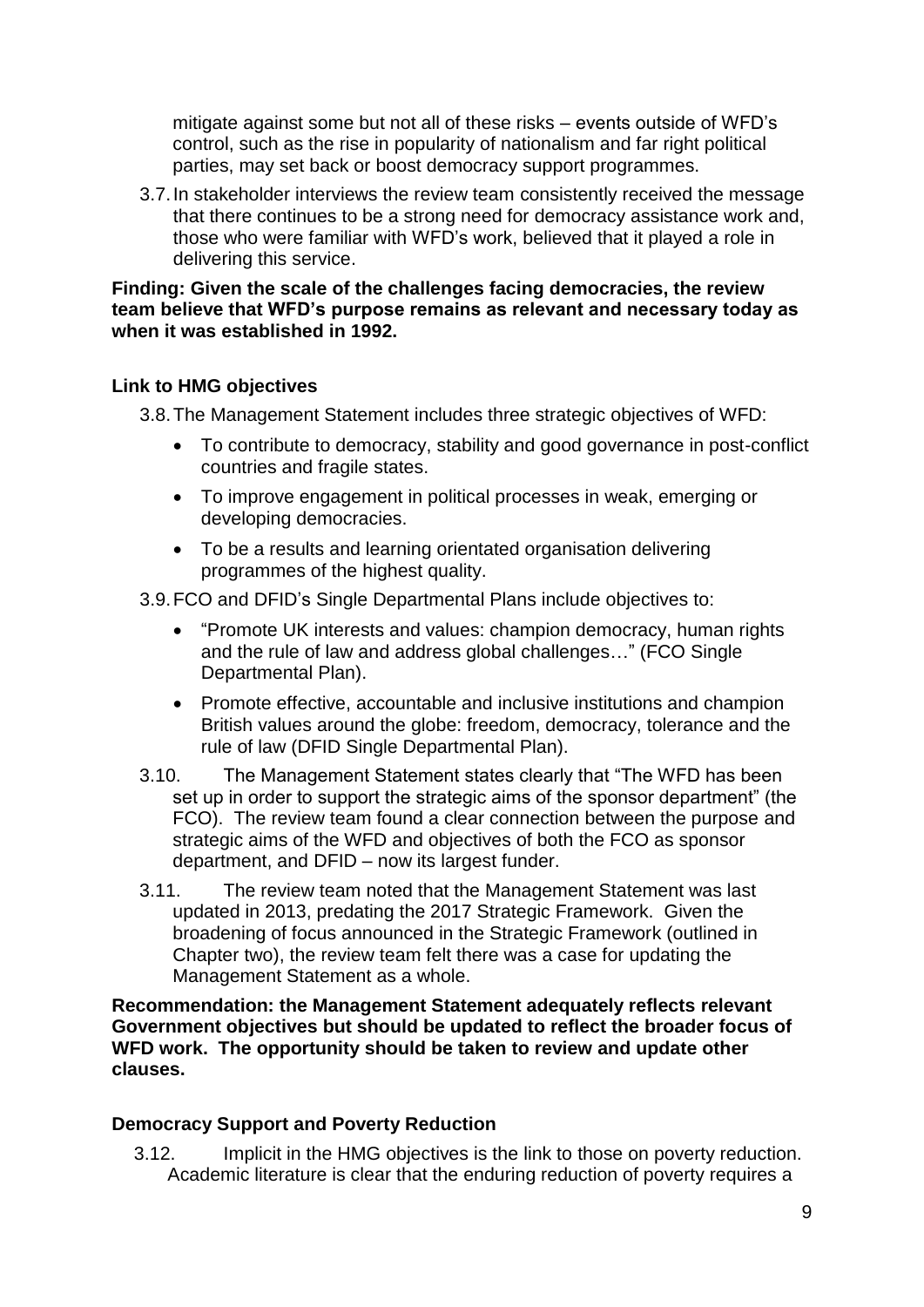broad context of good governance and that over the longer term, countries with more inclusive and open political and economic systems have been far more successful in promoting virtuous cycles of growth and stable development<sup>3</sup>. Democracy should provide a corrective to bad governance by holding corrupt, unresponsive or ineffectual leaders to account. However democracy's effectiveness in reducing poverty depends on the type and degree of democracy being enacted.

- 3.13. Larry Diamond of Stanford University<sup>4</sup> found that democracy development programmes can help increase the likelihood of robust democracies emerging, by encouraging:
	- free and fair elections:
	- independent and efficient judicial systems;
	- comprehensive systems of horizontal accountability, including courts, parliamentary oversight, audit agencies and human rights commissions;
	- pluralistic, open and resourceful civil societies; and
	- democratic political parties. Party assistance programmes should focus on five objectives: organisational development; electoral mobilisation; governance; internal democratisation and reforming party and campaign finance.
- 3.14. Whilst WFD's work does not directly deliver poverty reduction, it plays an indirect and important role in creating a political environment where this can be accomplished. The Management Statement notes that "democratic, accountable and responsive political institutions play a vital role in poverty reduction." The review team considered whether the Management Statement should include a specific objective on poverty reduction, concluding that the above reference was sufficiently clear. However the link between poverty reduction and good governance could be drawn out further in WFD strategies and research.

# **Finding: WFD's work is in line with DFID's poverty reduction objectives, indirectly reducing poverty.**

# **Official Development Assistance**

1

- 3.15. WFD's work is focused in an area of overlap between the Government foreign policy and development goals. The review team saw no imbalance between these objectives.
- 3.16. The Terms of Reference for the Review included a request to ask whether all funding for WFD should be considered as Official Development Assistance (ODA). ODA is defined by the Organisation for Economic Cooperation and Development (OECD) Development Assistance Committee

<sup>3</sup> Daron Acemoglu and James Robinson, *Why Nations Fail: The Origins of Power, Prosperity, and Poverty,* 2012.

<sup>4</sup> Larry Diamond, *Moving Up Out of Poverty: What Does Democracy Have to Do With It?*, 2003.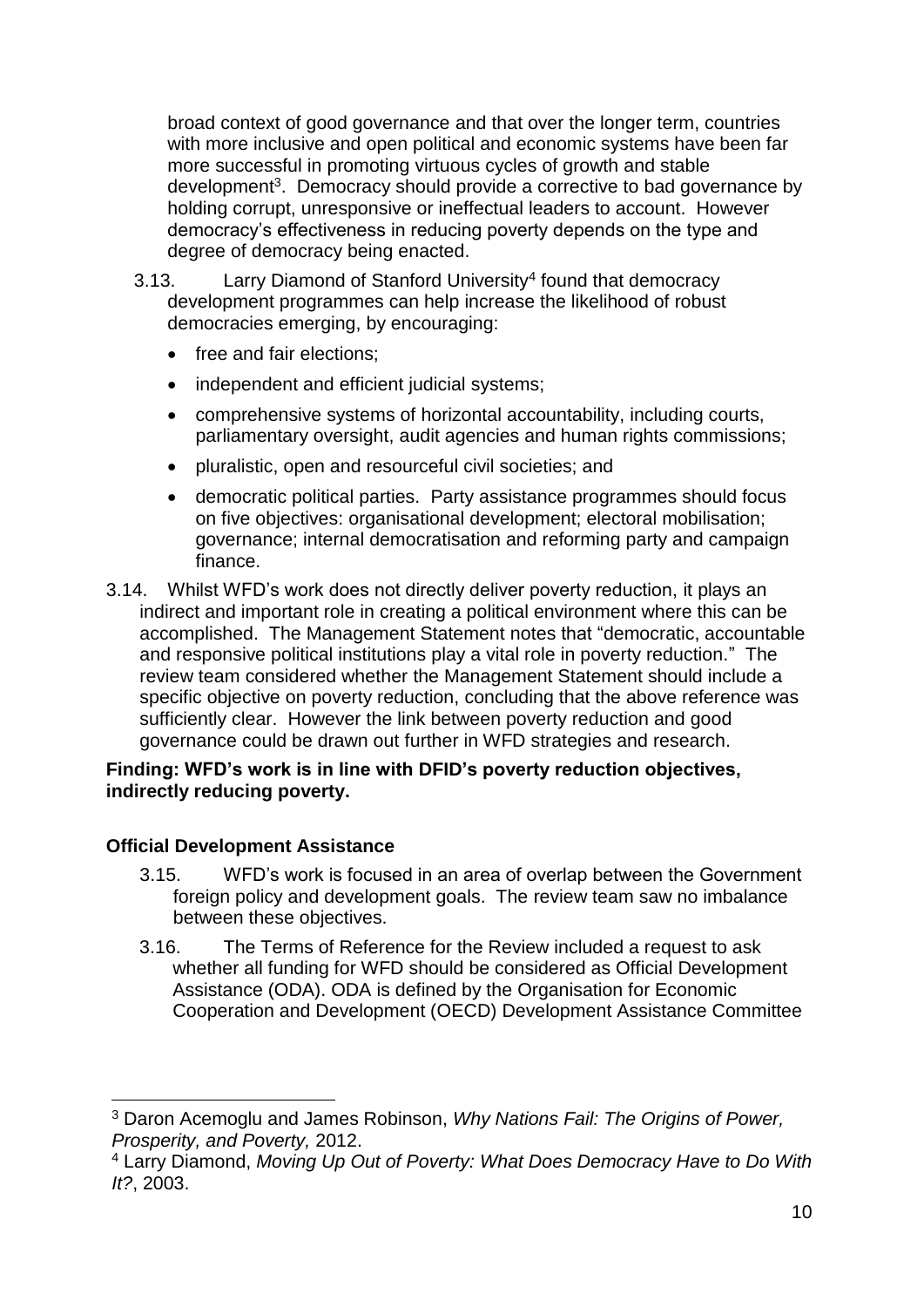$(DAC)^5$  as "government aid that promotes and specifically targets the economic development and welfare of developing countries."

- 3.17. On the basis of WFD's activities and where they are carried out, the review team concluded that it remains correct that all FCO grant in aid and DFID accountable grant funding to WFD is considered ODA, provided that:
	- a) all WFD's programme and political activities are consistent with WFD's purpose of helping to establish and strengthen pluralistic democratic institutions, particularly parliaments and political parties, in countries where these are absent, of recent foundation or in need of further encouragement and development; and
	- b) the beneficiaries of these activities are from countries listed on OECD's list of eligible ODA recipients.
- 3.18. The Review team is confident of the WFD's ODA scoring in relation to its ODA-funded programme and peer party activities, on the basis that in all cases the primary objective of activities complied with the criteria of the OECD Development Assistance Committee's Statistical Directives. The team noted that, while in some cases activities involved participation by non-ODA countries, the primary benefit of the events in question was nonetheless to ODA-recipient countries.

# **Finding: All FCO grant-in-aid and DFID accountable grant funding to WFD to date is ODA-eligible.**

**Recommendation: WFD should continue to ensure that where participants from non-ODA countries are involved in ODA-eligible events their role is limited to supporting benefit to ODA-recipient countries, rather than as direct beneficiaries themselves.**

# **Influence for the UK**

3.19. In line with the Terms of Reference, the review team considered whether WFD delivered influence for the UK through support for democracy and soft power.

# **Democracy**

1

- 3.20. The FCO is committed to working to reverse the global trend of declining democracy. This work takes place through its network of Embassies and High Commissions via engagement with host governments; multilateral institutions; international and national partners; and support for WFD.
- 3.21. In the UK this work is coordinated by the Human Rights and Democracy Policy Unit (HRDPU) of Multilateral Policy Directorate (MPD). The Unit is a small team who also coordinate work on the priority Girls' Education campaign and Modern Slavery campaign. With Unit staff primarily focused on other ministerial human rights priorities and reactive work, democracy promotion is largely – but not exclusively – 'outsourced' to WFD.

<sup>5</sup> OECD Development Assistance Committee, *What is ODA?,* June 2018.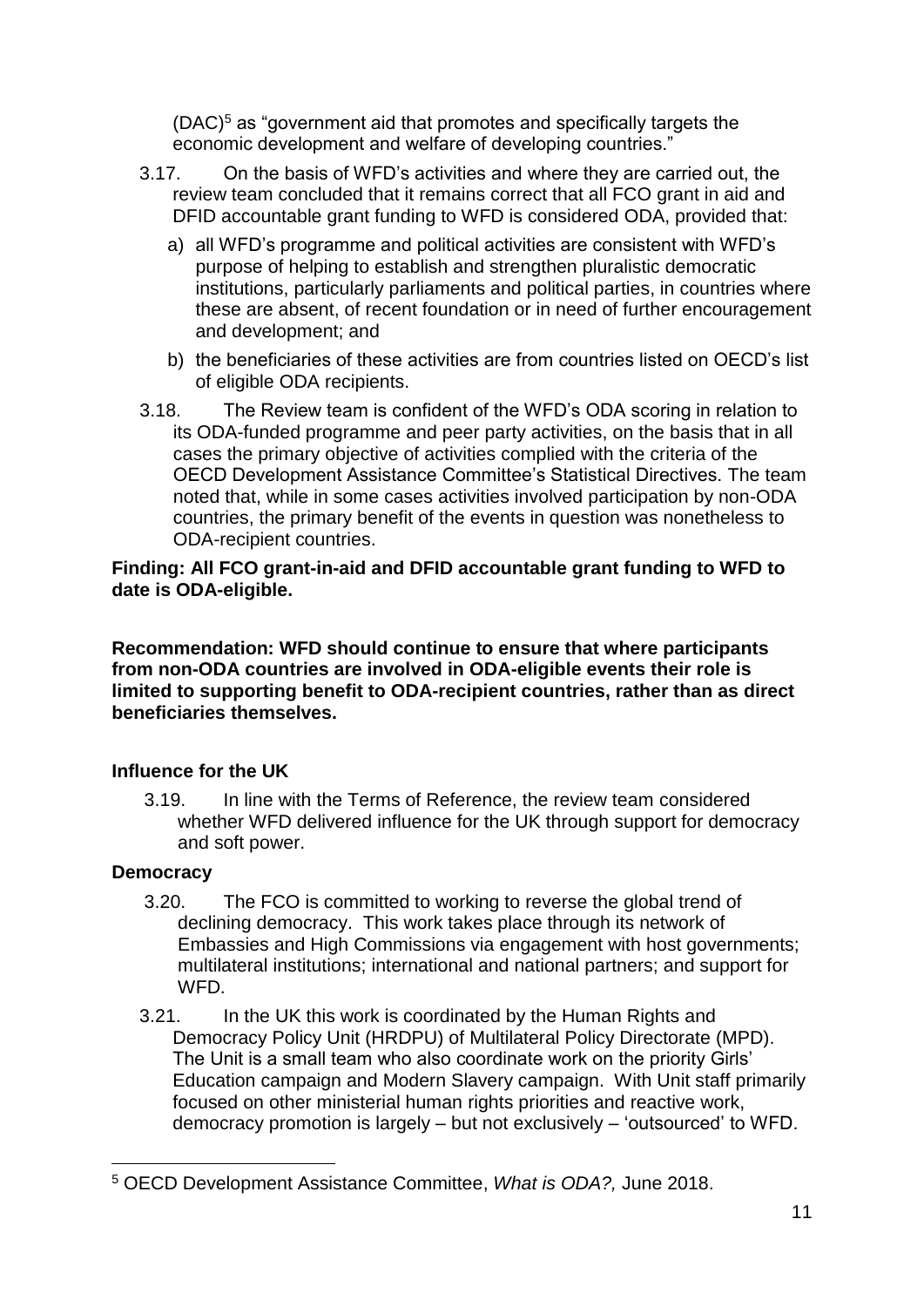MPD manage the WFD relationship, agree the strategic plan and meet WFD several times a year to monitor progress. As a trusted delivery partner, WFD play a significant role in delivering FCO democracy support work overseas.

- 3.22. Evaluating the influence this delivers for the UK is complicated. WFD activities may open doors for the UK or build goodwill with key stakeholders in host governments that the UK can benefit from. But equally, WFD funded activity which strengthens the capability of opposition parties is unlikely to win short term influence over the incumbent government and could conceivably have the opposite effect. The review team noted evidence from a survey of FCO posts in the 27 countries with WFD country offices, with responses from 15 of the 27. The majority of respondents agreed that WFD work in their country delivered influence for the UK, with stronger support for the impact of programme work than that of the PPOs (though that may reflect low awareness of some party links – see the Political Party Assistance section of Chapter six: Effectiveness).
- 3.23. The outcomes of WFD's work may only become clear over the longterm as strengthening the components required for strong democracy leads to more stable, prosperous and successful government.

# **Soft Power**

- 3.24. Many stakeholders interviewed considered the 'Westminster' brand to be a considerable asset for WFD, opening doors to discussion and collaboration. By promoting the UK's democratic values, history and traditions, WFD's work contributes to the UK's soft power offer. The review team agreed but noted that disaggregating the role that different players contribute to soft power is extremely difficult. HMG thinking on how best to create an enabling environment for soft power players is at an early stage.
- 3.25. The National Security Capability Review, published on 28 March 2018, recognised the importance of the UK's soft power and recommended the FCO lead on developing "a cross-government soft power strategy while respecting the independence of the BBC World Service, British Council and the many British institutions and brands that contribute to our soft power."
- 3.26. At the time of writing, the soft power strategy is under development, due to be published in the first half of 2019. The WFD CEO has been involved in FCO informal strategy consultations with FCO Directorates on the development of the strategy.

#### **Recommendation: WFD Monitoring and Evaluation team to consider 'influence for UK' when evaluating activity.**

**Finding: there is insufficient evidence to measure the extent to which WFD delivers influence for the UK through support for democracy/soft power, but the review team agreed that the Foundation's work clearly plays a role.**

**Recommendation: WFD to be brought into discussions on development of the cross-government soft power strategy. FCO to engage with WFD on their role in delivering elements of the strategy.**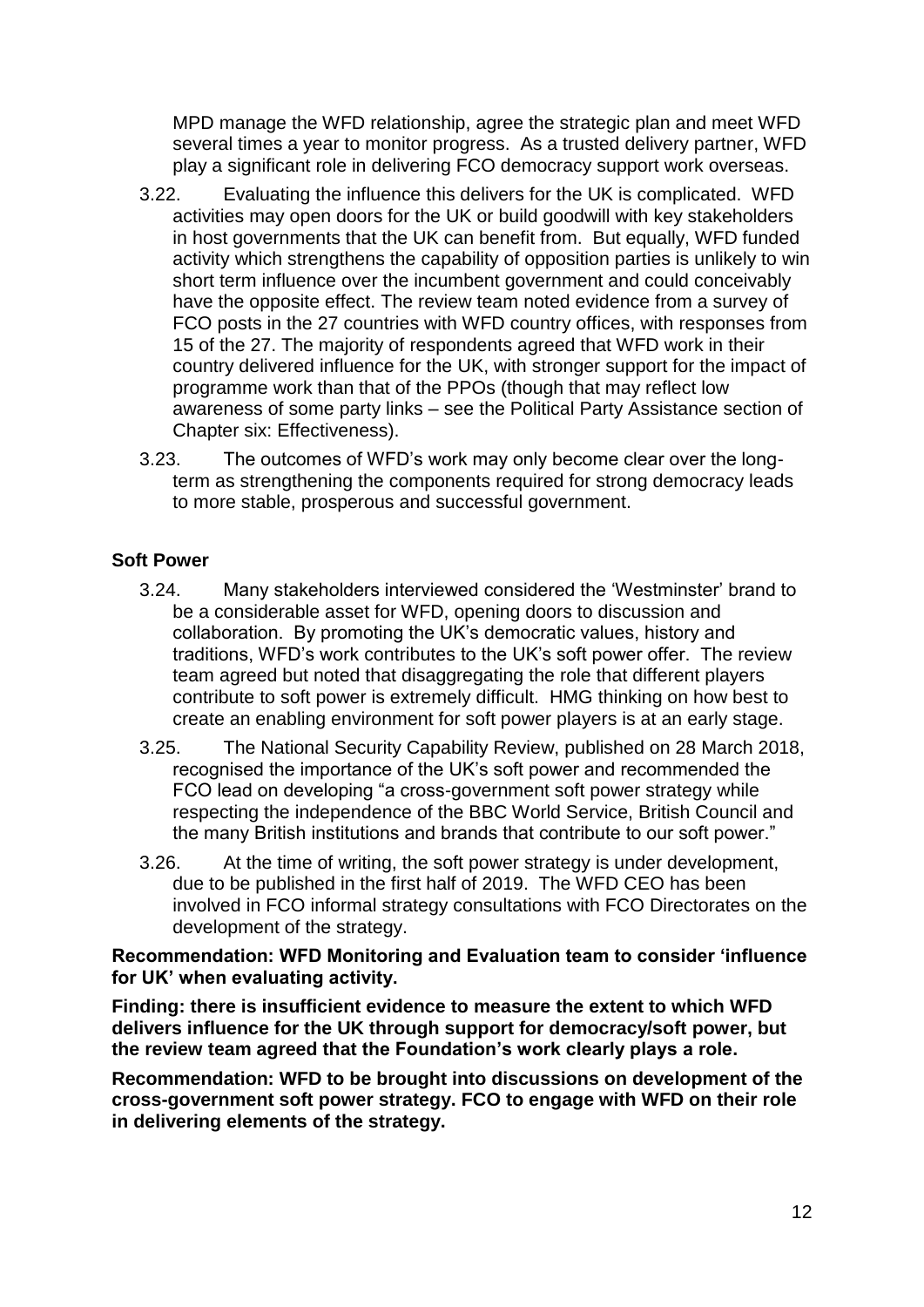#### **4. Function - do the key functions of the WFD continue to be relevant and necessary?**

- 4.1.WFD has traditionally focused on Political Party Assistance and Parliamentary Support work. The 2017-2022 Strategic Framework made the case that achieving lasting change requires the involvement of a wide range of actors. It therefore expanded WFD's areas of focus to engage more directly with civil society, electoral and other independent institutions.
- 4.2.For the purposes of this paper, the Review Team categorised WFD's key functions as falling into four main categories. However it should be noted that WFD work rarely sits within one of these categories alone and 'integrated' programmes will often cut across two or more of the four. WFD programming also covers three cross-cutting themes: women's empowerment, inclusive politics and research.

# **Political Party Assistance**

- 4.3.WFD's support for political parties is largely, but not exclusively, delivered directly by UK political parties. Projects include building links with ideologically aligned sister parties (typically used by the UK Conservative and Labour parties); working on a multiparty basis with all parties in a given country or region (typically used by the SNP) or adopting a multiparty approach with a group of UK parties working together with a group of parties in a given country or region (typical of activities organised by the WFD multiparty office representing the smaller UK parties). Artillery Row staff have also begun to implement multiparty programmes, with UK parties providing relevant expertise as needed but not taking on a management role.
- 4.4.Examples include: Conservative Party support for a new network of centreright parties across the Southern Africa Development Community to enable political parties to deliver regional initiatives; Labour Party Support for the Middle East and North Africa regional Tha'era Women's Network; and a multiparty conference in London to identify practical means to address violence against women in politics.

# **Parliamentary support**

- 4.5.WFD supports national and sub-national legislatures to be more representative, to improve the quality of legislation and deliver effective oversight of government policymaking, delivery and financial management. Programmes are typically designed following a Political Economy Analysis, and usually funded from 'core' grant or from country specific or thematic grants.
- 4.6.Examples include: supporting parliamentary committees in Myanmar to become more effective and independent of government administration and work in Serbia to create an independent Parliamentary Budget Office with the aim of strengthening the financial oversight of the government (see case study in Chapter six: Effectiveness).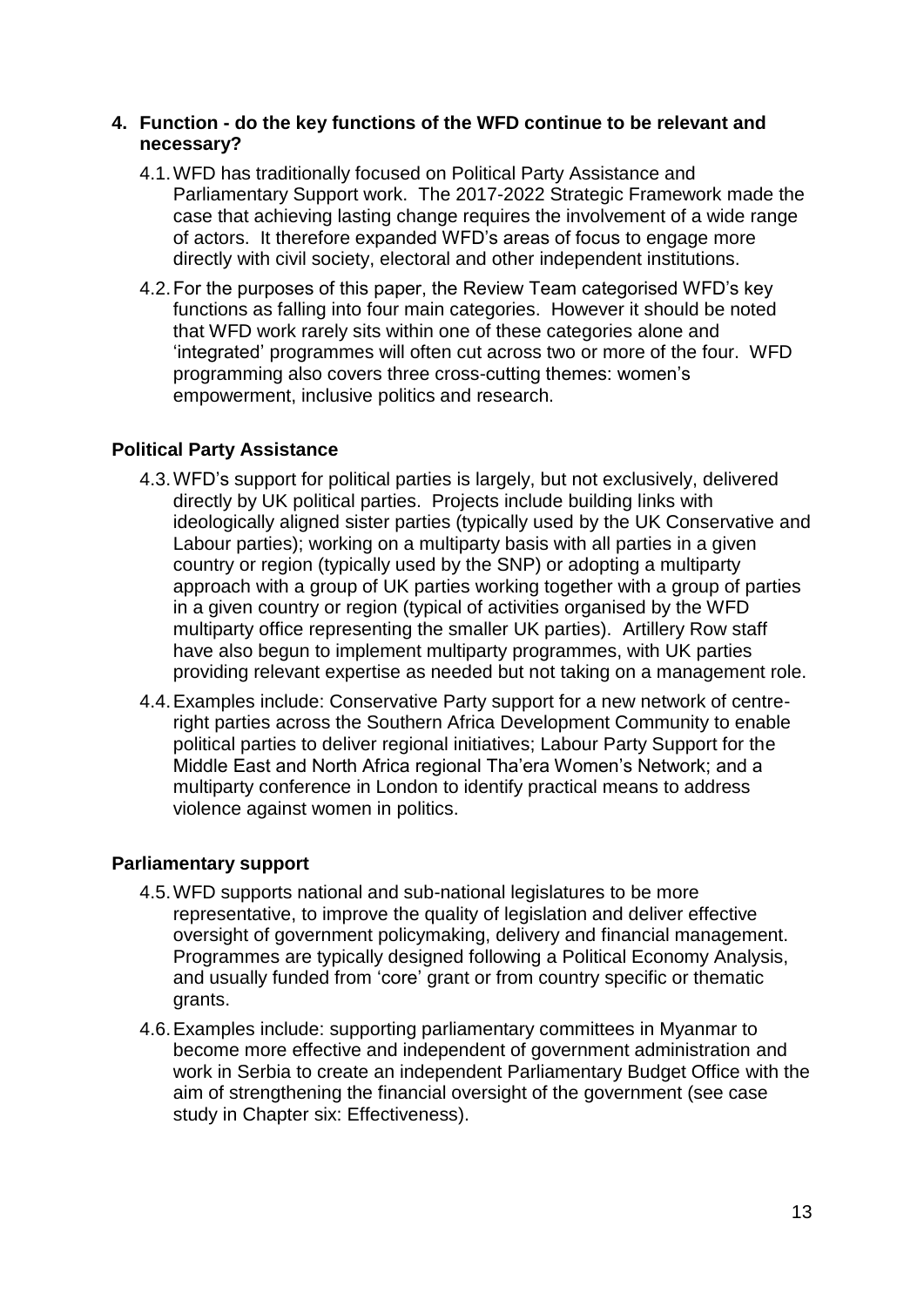# **Election programming**

- 4.7.WFD is responsible for recruiting and selecting British election observers to participate in European Union Election Observation Missions on behalf of the FCO and is one of three organisations recruiting UK observers for OSCE missions. In addition to these observation roles, WFD undertakes programmes to strengthen electoral institutions, including election management bodies, civil society organisations, domestic observation networks, political parties, legislatures and media. This work will not just occur in the run-up to an election period, requiring a longer-term approach including in the aftermath to reduce the damage that unkept promises may cause to the credibility of the democratic system.
- 4.8.Examples: in Sierra Leone WFD formed part of a consortium aiming to create the conditions for a free, fair and peaceful 2018 general election (see case study in Chapter six: Effectiveness).

# **Civil Society support**

4.9.Whilst Civil Society support was identified in the Strategic Framework as a category of programming, in some ways it should be considered as a crosscutting theme. Working with civil society may underpin work in the above three categories, with WFD playing a role in both strengthening civil society capacity and connecting civil society with the appropriate actors in the democratic sphere.

#### **Research**

- 4.10. Whilst considered by WFD to be a 'cross-cutting theme' the review team felt WFD's research programme merited inclusion as a separate function. The programme was launched in 2016 with the principal aim of improving the quality of democracy assistance work done by the Foundation and its implementing partners. The programme consists of three strands: an academic partnership with the University of Birmingham; applied research led by WFD staff linked to themes of relevance to existing programmes; and support for the Westminster Community of Practice on parliamentary strengthening.
- 4.11. Examples include papers on the cost of politics in countries where WFD operates and research on the factors influencing parliaments' abilities and motivation to reject restrictive civil society laws.

#### **Linking the functions to WFD's purpose**

4.12. The review team looked for evidence that WFD's functions were consistent with the purpose set out in the Management Statement. The team mapped the above functions against the areas of work identified by Larry Diamond of Stanford University (see Chapter three) as increasing the likelihood of the emergence of robust democracies and found a clear correlation. The one exception to this was arguably WFD's research programme, but as an underpinning area of work, the team concluded that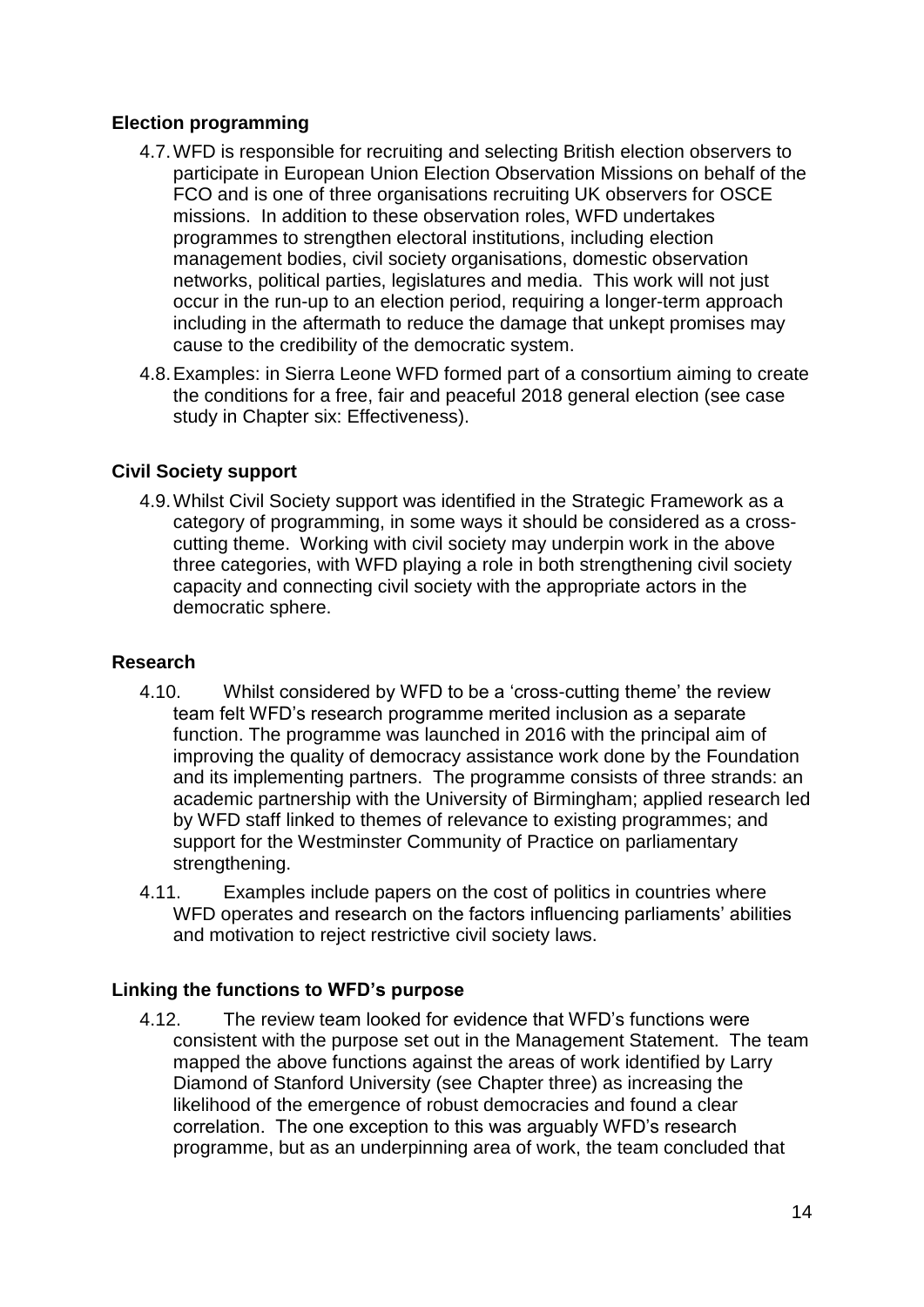research had the potential to increase WFD's effectiveness across all functions.

| Areas where democracy assistance<br>programmes could contribute to the<br>establishment of robust democracies                                       | <b>WFD Functions</b>                  |
|-----------------------------------------------------------------------------------------------------------------------------------------------------|---------------------------------------|
| Free and fair elections                                                                                                                             | <b>WFD Election programming</b>       |
| Independent and efficient judicial systems                                                                                                          | n/a                                   |
| Comprehensive systems of horizontal<br>accountability, including courts,<br>parliamentary oversight, audit agencies<br>and human rights commissions | <b>WFD Parliamentary support</b>      |
| Pluralistic, open and resourceful civil<br>societies                                                                                                | <b>WFD Civil Society support</b>      |
| Democratic political parties                                                                                                                        | <b>WFD Political Party assistance</b> |

**Finding: the review team agrees that the functions of WFD are consistent with the purpose outlined in the 2013 Management Statement.**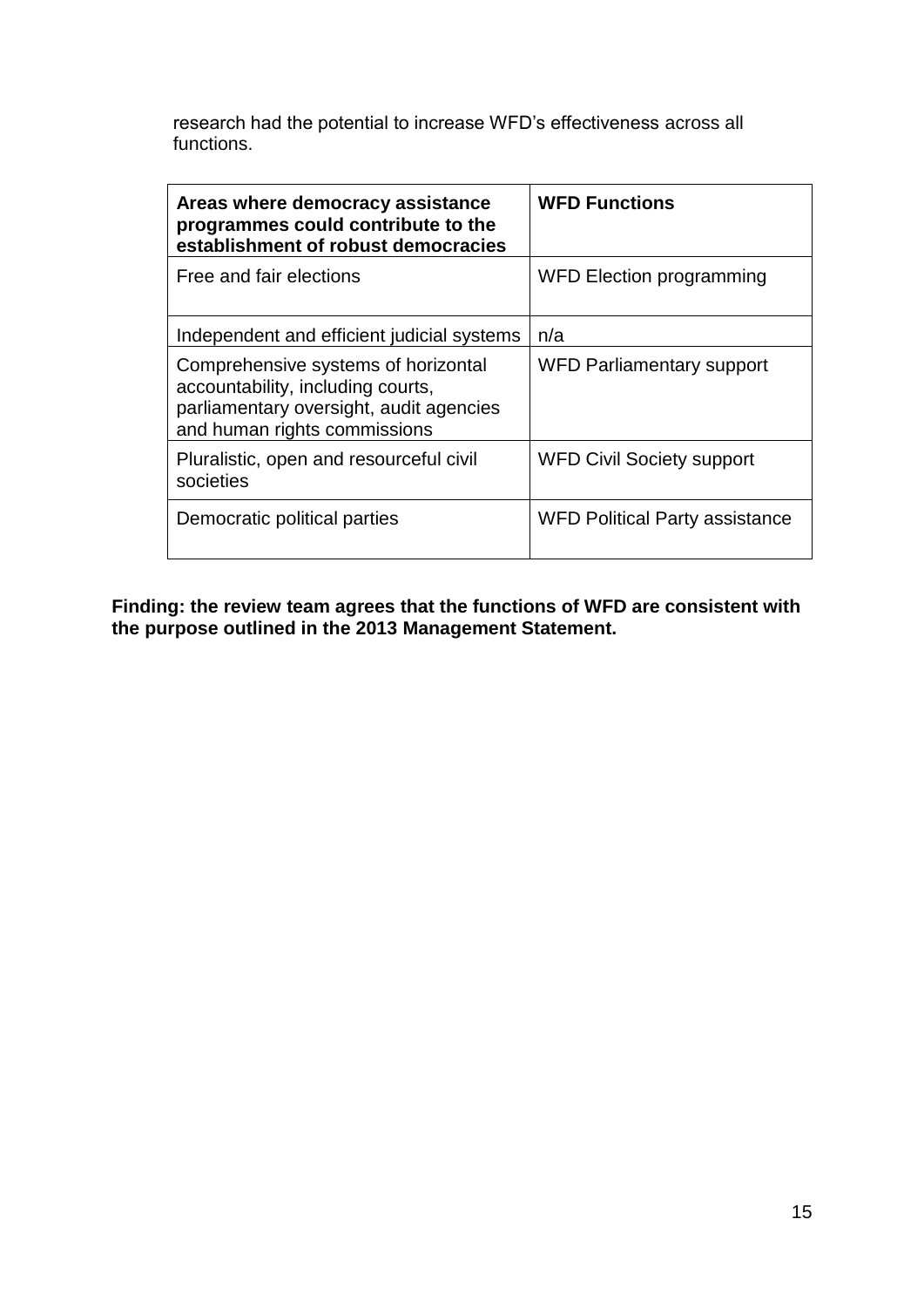#### **5. Alternatives - are there better ways of delivering these functions?**

- 5.1.In line with the Terms of Reference for the Review, the review team considered whether the functions described in chapter four could be delivered as well or better by alternative delivery methods or providers.
- 5.2.Most stakeholders consulted strongly believed that WFD, as a package, is unique in its offer. Its symbiotic links between the Westminster parliamentary system, political parties in the UK and parliamentarians across the world is not a model currently replicated in its entirety by any other single organisation in this field. Nevertheless there are some well-established implementers who can deliver elements of this package (e.g. NDI, IRI, Global Partners Governance, the Inter Parliamentary Union/Commonwealth Parliamentary Association, UNDP and the Carter Center).
- 5.3.However, stakeholders maintained that the WFD's connections with British parliamentarians opened doors to their counterparts in priority countries (e.g. Sri Lanka was cited as an example); relationships developed through years of peer-to-peer engagement activities provided access for British civil servants overseas; and allowed WFD programmes to target senior parliamentarians directly and build credibility for its work on democracy capacity building.
- 5.4.Options that the review team considered were:

#### **Dissolving WFD altogether and contracting out all activity.**

5.5.Whilst other organisations do exist that could perform some of WFD's functions, no other organisation offers the full package of activities, particularly on the political party peer-to-peer work. If HMG continues to believe that this engagement is of particular benefit and wishes the UK to continue to lead in this field, a similar Arm's Length organisation would need to be created in order to ensure the political party work is seen as genuinely independent. This would render the original dissolution of WFD counterproductive. The review team concluded therefore that dissolution would not be strategically advantageous to HMG and would be unnecessarily costly, both in terms of building up a new brand and reputation from scratch and the time, cost and effort associated with establishing a new body.

#### **WFD to focus solely on Political Party Assistance.**

- 5.6.Success in accessing third party funding for programming work means that political party assistance is becoming a relatively small proportion of WFD's overall business. However it is what makes WFD unique in its offer, and the review team explored the impact of WFD focusing purely on this area, expanding PPO work and using Artillery Row to enhance the impact of this activity.
- 5.7.Currently the PPOs benefit from the Artillery Row part of the business vis-avis access to the expertise of country representatives, the UK based programme managers, the Monitoring and Evaluation (M&E), Communications and the Technical Advice teams, as well as field research from WFD's relationship with the University of Birmingham. The review team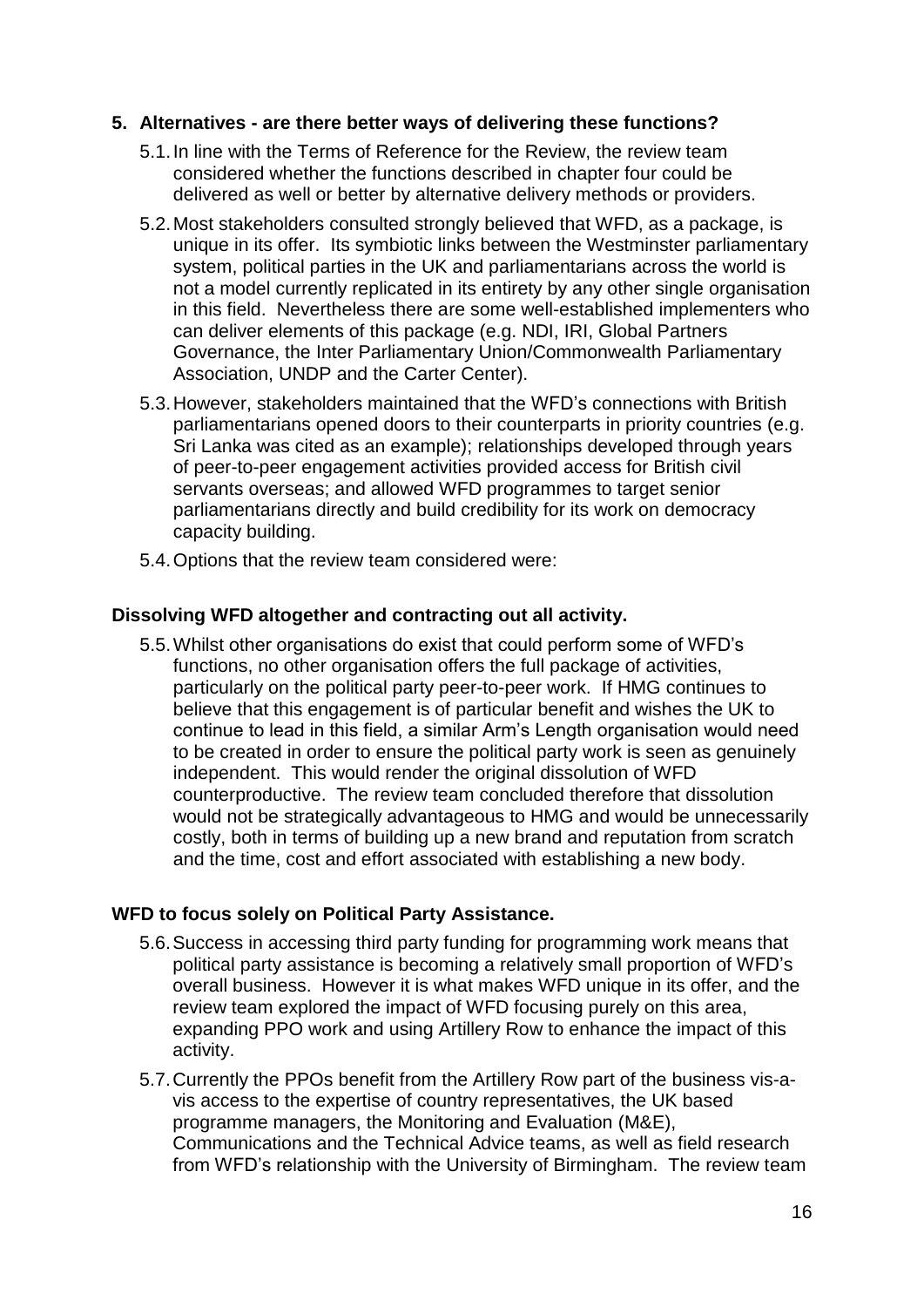concluded that limiting WFD's focus to political party assistance work would reduce the PPOs access to in house expertise and therefore their ability to deliver impactful programmes. The review team believe the ambition should be for a more integrated WFD where both PPOs and Artillery Row are better able to benefit from one another's strengths and experience.

5.8.Focusing solely on political party assistance work would also reduce organisational income. The review team found no evidence that, even if accompanied by a significant increase in funding, the PPOs would be able to dramatically step up their activity given their reliance on MPs, activists and party staff (who offer their services on a pro bono basis – see Chapter six: Effectiveness).

# **Focussing on multiparty work.**

5.9.The review team considered whether it may be of more strategic benefit to HMG should the PPOs focus solely on multiparty programming rather than bilateral sister party work. The review team noted the considerable analysis that the DFID funded review of party work $6$  devoted to this question (as outlined in chapter six). However the team concluded that whilst the argument in favour of multiparty work is compelling, there continues to be considerable merit in retaining these long established sister party relationships. The review team believe that the focus should be on ensuring more effective sister party engagement, in parallel with an expansion of multiparty work.

#### **WFD to focus solely on programme work**

1

5.10. Programme work is an area of growth for WFD, with income from third parties forecast to grow further. The review team considered whether WFD should withdraw from offering political party assistance in favour of focusing on further programme expansion. Opting for this model would give rise to questions over whether WFD should continue to benefit from grant-in-aid. Moving away from political party assistance would lose the factor which gives WFD its unique selling point and, arguably, its credibility with (or indeed, support from) senior parliamentarians in its priority countries.

# **WFD to focus on disbursing funding to implementers, rather than implementation.**

5.11. WFD currently performs a blend of donor/implementer functions including: delivering projects as the sole implementer; funding PPOs to carry out activities; and bringing in partner implementers where necessary depending on the required expertise for the project. The review team considered whether WFD should move away from programme implementation and delivery and instead focus on dispersing funding to other

<sup>6</sup> *Evaluation of the Westminster Foundation for Democracy's Political Party Assistance*, The Policy Institute, February 2018.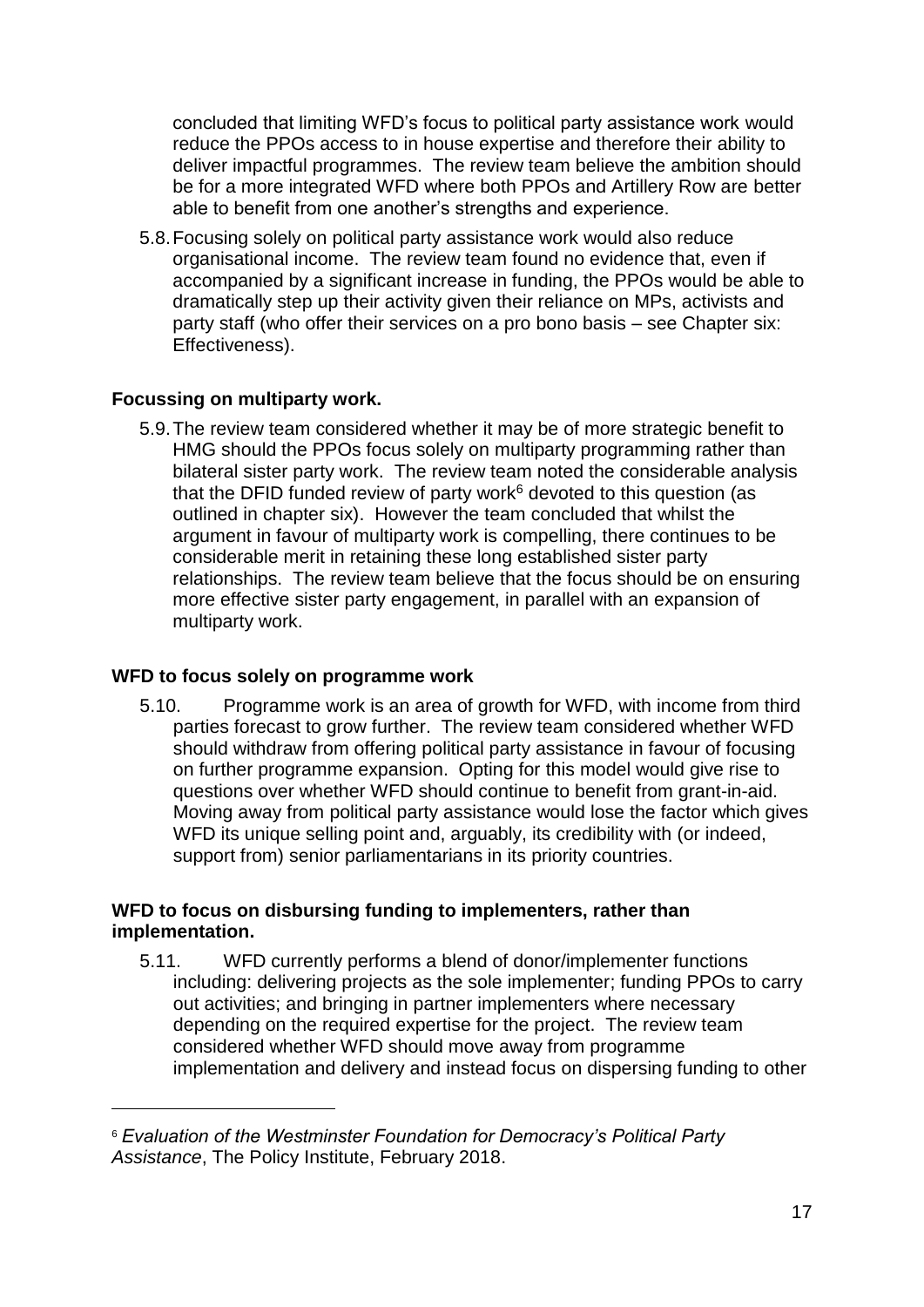implementing organisations. The review team concluded that to restrict WFD to one function, rather than flexing between several would add an extra layer of bureaucracy onto implementation, without the corresponding added value. In addition to which this added layer may add extra costs and place an additional administrative burden on the sponsor department.

# **WFD to specialise in election-to-election programming.**

5.12. The review team noted that WFD has identified this as a potential area for growth, maximising on their current expertise in the field. Arguably WFD already focuses on the composite parts of the electoral process but to focus solely on the electoral cycle from one to the next would require a better degree of collaboration between the programme side of the business and the PPOs to ensure a more strategic non-partisan approach for each country. This integrated approach would also require a focus on a smaller number of priority countries to avoid organisational overstretch, reversing the Strategic Framework approach of geographical expansion. The review team concluded there was not sufficient evidence to justify this change at this point, but that a pilot election-to-election approach might be considered.

#### **Parliamentary Support work to be channelled to the Inter Parliamentary Union and Commonwealth Parliamentary Association.**

- 5.13. Given the Inter Parliamentary Union (IPU) and Commonwealth Parliamentary Association's (CPA) long-standing work supporting links between parliamentarians (in non-Commonwealth and Commonwealth countries respectively), WFD could withdraw from this area, with FCO and DFID funding being channelled to these organisations. This would reduce the risk of the three organisations targeting the same stakeholders (the pool of parliamentarians with both a strong international interest and the capacity to be involved is relatively small) and provide clearer delineation of responsibilities.
- 5.14. However the review team concluded that given the WFD's 2017 strategy of focusing on a wider range of stakeholders, not working with parliamentarians would adversely impact on WFD's reputation, and miss the opportunity to better take advantage of the links PPO work creates. Furthermore, whilst both CPA UK and the British Group of the IPU collaborate with WFD on parliamentary support work, neither has the same link to the Government, the IPU (in particular) lacks the capacity to deliver major democracy support programmes and CPA UK is only focused on Commonwealth members.

**Finding: in line with the 2014 Triennial Review the Review Team believe arguments for maintaining WFD's current form remain.**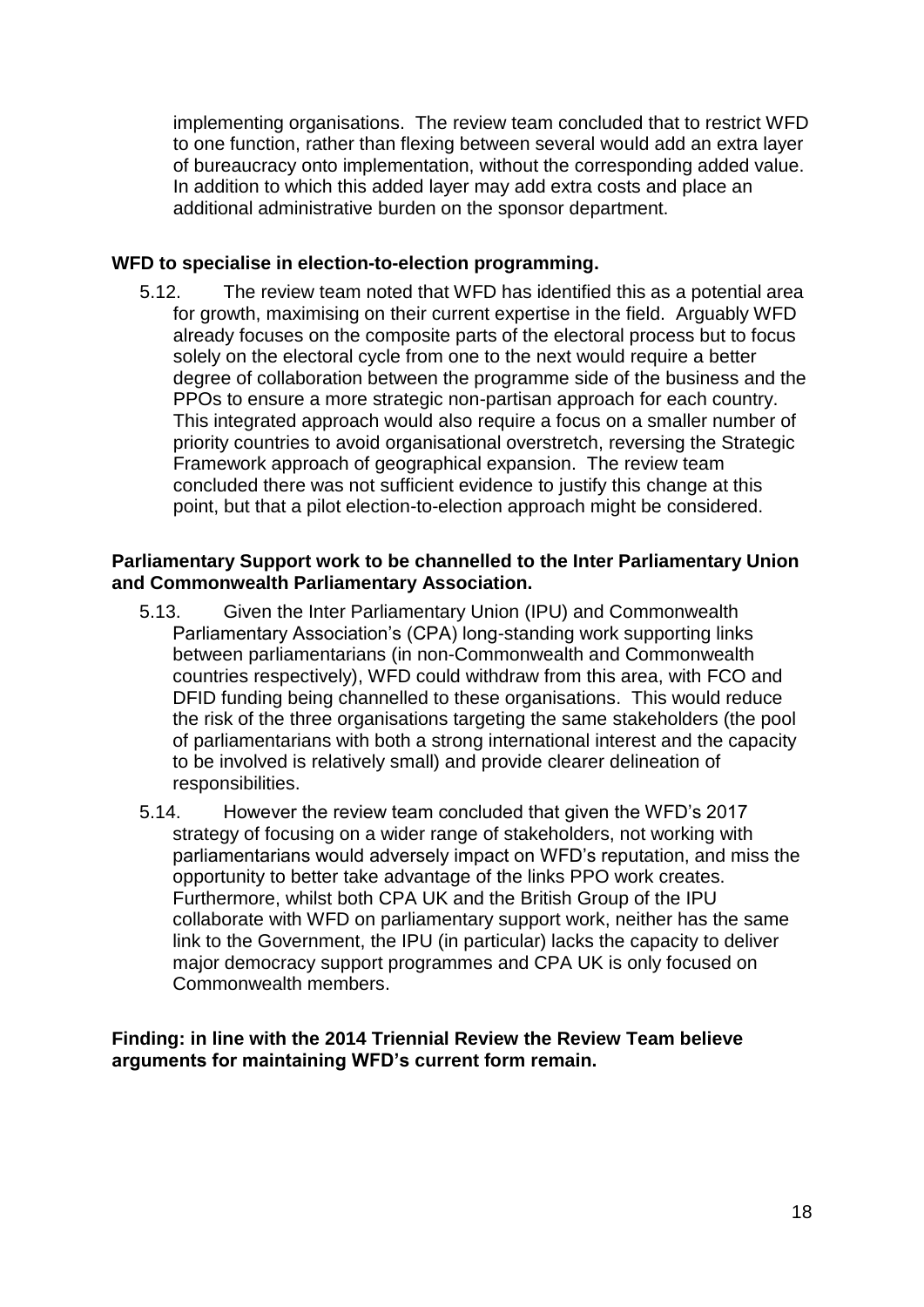# **6. Effectiveness – how are the functions being delivered?**

- 6.1.Having made the case that WFD's purpose remains relevant, that the organisation's functions are consistent with that purpose and that the WFD remains an appropriate model for delivering those functions, the review team considered how effective WFD was at delivery.
- 6.2.In line with the Tailored Review principle of proportionality, the review team noted multiple previous reviews of the effectiveness of WFD activity, most notably DFID's Project Completion Review for the 'Supporting Effective Democratic Governance' 2015-2018 programme, which found that WFD had broadly met expectations.
- 6.3.In Chapter seven: Form, the review team considers DFID and NAO's approach to measuring value for money which interprets effectiveness as the link between 'outputs' and 'outcomes'<sup>7</sup> . Despite considerable progress since the 2014 Triennial Review in putting in place mechanisms to evaluate delivery of WFD activity, this was an area where WFD stakeholders interviewed acknowledged challenges remained.
- 6.4.The Director of M&E agreed that at present the evaluation of WFD work tended to focus on (easier to measure) outputs rather than linking them to the outcomes they aim to create. This was in part the result of the volume of small ad hoc projects where the impact on outcomes was likely to be relatively insignificant and resource intensive to attempt to measure. Under the leadership of the current CEO, a culture of strategic interventions rather than one-off activities is under development. Increased focus on longer-term, more strategic work would support a more outcome driven approach. The review team welcomed this move and acknowledged the challenges in evaluating the impact of democracy assistance work.

#### **Does the operating model allow the WFD to deliver its functions effectively?**

- 6.5.WFD's funding in 2017-18 totalled £10.4million. The FCO grant-in-aid and the previous three year DFID accountable grant (together totalling £6.9million) was used to fund 'core operations' consisting of: Political Party Assistance work (totalling c£2.3million); Artillery Row organised programming; the Research Programme; UK staff costs; and other operating costs. In 2017-18 these two grants represented 66% of WFD's total income.
- 6.6.WFD has been successful in bidding for other revenue streams, accessing HMG programme funds (including CSSF, Magna Carta and DFID funds), Embassy/High Commission budgets, European Union funding and third party sources. This funding – totalling £3.5million) is targeted at specific programmes and projects in line with donor requirements. The bulk of Parliamentary support, election programming and civil society support work

1

 $<sup>7</sup>$  An output is a tangible or intangible product resulting from project or programme</sup> activities (e.g. the number of new MPs participating in a WFD training programme). An outcome is the benefit that the output is designed to achieve (e.g. MPs fulfilling their role in holding the government to account). Impact is the higher level goal the delivery team hope the project or programme activity will contribute towards achieving (e.g. more effective government in country X).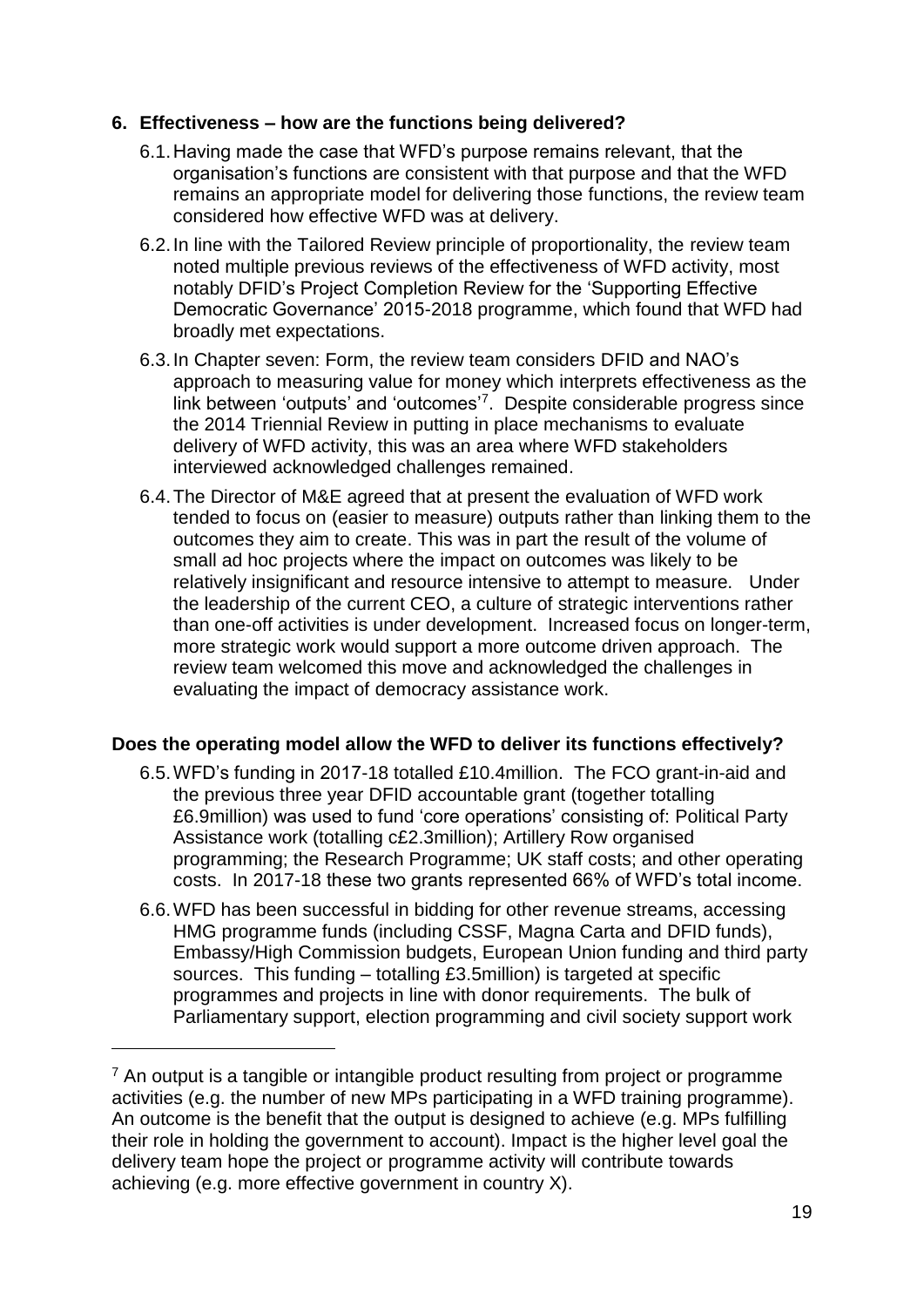overseas is now delivered using these funding sources. Whilst these alternative revenue streams represented 34% of WFD income in 2017-18, in 2018-19 they are predicted to rise to 57% (based on the budgetary forecast at the time of writing.)

- 6.7.WFD has a large degree of flexibility in deciding how the FCO grant-in-aid is allocated and spent, allowing it to quickly scope and launch pilot programmes and approaches; operate in countries that require democracy assistance but many not be priorities for other donors; cover short gaps in third party funding; and support core operating costs of country offices, allowing WFD to deliver smaller projects.
- 6.8.To a certain extent, this was also true of the DFID accountable grant. However DFID's new three year ''Inclusive, Open and Accountable Politics (IAP) Programme' totalling c£4million pa, comes with more targeted objectives, including a reduced focus on political party assistance. 20% of political party assistance will be funded through the IAP programme, with a focus on larger projects in DFID priority countries. The IAP programme also includes a component providing a semi-independent Monitoring, Evaluation and Learning (MEL) Unit, supporting PPOs to build their capacity to monitor and evaluate activity and to share learning on the results. This more targeted approach to the programme means that WFD is increasingly reliant on the FCO grant-in-aid for the flexibility described above, and to fund political party assistance work.
- 6.9.WFD's international footprint has expanded dramatically since the 2014 Triennial Review, with the number of field offices increasing from 12 to 27. The broadening of WFD's focus, set out in the 2017 Strategic Framework, has supported this expansion. This strategy runs counter to the 2015 Review recommendation that the programmatic and project focus should be narrowed. The decision not to follow this recommendation was taken in the belief that a greater presence can increase organisational influence and better facilitate the sharing of knowledge and experience including via "southsouth" networks. On this basis, and in terms of revenue generation, the policy has undoubtedly been a clear success. However the review team questioned the process for transitioning from a temporary office established to deliver a particular project, to a longer-term/permanent field office potentially working in a different subject area; the impact of expansion on the quality of activity; and the level of sponsor department engagement on geographical prioritisation. This should be kept under review and discussed with the sponsor department.
- 6.10. WFD's rapid overseas expansion has increased demands on the Artillery Row central support teams, including M&E, finance and communications. Artillery Row staff costs had increased to reflect this growing requirement, a move which had been questioned by some members of the BoG but supported by the NAO External Auditors report. With the need for enhanced reporting to demonstrate to donors and other stakeholders the impact and value for money of WFD's programmes, and the value of robust management information in delivering more effective programmes, the review team felt that the increase in spending on administration was appropriate. The NAO noted the risks associated with expansion and indicated that levels of programme management support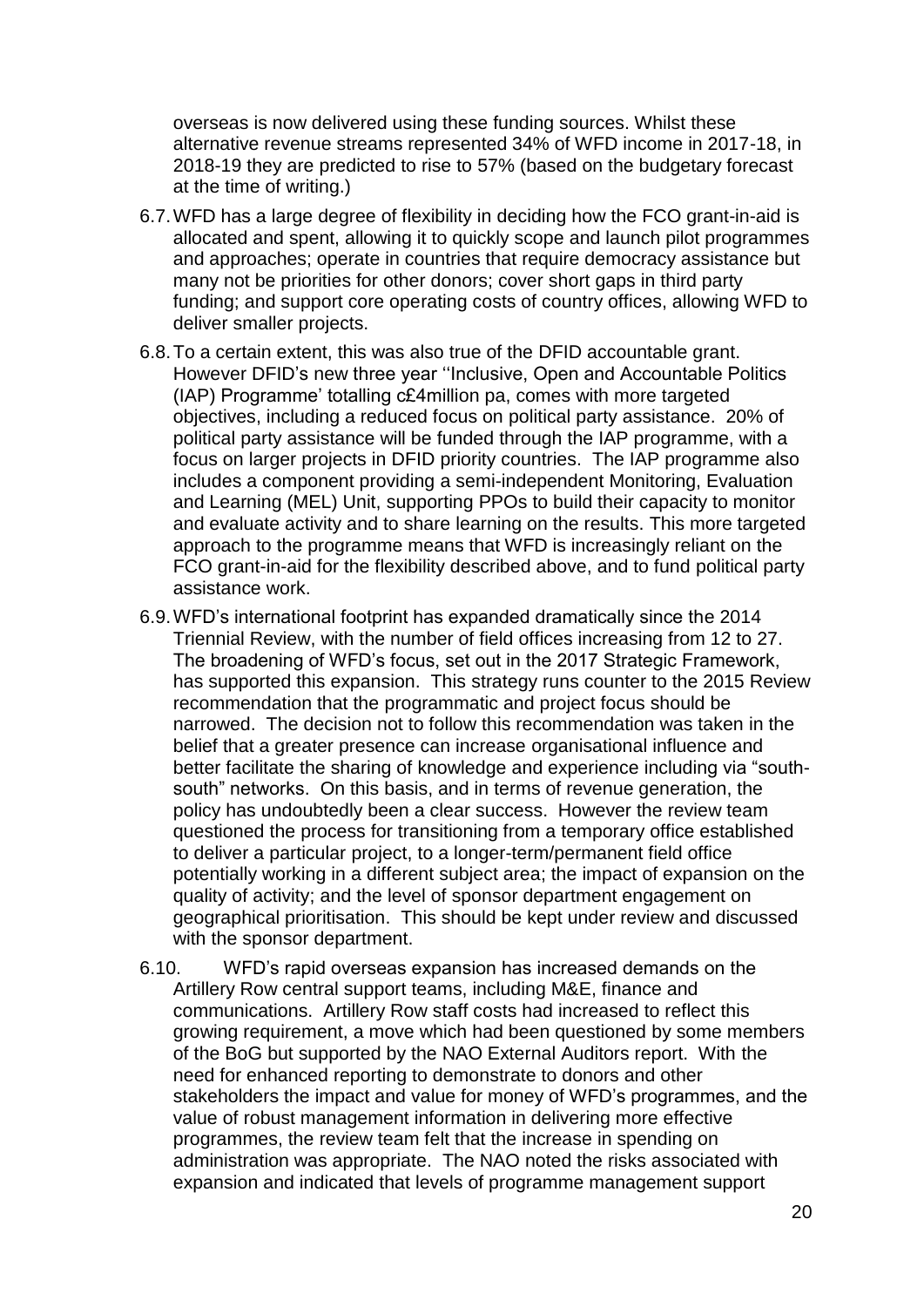should be kept under review in the event of further growth in order to maintain adequate management capacity.

6.11. The review team noted that previous reviews had recommended that WFD becomes a more 'joined up' organisation, better able to link and lever political party assistance work to parliamentary support and other functions and vice versa. The review team noted some progress in this regard, with examples of a more holistic approach to programme planning, including in the new CSSF Western Balkans regional programme, and increased use of Political Economy Analysis (PEA) to decide on the approach, but there is clearly more to do to take advantage of synergies between the different functions.

# **Recommendations:**

**WFD to engage FCO and DFID stakeholders on expanding WFD's geographic footprint and geographical prioritisation, strengthening decision-making for opening long-term WFD country offices.** This should be a light touch process in order to ensure WFD maintains the flexibility to respond rapidly to changing political environments and unexpected opportunities.

**In line with 2017-18 NAO report, the level of management capacity to support programme management should be kept under review.**

**Further efforts to ensure complementarity of all WFD functions, with activity planned and evaluated to consistent standards.**

# **Measuring the effectiveness of functions**

- 6.12. Having considered the effectiveness of WFD's operating model, the review team looked at how each of the five functions described in chapter five were delivered. For each we considered how the function is planned, monitored and evaluated, and how the results were shared.
- 6.13. All programme work (covering political party assistance, parliamentary support, election programming and civil society support) is monitored by the Programme Quality Committee (PQC) chaired by an independent governor. The PQC maintains an overview of all WFD programmes to assess the quality of activity and acts as a break between WFD operations and the BoG. The PQC chair provides an overview of programme work at BoG meetings.

# **Political Party Assistance**

6.14. Political party assistance work was consistently referenced by both internal and external stakeholders as a Unique Selling Point (USP) for WFD. The review team agreed. 'Parties talking to parties' was a valuable part of the democracy assistance offer and helped differentiate WFD's offer from that of other organisations working in the field. The review team noted that many MPs, party activists and officials willingly gave their time on a pro bono basis in order to support democratic development in countries where they often had little or no connection. This was appreciated by the sponsor department. There was agreement from all stakeholders that this work added value, but also that the benefits were often intangible and difficult to measure.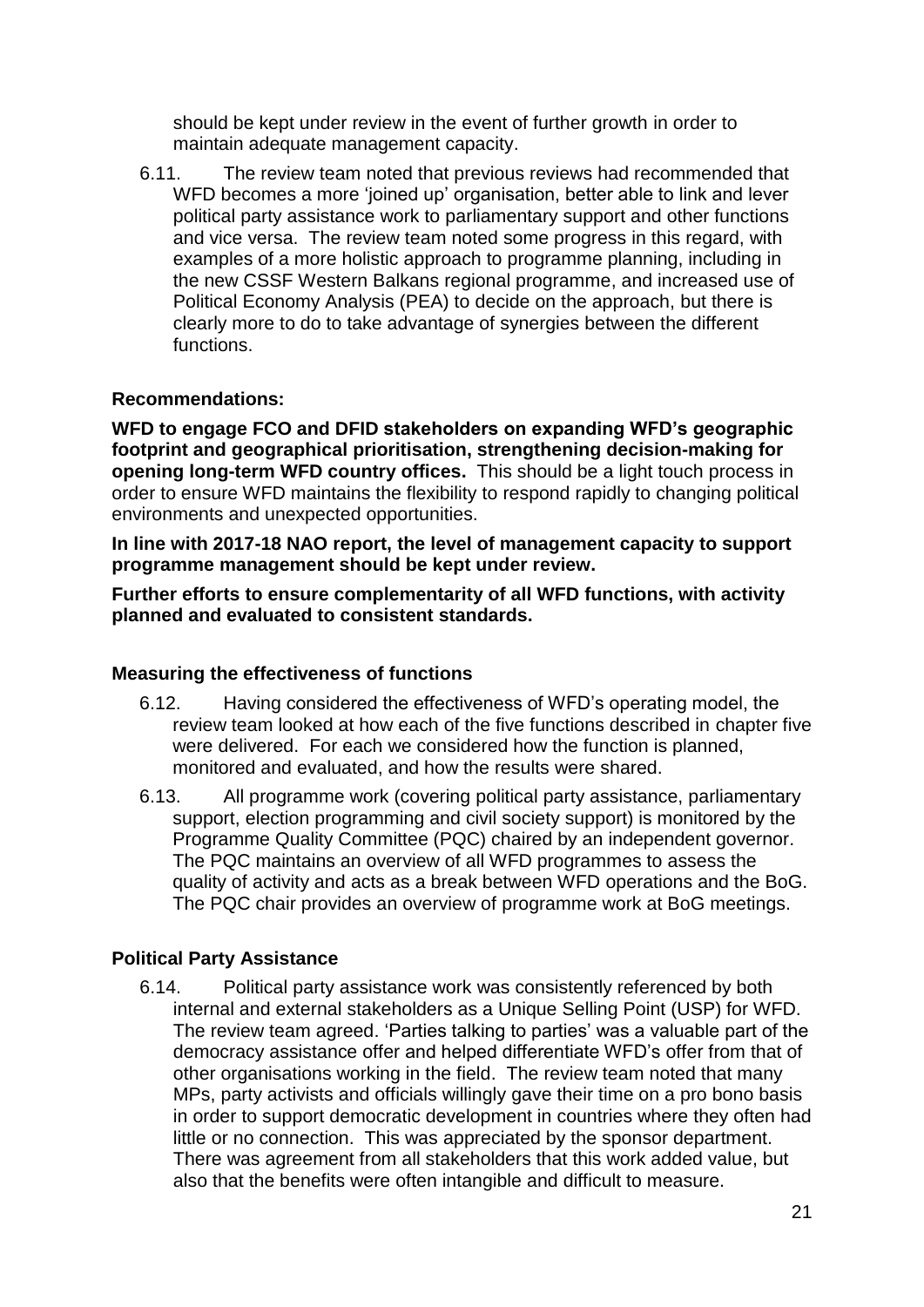- 6.15. The review team saw evidence of improvements in the **planning** of political party assistance work since the Triennial Review and a closer working relationship between the PPOs and Artillery Row. PPOs develop annual plans of activity, submitting them to the CEO for signoff. However these are largely output (rather than outcome) led and relatively high-level, providing a large degree of flexibility for the PPOs to respond to opportunities throughout the year. Individual project proposals which should be consistent with the annual plans, are then shared with Artillery Row.
- 6.16. The review team commended the strategic approach to business planning taken by the SNP, where programmes and monitoring and evaluation measures were designed in partnership with WFD M&E team. This was in part a result of SNP's relatively recent arrival to political party assistance work overseas and the lack of existing sister party relationships which enabled them to start with close to a blank sheet of paper.
- 6.17. The review team found evidence of successful well-planned multiparty initiatives, most notably the Violence Against Women conference held in London in March 2018. This was a larger event commended by all the Political Party Offices (PPOs) as an example of successful collaboration. The review team noted the 2014 Triennial Review which encouraged more multiparty work and DFID's 2017-18 independent assessment of the UK PPOs<sup>8</sup> which found that a multiparty approach was a more effective way of changing behaviours than sister party work. Multiparty work encouraged collaboration between political parties by focusing on a thematic, rather than ideological approach. Whilst this argument is compelling, the FCO continues to see value in sister party work as a means of meeting its foreign policy priorities. However there is clearly scope to further step up multiparty work.
- 6.18. The review team encouraged greater collaboration between Artillery Row and the PPOs on business planning to identify opportunities for more strategic opportunities linked to broader WFD priorities. WFD's new £4.7million Western Balkans regional programme aiming to address the reversal of democratic principles and poor governance was an example of how party political assistance could be effectively integrated into strategic programming to the benefit of all parties.
- 6.19. The review team noted closer cooperation between Artillery Row and the PPOs with some improvements in the **M&E** of PPO activity. But this was inconsistent and expectations of M&E for Political Party Assistance work fell below the standards expected of other WFD activity (for example, the PQC received a written summary of PPO work but not a Red Amber Green (RAG) rating). The review team noted DFID's 2017-18 independent assessment of the UK PPOs which found that there was no evidence of impact or potential impact at the level of an entire political system. Given the limited scale of many PPO activities, this was perhaps unsurprising, but the review team felt there was scope to better capture the impact of this valuable work.

<u>.</u>

<sup>&</sup>lt;sup>8</sup> Evaluation of the Westminster Foundation for Democracy's Political Party Assistance, The Policy Institute, February 2018.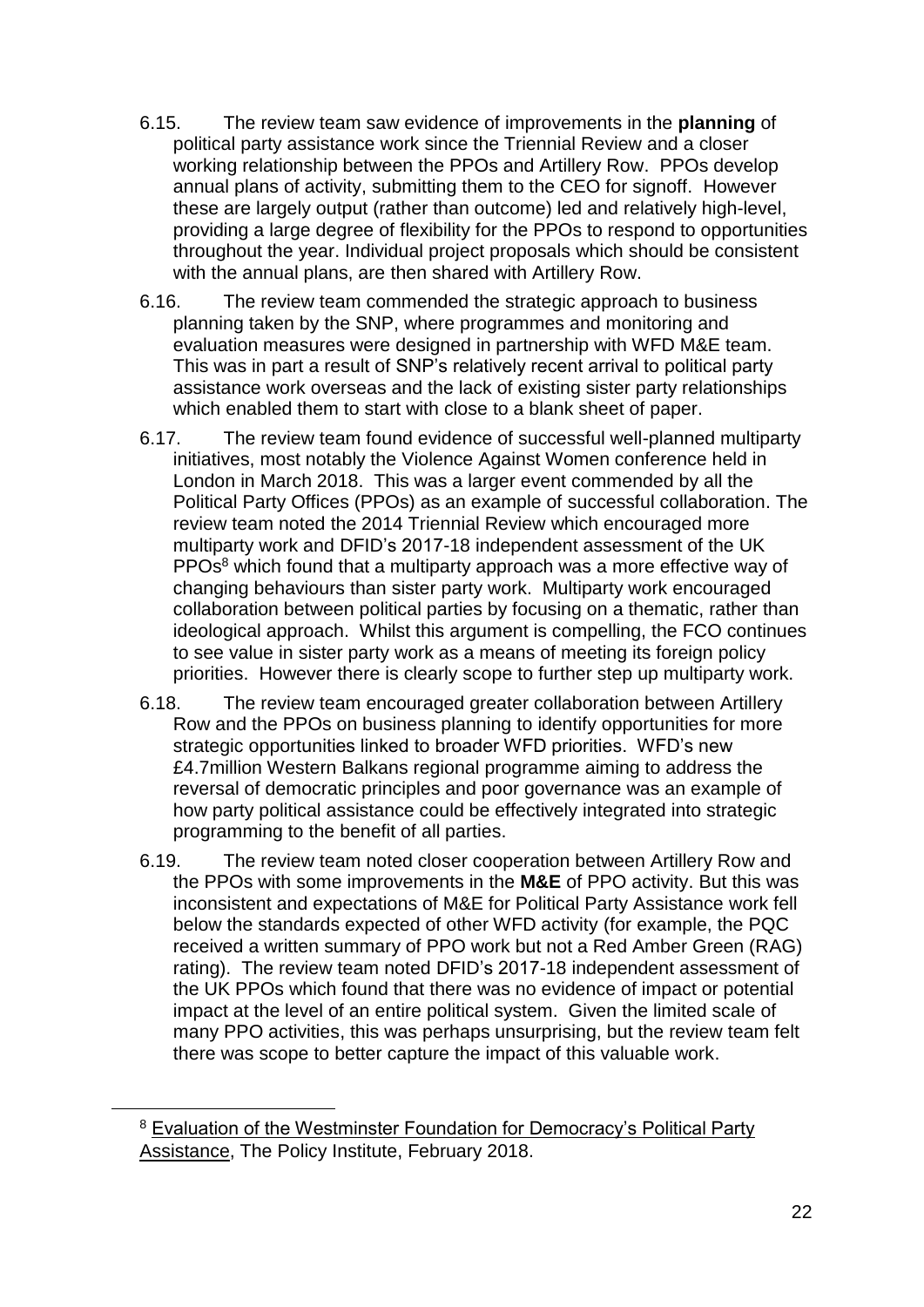- 6.20. Some stakeholders expressed a degree of frustration at the level of progress made on M&E, whilst others – notably political members of the BoG and some PPO staff – felt the level of bureaucracy was at times disproportionate to the amount of funding being spent and the size of the activity and risked overwhelming the small PPO teams. The review team acknowledged this risk but felt that by focusing on M&E of fewer, larger projects; drawing upon Artillery Row's M&E function at the planning stage; and utilising the M&E support built into the new DFID IAP programme, the PPOs could better meet the M&E requirements and provide more credible evidence of the value of their work. Outcome focussed activity requires moving programming into a longer cycle. This requires more planning at the outset to ensure M&E mechanisms are properly built, but arguably less bureaucracy and more measurable outcomes at the end.
- 6.21. Given WFD's status as an Arm's Length Body of the British Government, the review team noted that political party assistance work brings some risks. In some countries the main opposition party may receive PPO capacity building support, whereas the governing party or other opposition parties may not. This could potentially lead to the UK being seen to be backing a particular party, or at worse, as an attempt to interfere in internal politics, impacting on HMG objectives in other areas. Likewise, parties selected for support on the basis that they require further developmental support to bring them further in line with international norms, bring an inherent level of risk. This further strengthened the case for a multiparty approach, working with a range of parties.
- 6.22. It is right that political party assistance work is delivered independently from Government but the review team believed there is scope for closer coordination and communication with the FCO and DFID. Feedback from posts suggests an inconsistent approach to long-term engagement on PPO work, with posts sometimes only being contacted as UK party delegations arrive in country. The Team noted some examples where a PPO continued to work with a political sister party despite advice from post that said party was no longer a viable political force and that other potentially suitable partners had since emerged. There is a case for improved sharing of information on plans and dialogue, particularly when British Government advice is not followed.
- 6.23. The review team concluded that since the 2014 Triennial Review there had been a concerted effort by PPOs and Artillery Row for better coordination and engagement. But there remained room for further improvement, particularly on joint planning of activity, reducing the number of projects to focus on a larger longer-term projects in priority countries, and on better evaluation. Targeted sister party activity continues to play a useful role, but PPO effectiveness could be further improved by renewing focus on multiparty programming, in line with recommendations in the 2014 Triennial Review and in DFID's 2018 review.

#### **Recommendations:**

**WFD and PPOs to better plan, monitor and evaluate more strategic outcome led programming, including at the start of the business planning cycle.**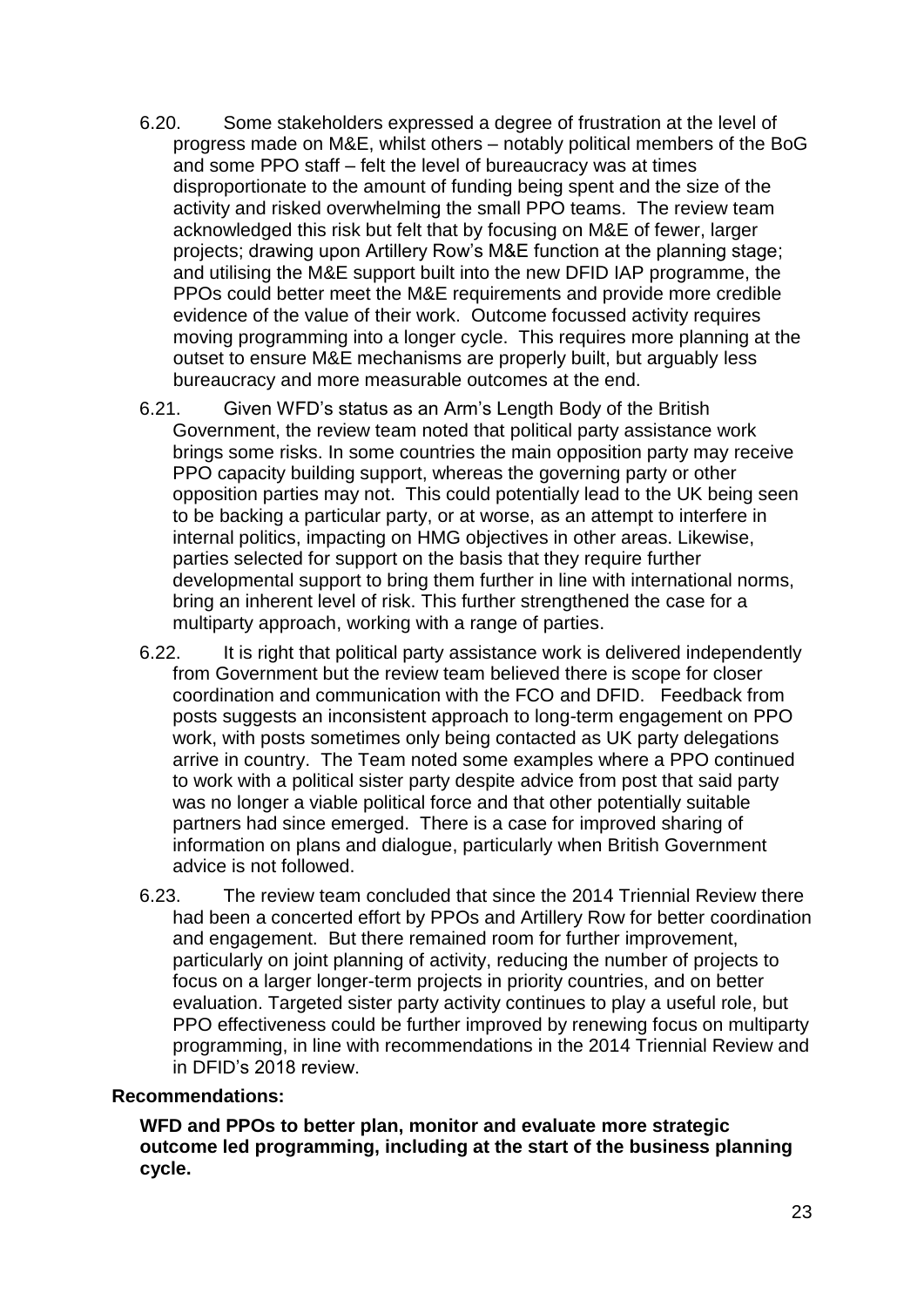**WFD and PPOs to identify further opportunities for multiparty work, including by exploring how to incentivise multiparty thematic programmes as a part of integrated programmes** (those that draw upon a range of WFD functions).

**WFD to share annual forward plans of PPO activity with FCO and DFID. Closer coordination and communication with Embassies/British High Commissions on PPO activities in country.**

# **CASE STUDY**

# **Establishing a Parliamentary Budgetary Office (PBO) in Serbia**

Following a WFD organised 2014 field visit by a delegation of Serbian parliamentarians and parliamentary staff to the Scottish Parliament including the Financial Scrutiny Unit (FSU), the then Serbian Speaker of the Parliament requested WFD to set up a similar Office in Belgrade. Once the MOU between the Serbian Government and WFD was formally signed in September 2015, WFD, in partnership with the FSU, recruited (using assessments designed and conducted by FSU) and trained a team of Serbian based economists throughout 2015 and the beginning of 2016.

The PBO's initial aim was to strengthen financial oversight of the government, through publishing politically neutral open source evidenced reports scrutinising the adoption and execution of the budget, including public spending. Its reporting has had the additional advantage of building capacity amongst parliamentarians to understand the context behind the headline figures.

With WFD oversight, assistance from the FSU and support from a senior mentor with experience of the Serbian parliament, the PBO has built up a good reputation for objectivity and factual analysis. Its main focus is on interpreting the headline figures published by the government to all parliamentarians ahead of the committee and plenary discussions on the budget. These reports provide the necessary contextual and comparative analysis based on for constructive debate.

In response to demand, the PBO has now broadened its core offering with additional reports on how the budget is spent, public debt and discretionary public spending analyses, all of which it now publishes online. Whilst it cites 15-20 or so core customers, the online tracking data suggests that this number could be higher and appeals to a broader range of customers (including private institutions and media outlets) than originally intended.

As an intended corollary of the project, the Serbian PBO has acted as a pilot for the region. The model is now being replicated regionally with a PBO established in Montenegro in 2016, in Macedonia by the end of 2018 and scoping activities have started elsewhere.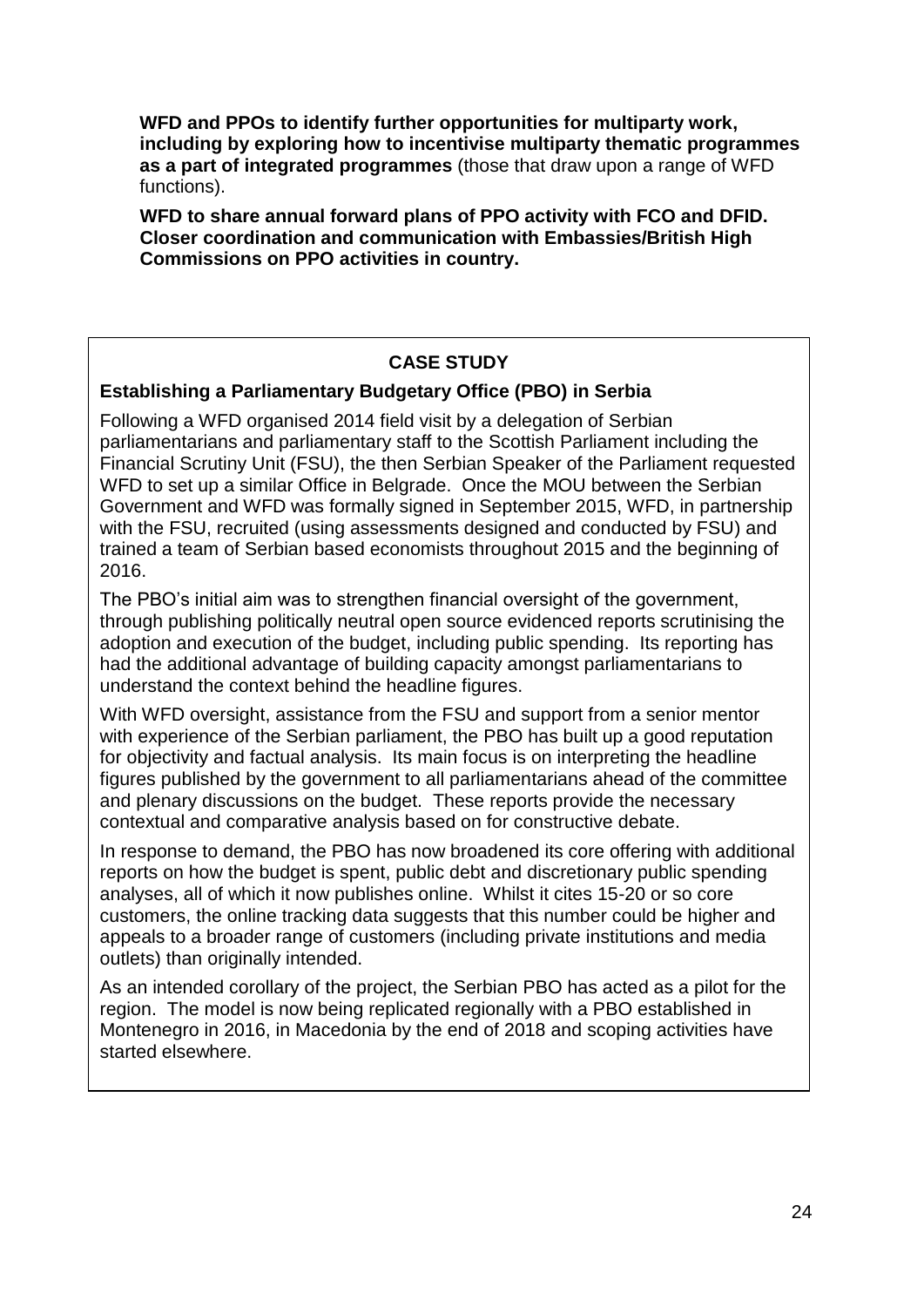# **Parliamentary Support, Election Programming and Civil Society Support**

- 6.24. The review team considered these functions together as the same set of processes is applied to each. However there is a difference between programmes funded via WFD grant-in-aid funding and those funded from third party sources.
- 6.25. WFD's entry into a new country is often, but not exclusively, in reaction to approaches from the local British Embassy or High Commission and is largely seed funded using the grant-in-aid. When **planning** a new programme the Artillery Row Programme Team conducts a Political Economy Analysis (PEA), identifying an area where they feel WFD can add value, on which to base a proposal. This may or may not include the establishment of an in country team to deliver the programme. Engagement with FCO and DFID will take place locally with views sought, but not necessarily followed. For example in Sierra Leone WFD decided to focus their new programme on developing the Parliament of Sierra Leone's research function, despite DFID advice to focus on a few key parliamentary committees. This advice was considered but, based on the PEA and feedback from stakeholders within the Parliament of Sierra Leone, the original approach was followed. Once the approach and programme logic is agreed the M&E team assist in the setting of indicators.
- 6.26. Having established a new country office in order to deliver the initial project, the local team will then identify sources of funding and opportunities for further work that is in line with the Strategic Framework. This typically includes bidding for non-grant-in-aid funding from the Embassy or High Commission, accessing DFID or cross-government programme funds or EU funding. The planning process for this will depend on the donor requirements, but the review team noted that M&E requirements were often more demanding than those for grant-in-aid funded programmes. This had been one of the factors behind the increase in Artillery Row resource devoted to M&E work, helping to both drive up donor confidence in WFD and the quality of activity.
- 6.27. The review team noted evidence from a survey of FCO posts in the 27 countries with WFD country offices, with responses from 15 of the 27. Feedback indicated that planning of activity overseas did not occur consistently with a third indicating that they had not been consulted by WFD over the last three years. Whilst acknowledging that turnover of staff at post may have impacted on this and feedback from Country Representatives was somewhat contradictory, it is clear that there is still room for improvement in strategy development and in communication, particularly for programmes initiated in London. Communication is clearly stronger for programmes receiving FCO or DFID funding in country, where post is more closely involved in both planning and M&E.
- 6.28. Having started delivery of a programme, the Artillery Row Programme Team compiled quarterly reports **monitoring** progress with RAG ratings assigned. Summaries of these were reviewed by the PQC who were tasked with feeding back to the BoG on points of interest and concern. The review team saw more evidence of focus on outcomes, but agreed with the M&E Director that there is still more to do.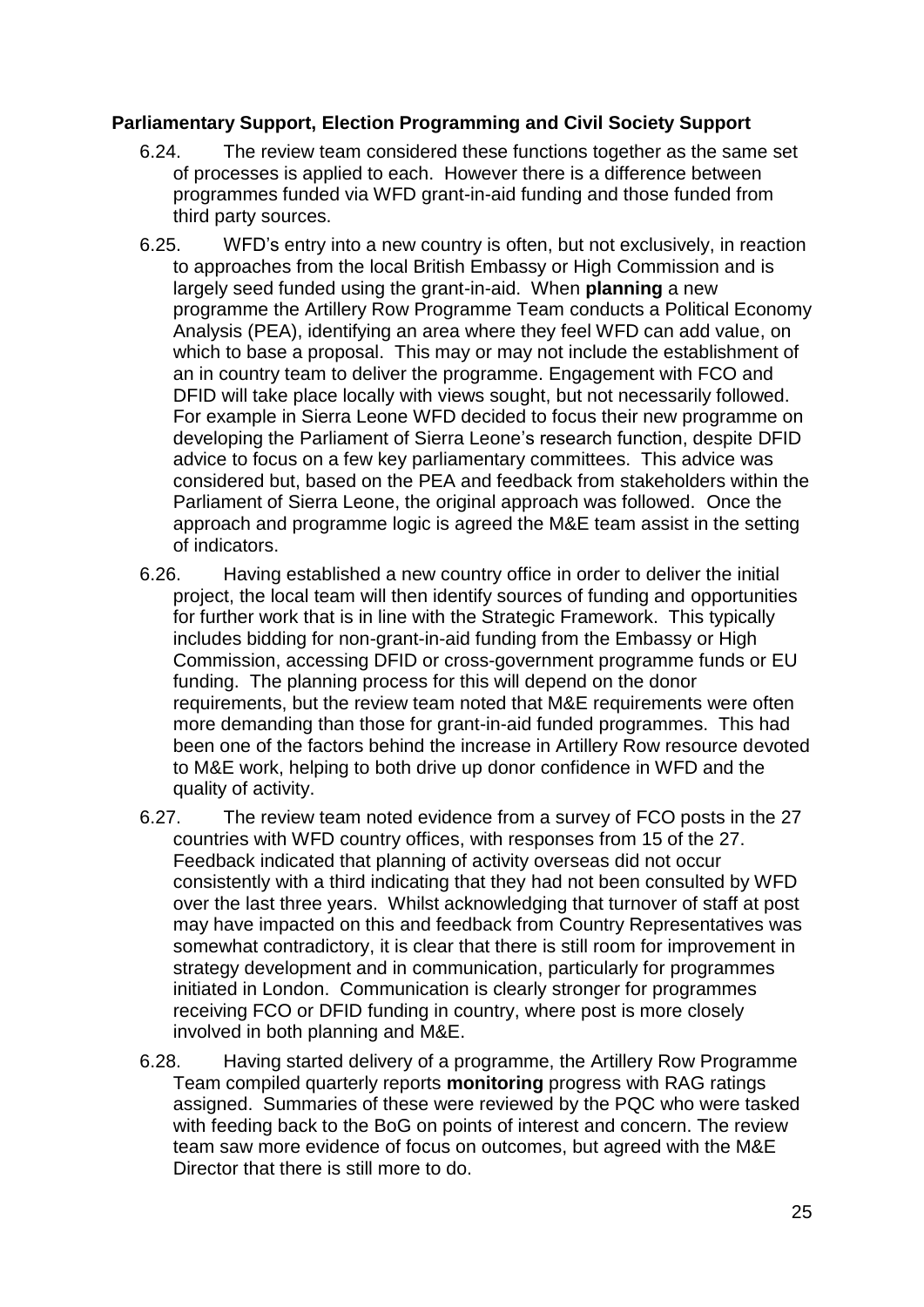- 6.29. The level of programme **evaluation** varied depending on the programme and funding source. Non-grant-in-aid funded programmes often had a built in independent evaluation.
- 6.30. The review team saw evidence of a growing culture of **sharing lessons learned** from programmes. Internally this included through blogs, internal social media and by organising sessions to share experiences working in new areas (e.g. the Programme Manager responsible for the Sierra Leone elections programme, which included a strand on the inclusion of Persons With Disabilities (PWDs) arranged a session for colleagues working in other regions to share the programme's experiences). This culture extended across the international network. All of the Country representatives who responded to the review team's engagement survey cited a variety of feedback mechanisms (including a lessons learned section in internal reporting and standing agenda items on team and regional conferences) now in place to enable them to record lessons learned and build on previous project experiences.
- 6.31. Externally WFD has developed a new communications strategy and is taking a more assertive role in projecting itself. This extended to the Research programme, one of the goals of which is to share WFD's learning with others working in the field of democracy assistance.
- 6.32. The review team concluded that the effectiveness of these functions varied depending on the planning model adopted, but improvements in M&E since the Triennial Review provided an increasingly strong evidence base to prove their value. The strategy of expansion and targeting new funding sources had supported this, driving up standards in order to meet donors' expectations. The team found evidence of creativity, collaborative planning and a desire to focus on ambitious impactful programming. There is more to do on evaluating outcomes and impact, but the review team were reassured that the Artillery Row team were on the right trajectory.

**Recommendation: WFD country office teams and Diplomatic Posts to be encouraged to discuss strategy and share ideas at the business planning phase.**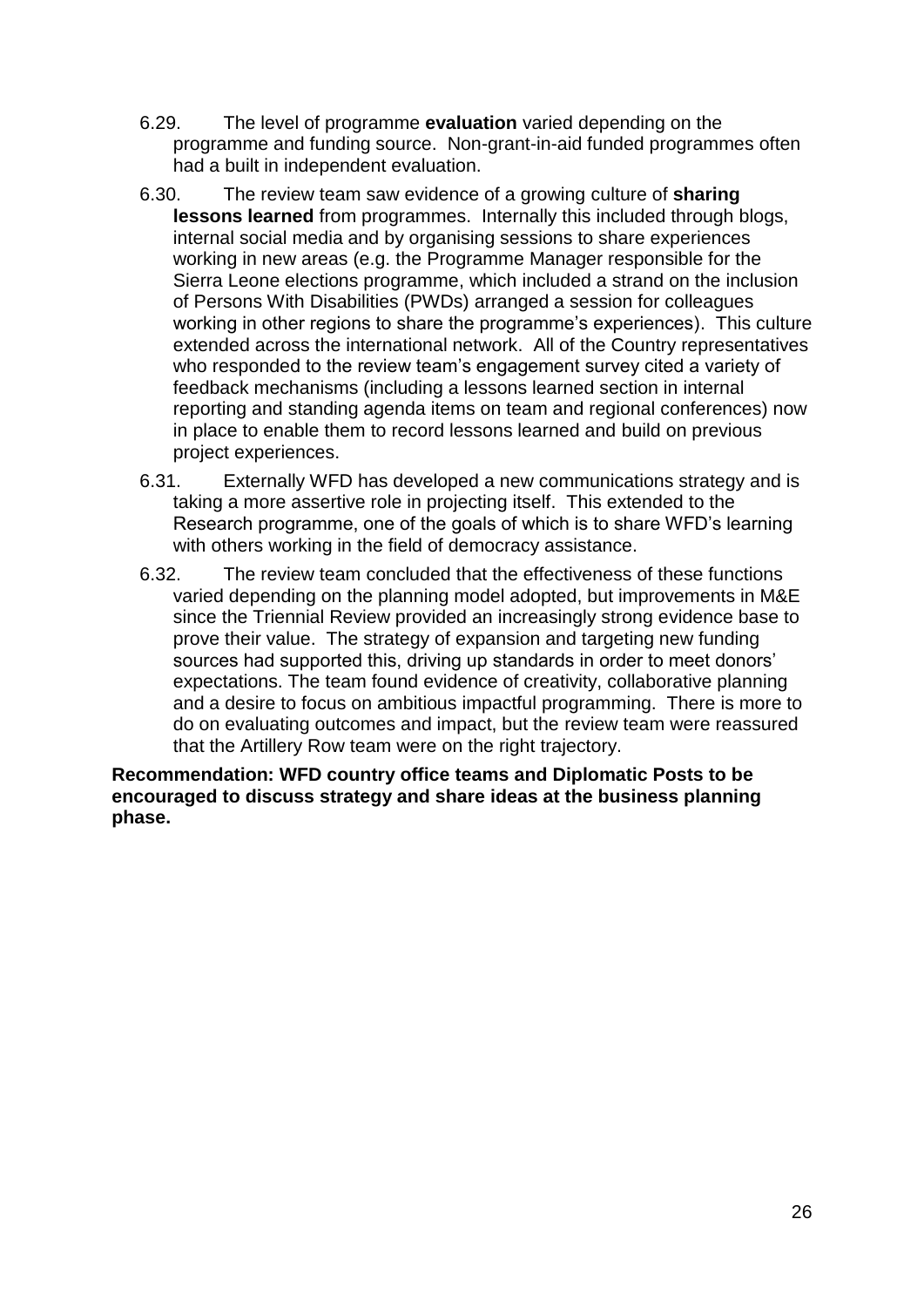# **CASE STUDY**

# **Election Programming in Sierra Leone**

In 2016 WFD joined a consortium of six organisations which received DFID funding for a 20 month project aiming to create the conditions for a free, fair and peaceful 2018 general election in Sierra Leone. WFD's role in the 'Standing Together' programme focused on inclusivity, improving the participation of persons with disabilities (PWD) and women in the electoral process, alongside more traditional WFD work including support for political parties and training on manifesto development.

Building upon its foothold in country gained through work on a successful parliamentary support programme, the WFD country office built new local partnerships within government and civil society. In August 2017, following a nationwide dialogue involving over 1300 disabled people and 7 political parties, WFD and Sierra Leone Union on Disability Issues launched a non-partisan National Agenda to build consensus on policies impacting on PWDs. 28 Community Based Organisations were then trained on incorporating policy-based advocacy and PWD concerns in their elections programming. This helped mainstream disabled issues and resulted in measures to increase PWD access to the electoral process.

The WFD programme also included changing the approach to political reporting by providing training to journalists to encourage fairer coverage of female candidates, supporting female voter registration and providing induction and training for new female MPs and councillors. Participants were extremely positive on the programme whilst noting the broader obstacles to greater female participation and political leadership, and calling for further WFD support.

Through participation in a consortium, WFD was able to coordinate with other stakeholders working on the election, and to take advantage of cross programme Monitoring and Evaluation activity. An external evaluation of the programme included use of focus groups and surveys to measure impact. However despite initial plans to do so, the National Electoral Commission lacked the capacity to disaggregate statistics on voter turnout and registration – an example of how attempts to evaluate the outcomes of democracy support work can be blown off course by external factors.

The programme closed in July 2018 with the elections judged to have been successful, broadly peaceful with a high turnout and smooth transition of power. Stakeholders and the post-programme evaluation have called for further work and support in the period in between elections to make these gains sustainable. WFD Sierra Leone is currently considering its next steps. Such longer-term work would be in line with the 2017-22 Strategic Framework's acknowledgement that this period is "the time to embed reform and ensure its impact and sustainability".

# **Research**

6.33. The WFD Research programme was launched in 2016 with the aim of building an evidence base for and improving the quality of democracy assistance work conducted by the Foundation and its partners, and to raise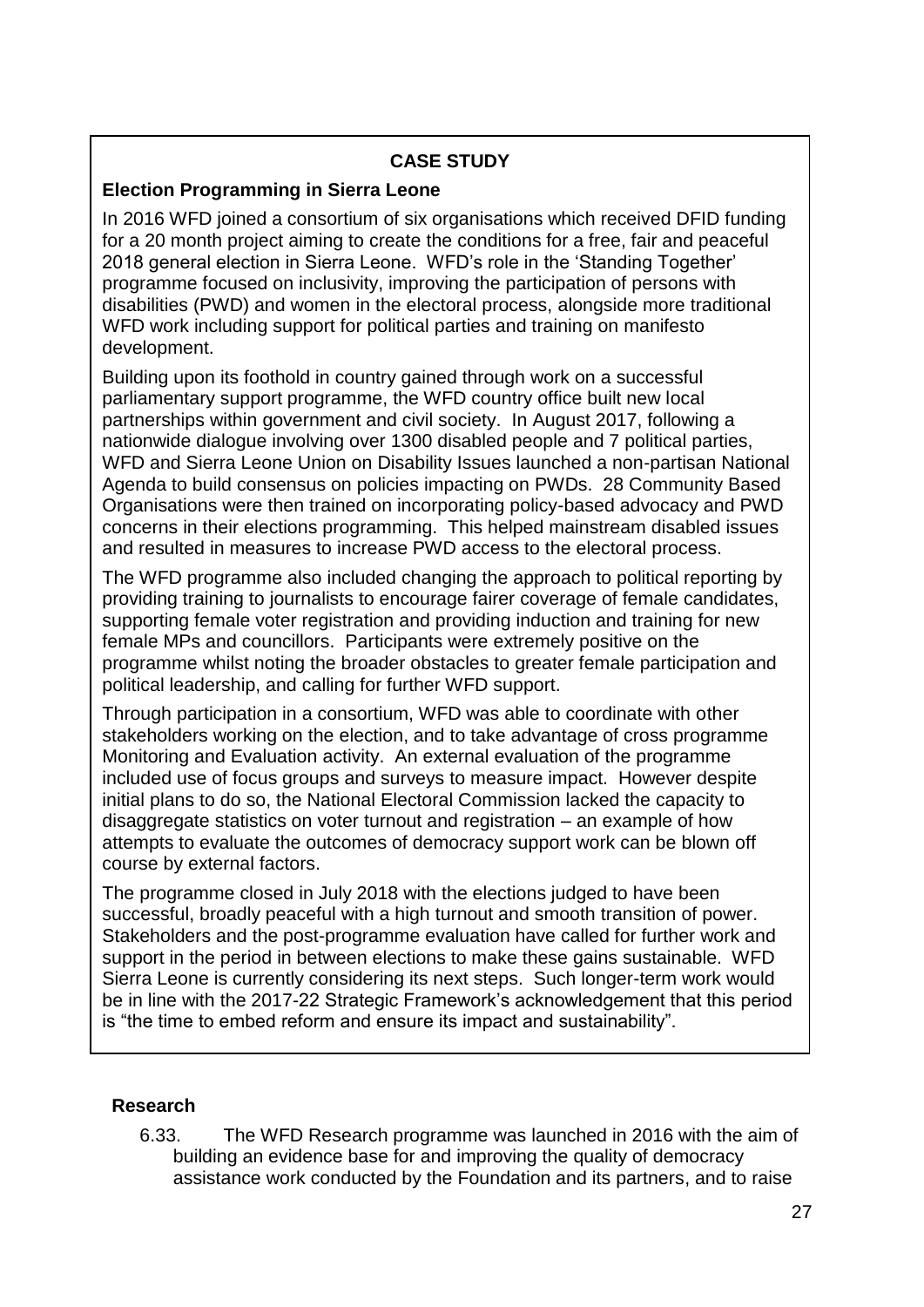WFD's profile within HMG and the broader international community. The work is managed by the M&E Director who **plans** activity to inform programme decision making, in line with the Policy and Research Programme 2016-2020 Strategy. Research is linked to four themes: democratic norms and standards; space and access; process and practice and on how to deliver democracy support.

- 6.34. In 2016-17 and 2017-18 the programme was **evaluated** by an independent review team (given the programme's oversight by the M&E Director). In 2018-19 the programme will be evaluated using the new independent MEL Unit.
- 6.35. Research had been evaluated as among the best performing of WFD programmes, scoring A+ on outputs. The review team agreed that there were strong signs of effectiveness, both in terms of improving the quality of WFD work and in increasing the profile of the organisation by developing WFD positions on democracy support issues. The Director of M&E noted anecdotal evidence of a growing number of approaches for WFD to be represented at events on democracy assistance as an indication that the research was helping to boost the organisational profile.
- 6.36. Research is shared with programme implementers with the goal of influencing the design of new projects and challenging the approach of existing ones. There were several examples of impact, including in Venezuela where research evidence was used to persuade a stakeholder of the need for a rethink on the approach to a parliamentary development programme.
- 6.37. The review team concluded that there were early signs of promise and effectiveness with this function, particularly given its relatively small scale and cost. There was scope to better share the results of the research, including within the FCO.

#### **Monitoring effectiveness at a strategic level**

- 6.38. The review team commended the 2017-2022 Strategic Framework which provided an ambitious vision, but also noted a gap between the highlevel Framework and more detailed programme and project plans. Whilst the PPOs, Research programme and Parliamentary Assistance functions produced annual plans, setting out a summary of their planned activity and direction, the WFD as a whole did not have a business plan for the year 2017-18 or 2018-19. There is therefore an absence of key performance indicators (KPI) for the organisation with which the Board and sponsor department can monitor progress.
- 6.39. The BoG receive a quarterly progress update on financial management and progress at each Board meeting. The review team understood that a set of KPIs for the current year were produced but the Board had noted that they were too detailed to effectively monitor by that body. At the time of writing a simpler set had not been submitted to the Board. The same set of KPIs were submitted to the sponsor department in a meeting attended by the review team in November 2018, but it was unclear if they had previously been agreed by both parties (see chapter eight: Governance). The review team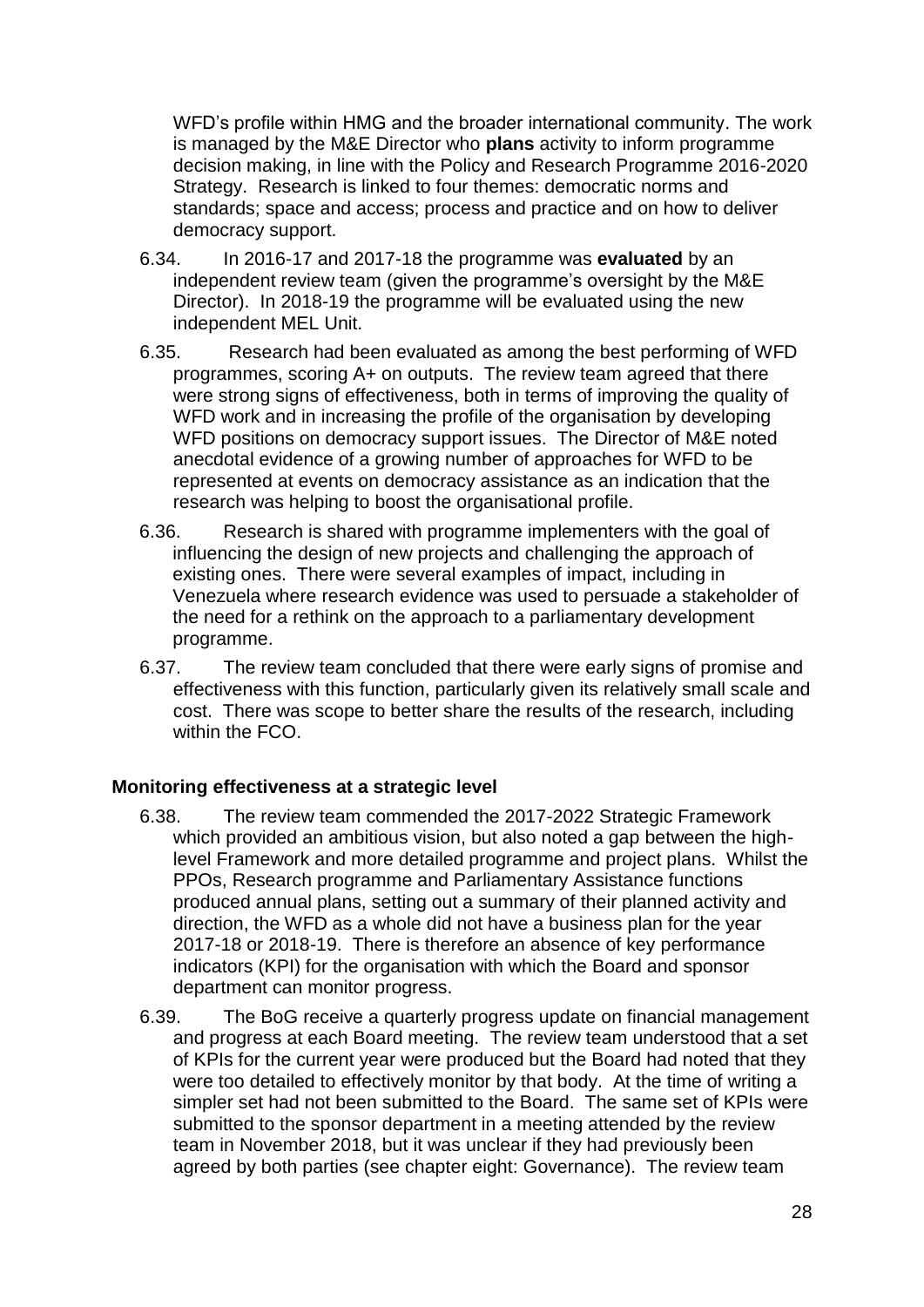questioned how the management, Board and sponsor department could genuinely evaluate organisational outcomes and progress without such KPIs being in place.

**Recommendation: WFD to finalise its annual plan for 2018-19, using it to develop KPIs to be monitored by the BoG and sponsor department.**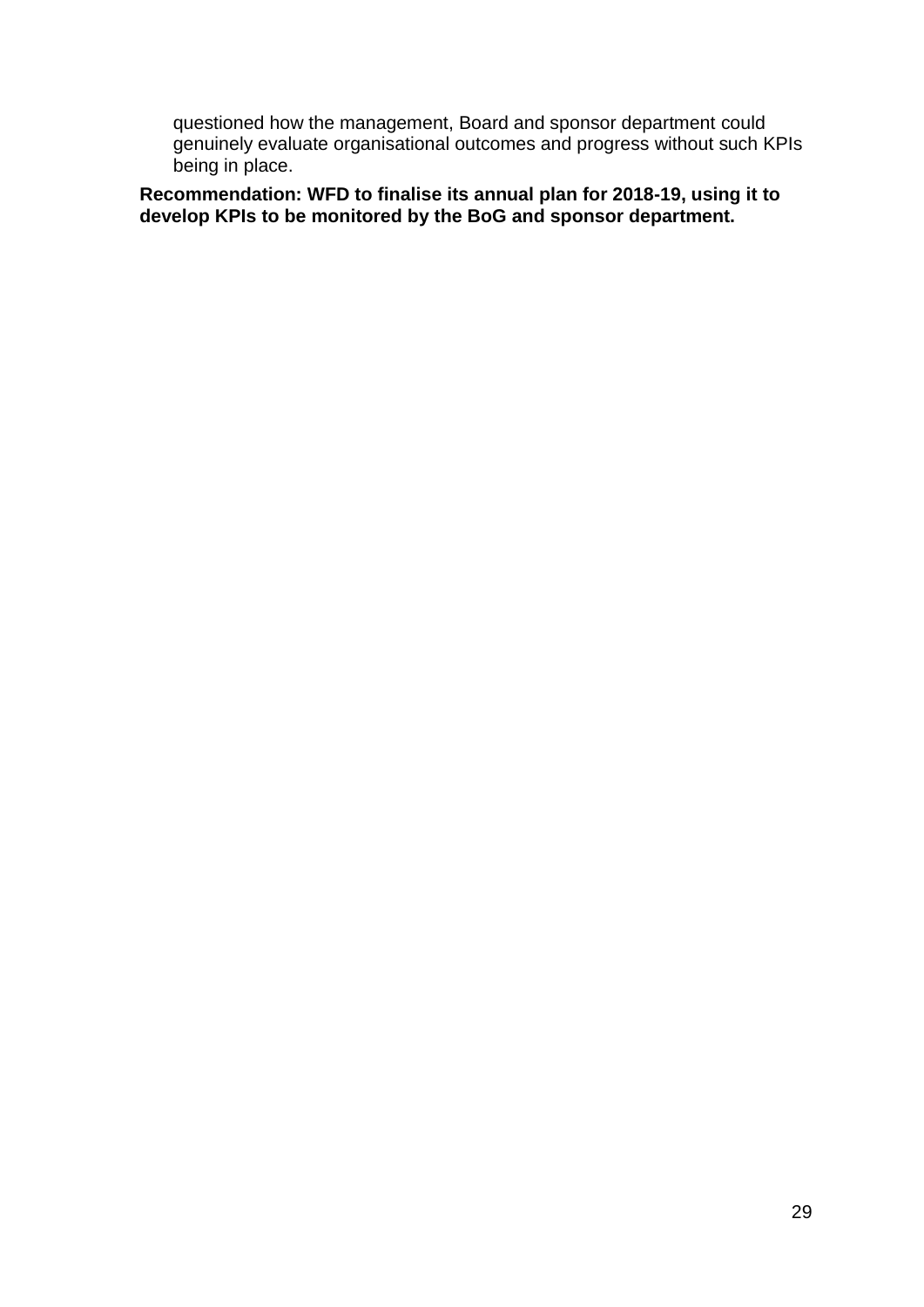# **7. Form**

1

# **Does the current model result in conflicts of interest or valid competition issues?**

- 7.1.The grant-in-aid's potential use as 'seed funding', use of the 'Westminster brand' and its connections with both UK Government and political parties gives WFD an advantage it has used to good effect.
- 7.2.The broadening of WFD's focus outlined in the 2017 Strategic Framework has seen it increase activity in a range of areas, potentially bringing it into competition with other democracy support providers. Several 'comparator organisations' defined WFD as both a partner and competitor. The Review Team noted that the 2014 International Development Committee (IDC) inquiry into Parliamentary Strengthening<sup>9</sup> encouraged greater coordination and collaboration in the UK democracy and parliamentary support sector. The Westminster Community of Practice was established to respond to this, and relaunched in 2017 as the Deepening Democracy Working Group. Whilst this body may play a useful role, infrequent meetings and a broader membership may have diluted its ability to meet the IDC's original recommendation.
- 7.3.The review team were given examples by parliamentarians of delegations from different democracy assistance organisations visiting the same country in rapid succession and some beneficiaries of WFD activities expressed confusion at who had delivered which programme. Whilst independent activities will make sense in most situations, there continues to be a specific need to deconflict, coordinate and potentially collaborate on activities with other democracy assistance organisations, particularly those in receipt of funding from the taxpayer (e.g. CPA UK and the British Group of the IPU).
- 7.4.WFD is rightly considered by HMG to be a trusted partner of choice for democracy assistance activity and one able to rapidly launch and establish programmes. WFD had been successful in securing HMG funding from a range of mechanisms in addition to the grant-in-aid, including open and competitive grants, limited competition tenders and single source. Each of these mechanisms has its role, depending on the context. Whilst acknowledging that they are not appropriate in all circumstances the review team noted the particular importance of open tenders as a way of demonstrating Value for Money (VFM) for the taxpayer and as a means of encouraging WFD and other democracy assistance organisations to ensure efficiency is carefully considered in programme proposals.
- 7.5.The review team noted the role of WFD BoG in steering activity and how it dealt with the relatively small number of foreign policy issues where there was not cross-party consensus or where the Board views strongly diverged from those of the sponsor department and the donor. In the case of WFD's Myanmar parliamentary assistance programme which was being implemented during the Rohingya crisis, the issue was discussed by the Board several times over a period of months, eventually reaching agreement

<sup>9</sup> International Development Committee – Ninth Report, *Parliamentary Strengthening*, 2014.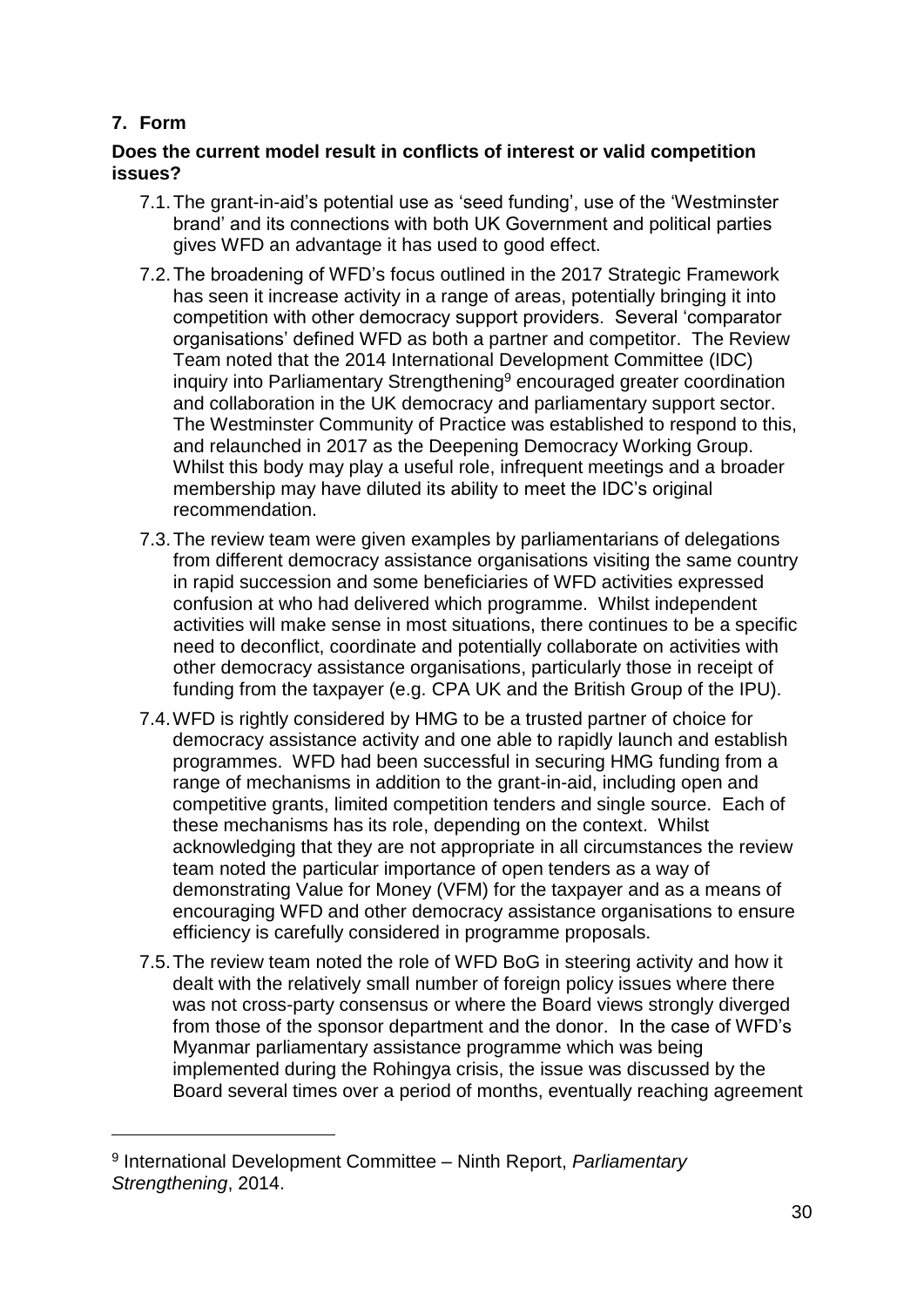to continue the programme, but with several changes. The review team were satisfied that this issue had been debated in full, with the ethical, reputational and legal consequences of the different courses of action duly considered. Whilst the circumstances in the Myanmar example were exceptional, it was a reminder that, as an independent Arm's Length Body guided by a cross-party BoG, WFD could potentially choose a course of action at odds with the advice of HMG sponsors or one which resulted in the need to break a programme contract.

#### **Recommendations:**

**WFD to consider how it coordinates activity with other UK democracy support organisations and stakeholders in order to avoid duplication.**

**FCO/DFID to use open competition for democracy assistance programmes, where appropriate.**

# **Does the WFD offer Value for Money (VFM) for British taxpayers?**

7.6.The review team assessed VFM using the National Audit Office's three indicators: Economy, Efficiency and Effectiveness, and DFID's July 2011 paper, "DFID's Approach to Value for Money".

**Economy** (Is WFD doing as much as it can to minimise the cost of resources used or required?)

# **Staff Costs**

- 7.7.In countries where WFD is represented, WFD employs local staff that are engaged either on contract of services terms or contract for services terms, as determined by the local circumstances and labour law requirements. The net result is gaining local expertise, in the most cost efficient way. The team recognise that this is more cost effective than, for example, appointing UK based staff to field positions on an expatriate package. However this strategy is not without risks. For example, in some locations local employment legislation means that temporary positions may become permanent during the life of a programme or redundancy payments may be necessary unless further business can be secured.
- 7.8.UK Staff remuneration is controlled and capped at FCO staff salary figures with WFD staff eligible for the Civil Service Pensions Scheme. The review team noted the challenges in recruiting and retaining specialist skilled staff in a competitive market whilst paying civil service salaries.
- 7.9.The review team noted the CEO's organisational review of May 2018 assessing the appropriateness of the structure and resilience of the organisation at the point when the funding details of DFID's IAP programme had yet to be concluded. The team agreed with his conclusions that the delivery model was right, but that the corporate and operational teams in London needed further strengthening to ensure effective delivery in the future.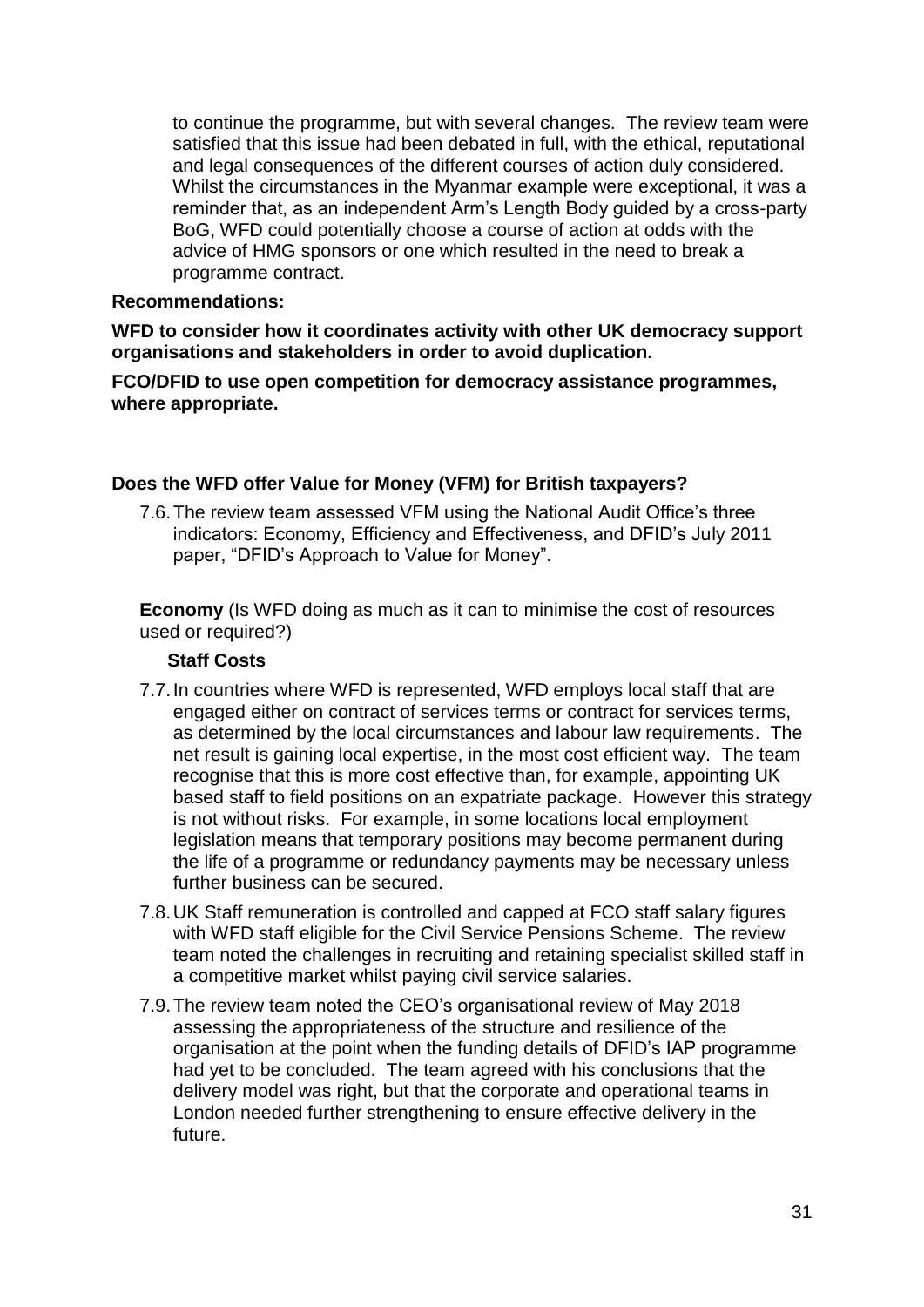7.10. PPO staff costs are covered by WFD, whilst (with the exception of the multiparty office), the PPOs are collocated in their respected party headquarters. Their office overheads are therefore absorbed by the parties themselves thus benefitting from economies of scale. Furthermore, the review team noted that the Board members and other parliamentarians who participate in WFD activities lend their time and expertise on a pro bono basis.

# **Operational Costs Overseas**

- 7.11. WFD's current business model means that the availability of further funding sources is an important factor when deciding whether or not to launch a project or programme in a new country. Most overseas offices follow the model of a Country Representative leading a country team. The new CSSF Western Balkans project represents a departure from this model to a hub and spoke approach with a regional programme managed from a hub in Belgrade.
- 7.12. 30% of WFD country offices take advantage of facilities provided by the host government or other stakeholders. For example in Sierra Leone where the WFD is collocated within the parliament complex and Serbia where the WFD team overseeing the Parliamentary Budgetary Office (PBO) is currently using office space provided gratis by the Serbian parliament.

# **Operational Costs UK**

- 7.13. The Review Team noted concern amongst some Governors at the level of funding being put into WFD Artillery Row overheads. Much of the funding for this comes from non-grant-in-aid funding streams and seems proportionate to the organisation's requirements and projected growth, that is, employing predominantly local staff in the field requires a corresponding uplift in support and oversight staff in Artillery Row to ensure the appropriate controls are in place. The review team noted that the National Audit Office (NAO) Review felt this support was at an appropriate level at present, but that increased activity in the future also increases the risk of weakening these oversight mechanisms – both in the financial and operational teams.
- 7.14. The review team noted that in January 2018 the Office of Government Property had reviewed the central London location of WFD's UK headquarters concluding that the location was justified. This decision was approved at Ministerial level.
- 7.15. The review team considered whether it might be more cost effective to incorporate the separate PPOs into one space at Artillery Row. At present each of the PPOs is based in their respective party headquarters (with the exception of the multiparty office) where office overheads are covered by the parties, with WFD responsible for staff costs. There would be some (largely non-financial) benefits of moving the PPOs to Artillery Row including:
	- o the PPOs having immediate access to the Artillery Row in house expertise e.g. the programming, communications, Technical Advisory and M&E teams;
	- o better overall support through being considered "part of the team";
	- o some sharing of services like procurement and office overheads;
	- o WFD having a clearer strategic oversight of PPOs activities.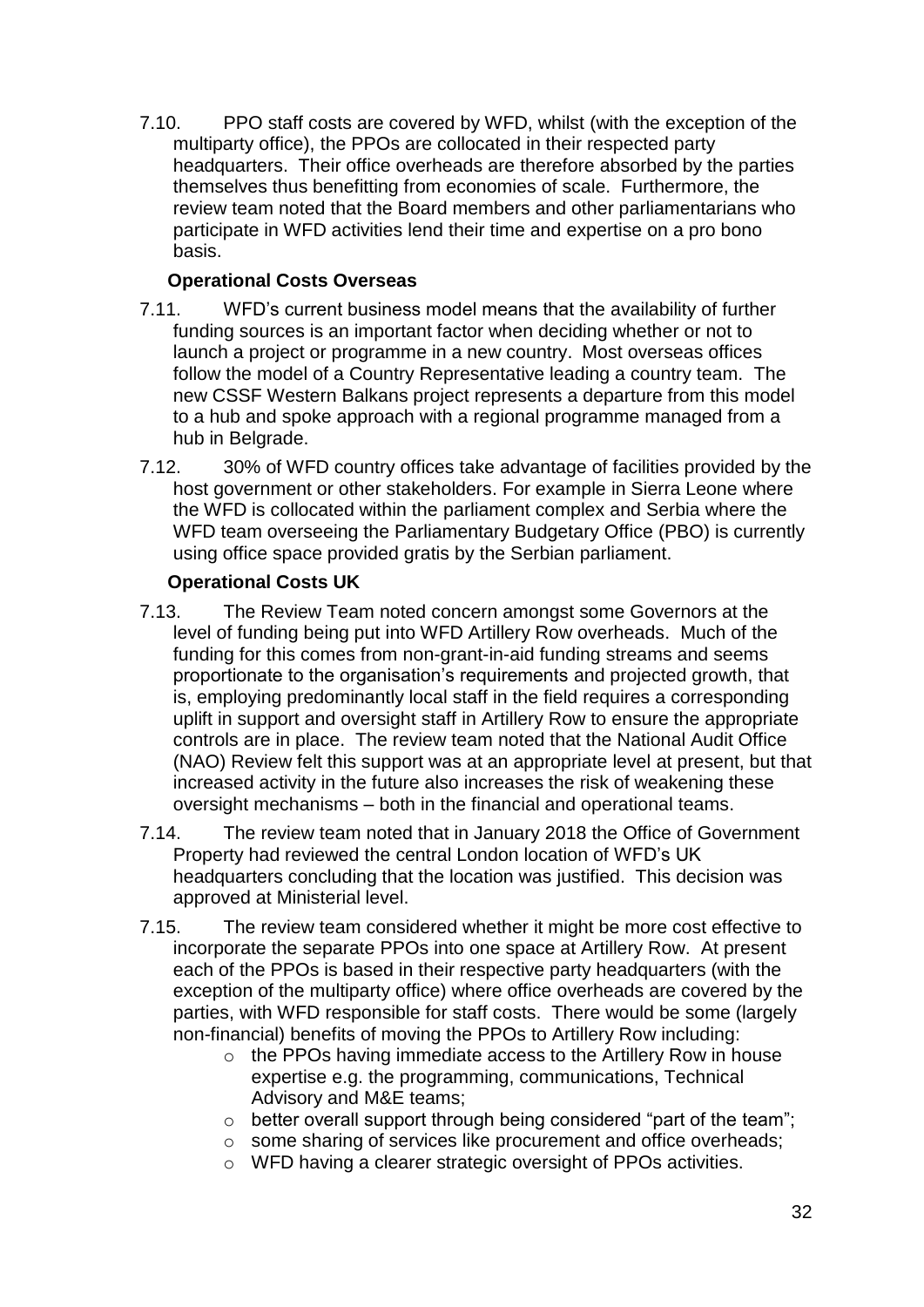7.16. The review team concluded, however, that there was no obvious cost benefit in moving the PPOs (who are housed gratis in the UK party central offices) and moving them away from party headquarters would impact on their ability to galvanise party support for their international work.

**Efficiency** (Is WFD managing the relationship between the output from its services and the resources used to produce them?)

- 7.17. The review team noted that WFD's strategy of diversifying its funding sources had been successful, with several examples of winning work through open competition. This was commended by the review team. Open competition encourages efficiency, keeping costs down in order to ensure WFD's bid is competitive. Even when not winning work through open competition, WFD is increasingly required to up its game in responding to donors demands. This is helping to drive a more efficient approach.
- 7.18. In addition to the efficiency recommendations in the CEO's operational review (see 'Staff Costs' section above), the review team noted that the finance team in particular is constrained by an accounts management system which it believes is no longer fit for purpose, requiring the team to carry out manual reporting that could otherwise be done automatically on more up to date software.
- 7.19. However whilst the review team noted WFD's preference for a better automated accounting system, it also notes the recommendation in the separate Systems Efficiency report<sup>10</sup> to consider carefully its requirements across the business as a whole to avoid a costly mistake. The review team welcomes the appointment of a new Operations Manager to lead this work. There is a potential to increase efficiency and effectiveness of the organisation by investing in a Customer Relationship Management system which would help better manage contacts and demonstrate long term impact by monitoring beneficiaries' progress.
- 7.20. The review team noted that levels of funding for PPOs are based on the proportion of seats in parliament (the Short Formula), rather than on the potential impact of in-country programming. Funding levels for each PPO are set at the start of the year, with PPOs planning how they will spend their allocation, rather than bidding from a central pool of money. This system provides clarity on funding levels to the PPOs which should support the more strategic approach to planning outlined in Chapter six: Effectiveness. Whilst the team do not recommend changes to the PPO funding allocation, the team noted the importance of using the planning and M&E process to ensure the quality and efficiency of planned activity and of greater encouragement for a multiparty approach.
- 7.21. WFD has a set of scrutiny procedures for use in assessing and monitoring all of its programme proposals which range from the macro i.e. determining whether the proposal fits within the budget and monitoring spend overall; through to the micro ie scrutinising types of proposed costs vis-a-vis travel and other expenses. However, whilst WFD are confident of providing satisfactory oversight of the amount that

1

<sup>10</sup> Intersys, *Improving WFD System Efficiencies*, September 2018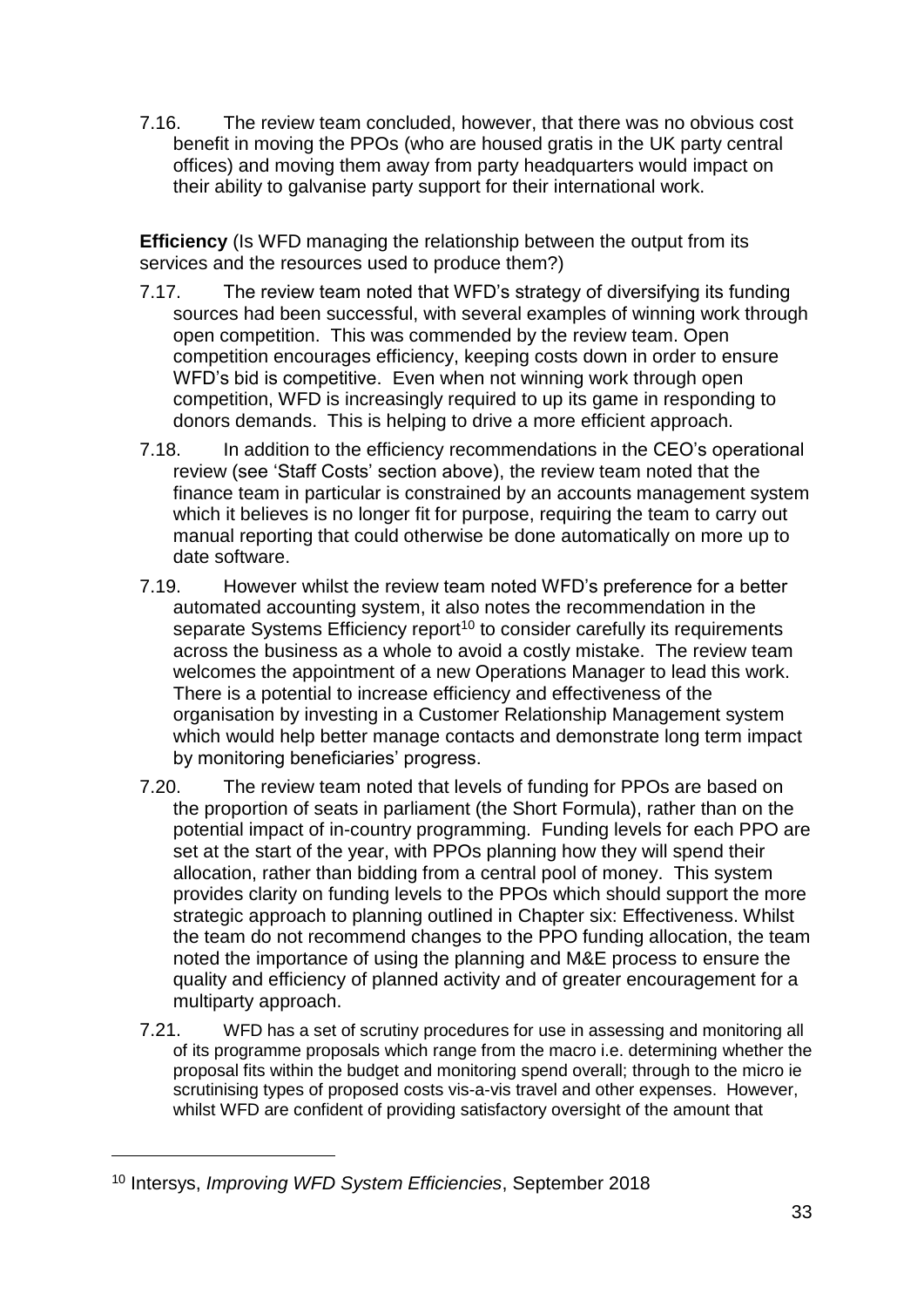PPOs are spending, determining precisely what some PPOs are spending their money on and thus measuring how efficient their spending is, is more challenging because of limited Artillery Row input into the planning process.

**Effectiveness** (the relationship between the intended and actual results of public spending (outcomes)

7.22. Effectiveness is covered separately in chapter six.

#### **Summary**

- 7.23. The review team found evidence of a VFM approach under each of the three NAO categories.
- 7.24. In its VFM report DFID assesses that cost efficiency is reached by ensuring that there is a balance between cost of the process from input (i.e. the original resource invested in the activity), to output (the activity) to outcome (the change) and its quality. The review team concluded that there is evidence that WFD's input to output processes are reasonable and cost efficient. As outlined in Chapter six: Effectiveness, there is clearly more to do if WFD is to demonstrate the link to outcomes, but overall the review team judge that HMG's investment in WFD represents reasonable VFM in championing democracy and promoting effective, accountable and inclusive institutions.
- 7.25. The review team concluded that, taking into consideration the view from NAO recent audits (and other independent Reviews), WFD's success in winning new business, along with the measures that WFD has taken to keep staff and overhead costs to the minimal possible without compromising on talent and expertise, WFD has met the threshold in terms of providing value for money for taxpayers.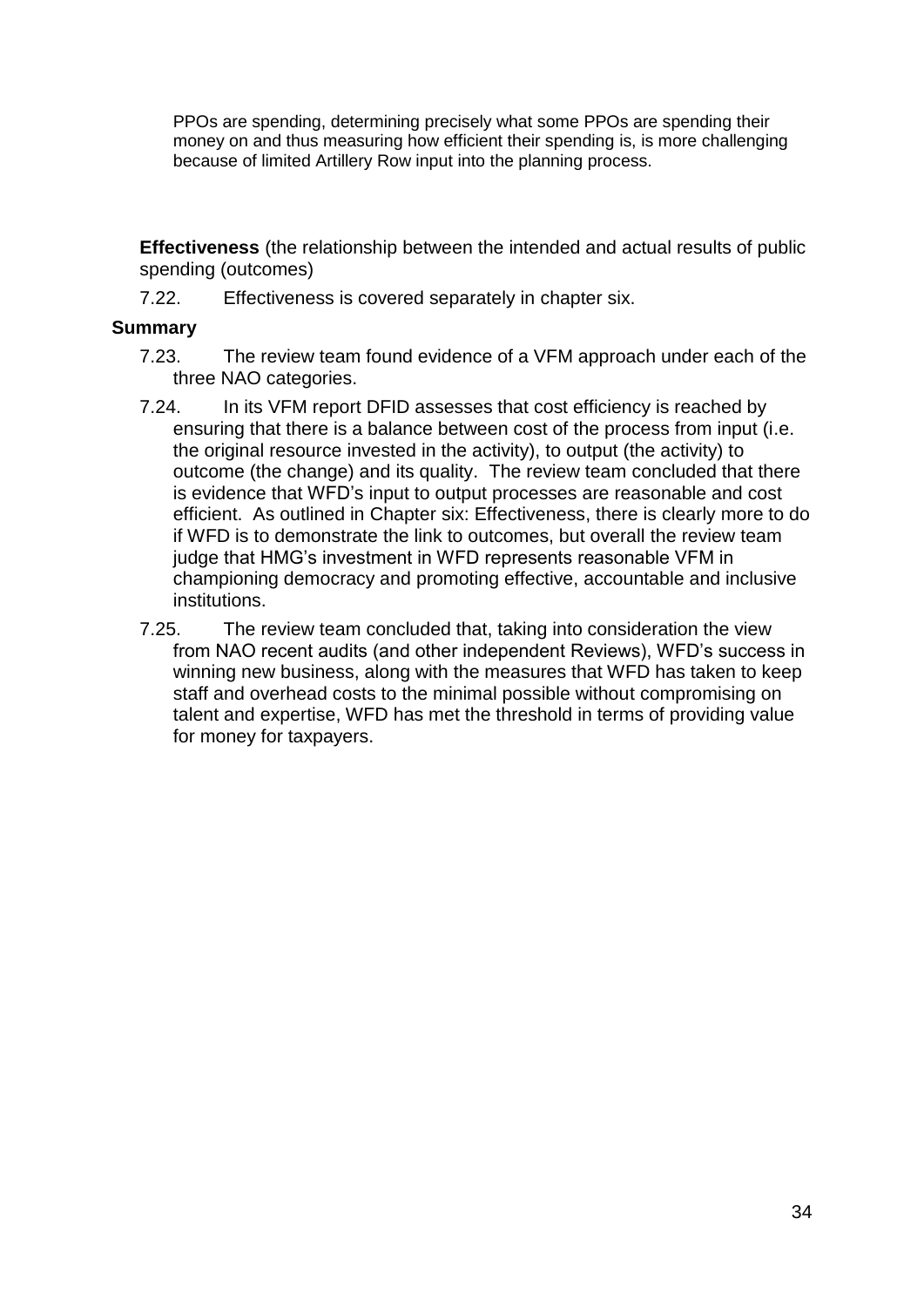#### **8. Governance**

8.1.Good corporate governance is central to the effective operation of all public bodies. In line with the Terms of Reference, the review team considered WFD's governance arrangements, assessing the existing controls, processes and safeguards against the principles and approach set out in 'Corporate Governance in Central Government Departments: Code of Practice'.

# **Role of the Board**

- 8.2.WFD's Management Statement sets out that each board member should be briefed by the Chairperson on WFD's vision and purpose, their roles and responsibilities and their obligations to provide strategic oversight and direction and risk management.
- 8.3.Based on interviews with board members and records of BoG meetings, the review team found that several of the political party Board members tended to be primarily focused on PPO work, with the exception of where programme activity moved into a politically contentious area. The review team noted that one Board member referenced the PPO function as being completely separate from the other Artillery Row functions, suggesting a compartmentalised view of WFD's work which was at odds with the Strategic Framework. Independent Board members tended to take a broader view with what appeared to be a clearer picture of their responsibility for representing WFD interests as a whole.
- 8.4.BoG meetings had at times been diverted to focus on issues that had already been discussed with a course of action established and/or to focus in granular detail on a particular item. This was most notable on the Myanmar programme in the context of the Rohingya crisis, which had absorbed much of the Board's bandwidth over the course of several of the Board's (quarterly) meetings. The review team concluded that Board challenge and focus on such issues was entirely appropriate, but that it was important that sufficient time was also allowed to cover other BoG responsibilities and that decisions, once taken, were adhered to.

# **Recommendation: Induction to happen consistently for both independent and political party governors in line with the Management Statement.**

#### **Board composition**

8.5.WFD's Board is largely consistent with the guidance in its composition, with the exception of an obvious lead independent Board member. The Management Statement stipulates that the Board should comprise six political party representatives and four independents. The review team judged it is correct to have both political and independent experience and expertise at the table. However given that WFD's growth is in the nonpolitical party assistance functions, the review team questioned whether the the Board composition should be reconsidered. This would provide an opportunity to deepen the skill set and capacity required to provide sufficient and rounded Board oversight and strategic support.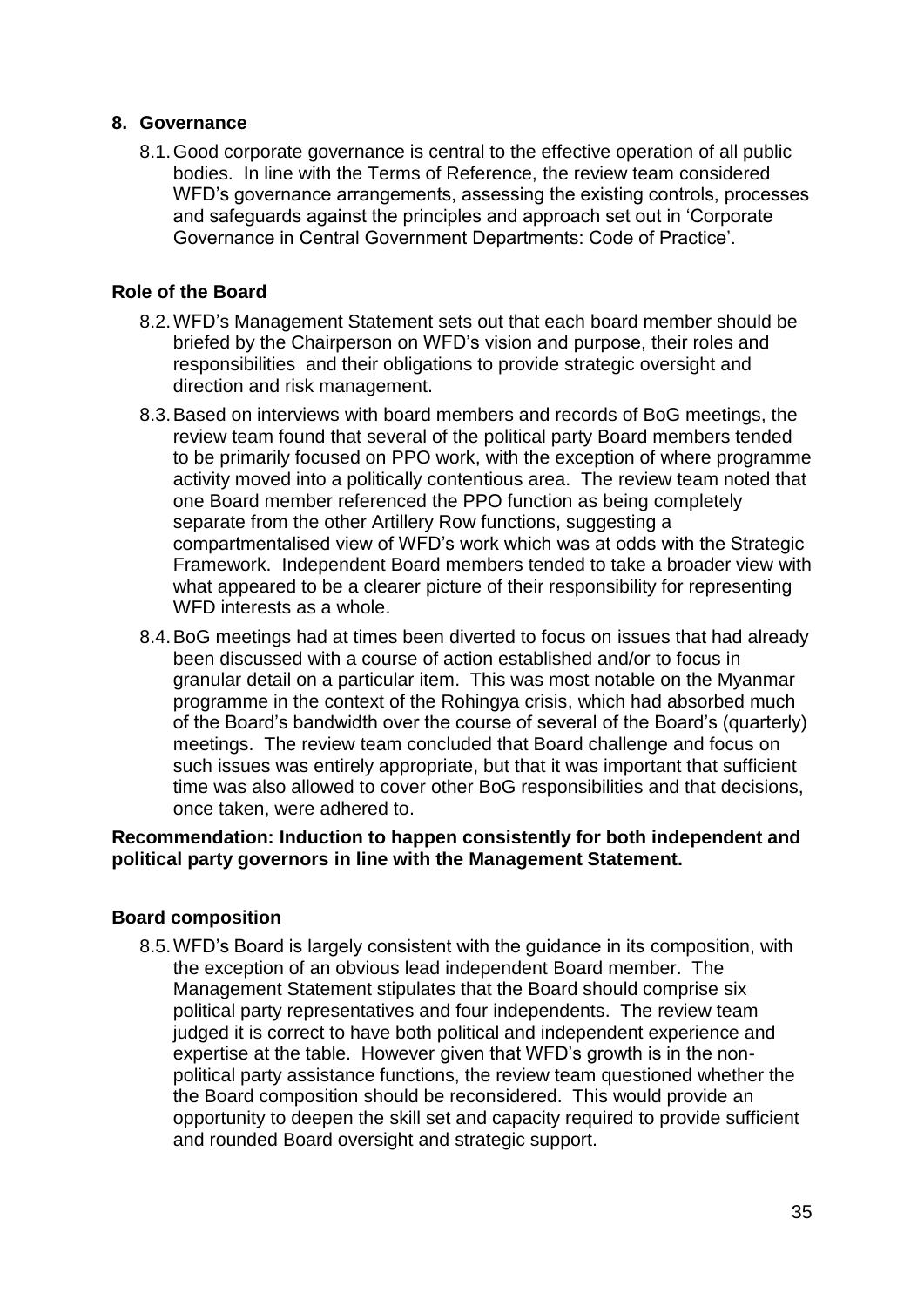- 8.6.Stakeholders reported that the appointment process for independent Board members is tortuous and thus potentially off-putting. Meanwhile the overall appointment process for Board members is not altogether clear. The responsibility for officially appointing Board members lies with the FCO as the sponsor department, however the process for initiating the replacement of political party Board members who have served their full term seems ambiguous.
- 8.7.The Management Statement expressly states that Board members should serve a three year term, with the Articles of Association stating that each Governor shall hold office for a term of three years and may be reappointed to hold office for a further term of three years. A Governor shall not hold office for more than three consecutive terms of three years. The review team was concerned to note that three Governors' terms had expired over the course of 2018 without evidence of a process in place for either appraising their performance (as stipulated by the Management Statement) nor for formally seeking their approval for a renewal of their positions. This has since been rectified – with WFD writing to FCO to recommend extensions but it suggests that there needs to be a tightening of the process.

#### **Recommendations:**

**Appoint a lead independent Board member in line with Cabinet Office guidance; or return to the previous practice of appointing two vice chairs, one of which should be filled by an Independent Board member.**

**Consider rebalancing the composition of the Board proportionate to the needs of the business and its future strategic direction, by increasing the number of independent members.**

**Streamline bureaucracy on independent Board member appointments.**

**FCO to set out a clear process for the replacement/reappointment of Board members whose terms has expired which also includes an effective monitoring procedure to ensure compliance.**

#### **Board effectiveness**

- 8.8.This section examines whether the Board is effective in giving WFD proper scrutiny and support. The review team considered whether:
	- a) The provision of **training and induction** for Board members met the criteria laid out in Cabinet Office Guidance, vis-à-vis accountability, roles and responsibilities and understanding the business. Some Board members have confirmed that they received induction training and a Code of Conduct handbook. Committee chairs are issued with Terms of Reference which cover their responsibilities as Chairperson and of the committee. One Board member thought that security training might be considered given the countries to which Governors often travel.
	- b) The **Board papers are relevant and fit for purpose** in providing enough context and information for effective debate, challenge and decision making. Whilst stakeholder interviews indicate that there is nothing absent in the information they receive, some were content with the papers, others believed that the papers could be curated more efficiently,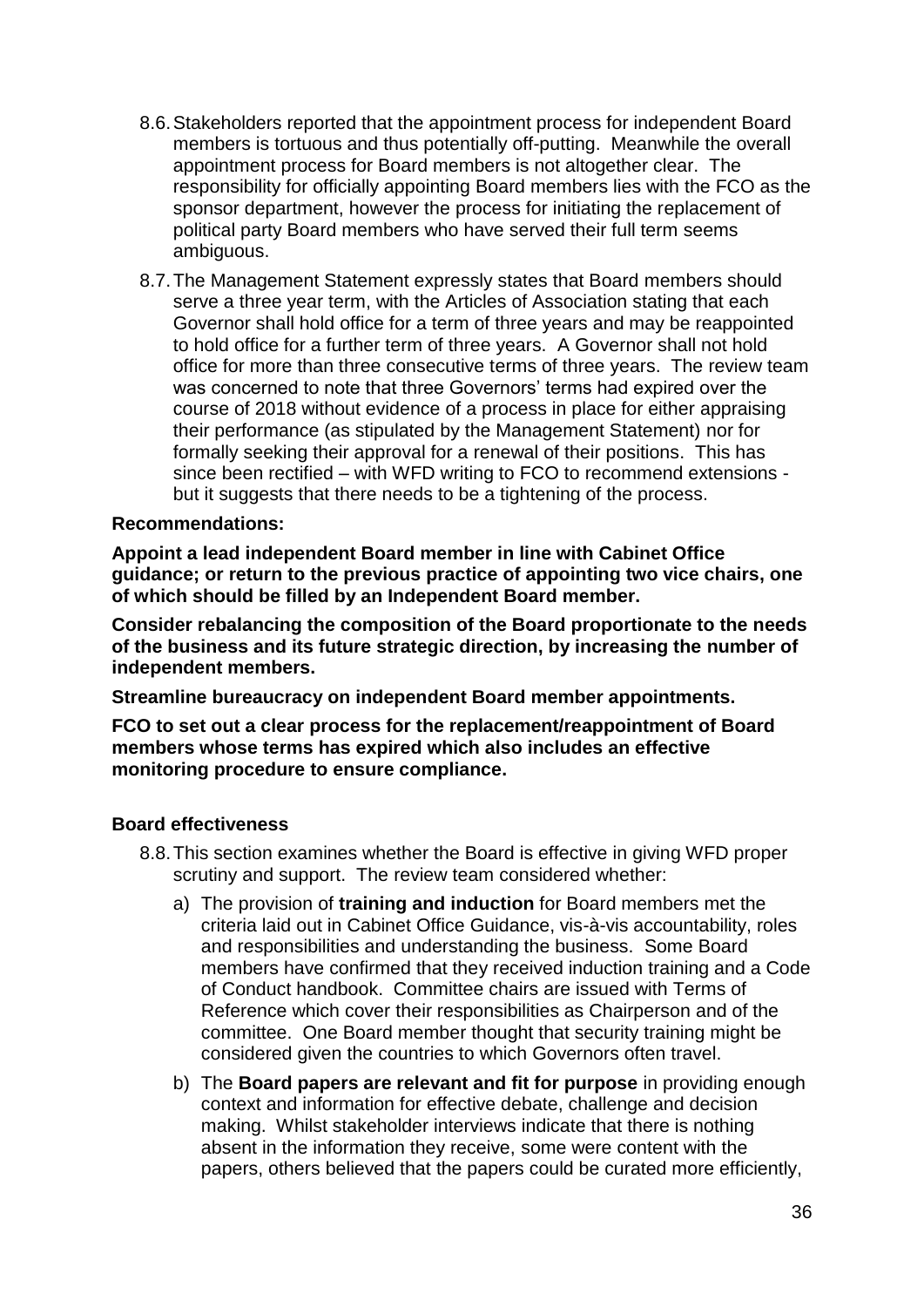particularly on the financial and risk side. The review team noted that on the basis of past feedback, WFD had intentionally submitted more financial reporting to the Board than previously in order to provide Members with a better picture of the business as a whole rather than focussing on what may be of particular interest.

c) The Board's **performance is effectively evaluated** – both individually and collectively.

As set out by the Management Statement, the Board Chair has an obligation to ensure that the work of the Board and its members is reviewed and working effectively. The BoG discussed this issue at a summer 2018 away day and agreed the importance of performance assessment, however this appraisal has not yet taken place. The review team would urge the chair to ensure that performance reviews take place consistently and, as set out by the Management Statement, that regular discussions take place to ensure that the balance of skills of the Board is appropriate to directing WFD's business.

d) Each Board member must complete an annual **Conflict of Interest** declaration form. The 2016/17 and 2017/18 NAO external auditors reports flag some Board members failure to complete this form on time as an ongoing risk. The review team noted that the incidences of this had decreased significantly from 2017 to 2018 although would suggest that it is monitored more closely in the future. WFD makes a Conflict of Interest declaration in its Annual Business Report. But the review team was unable to determine whether there an agreed process in place should a Board member declare a conflict of interest.

#### **Recommendations:**

**WFD should continue to work to refine the Board papers to ensure the right balance of data, analysis and strategic clarity.**

**Related to the above recommendation, WFD should consider appointing a member of the WFD Executive Management Committee to act as a Board Secretary.**

**Ensure that an informal oral conflict of interest declaration is consistently made as a standing item for Board meetings.**

**Put in place a clear conflict of interest process and include this in the Code of Conduct booklet for new Board members.**

#### **Risk management**

8.9.In line with Cabinet Office guidance, WFD has an Audit and Risk Committee (ARC) which meets three times annually, is chaired by an independent Board member with recent and relevant financial experience and comprised of three other Board members, the majority of whom (also in line with CO guidance) are independents with considerable financial experience between them. The review team noted that the previous chair of the ARC had resigned in April 2017 due to his concern at the lack of a financially qualified Governor on the ARC or the Board, and so welcomed that this has now been addressed.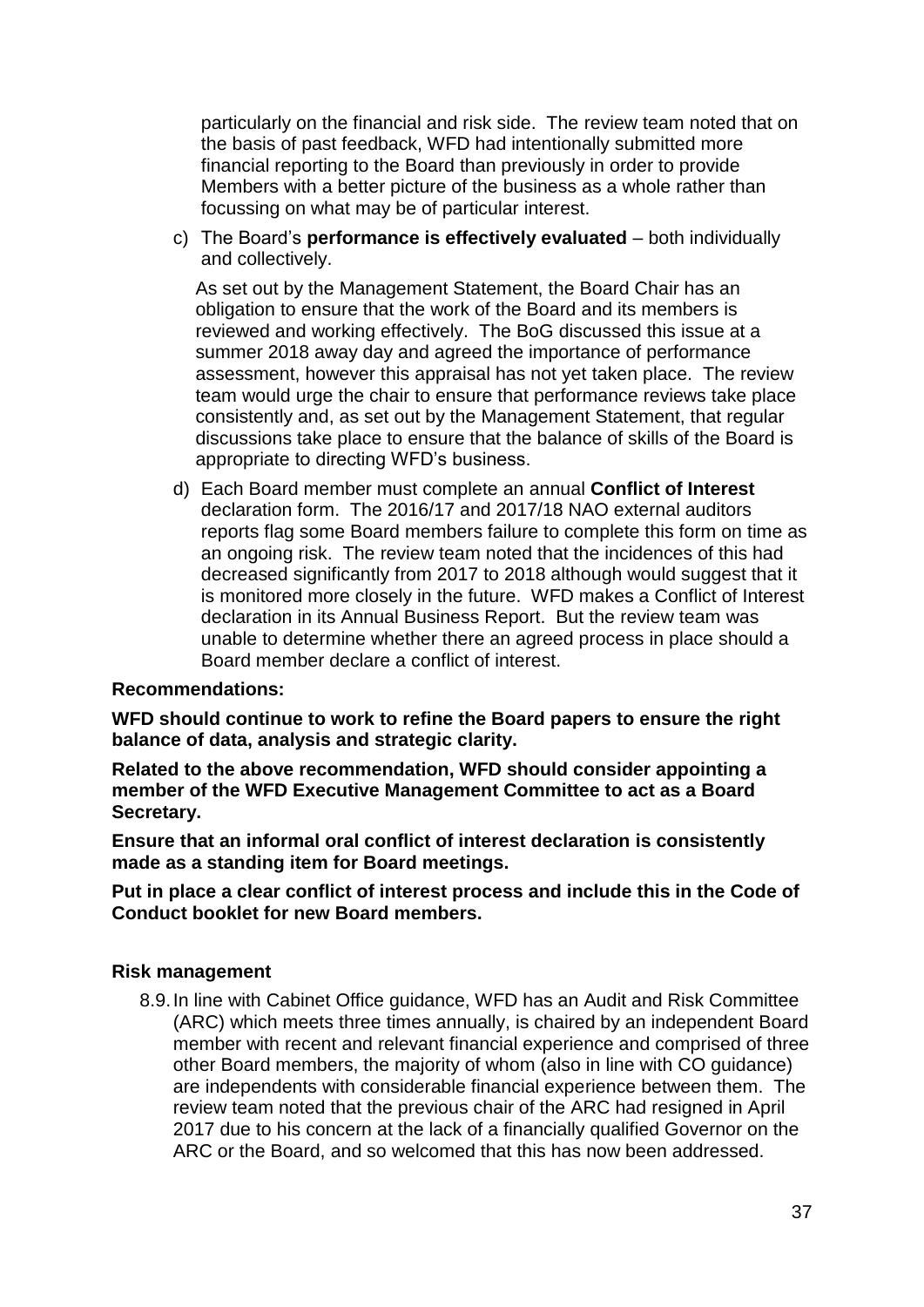- 8.10. The ARC reviews and monitors the systems of internal control and receives regular reports on the work and findings of the internal and the external auditors. Minutes are prepared following each meeting and provided to the Board, together with an annual report. Key risks and their proposed mitigation are highlighted in WFD's annual report, which is published online.
- 8.11. WFD has contracted the National Audit Office to carry out its external auditing requirements, and Crowe as its internal auditors. The most recent external audit was carried out in June 2018 paying particular focus on four key potential risks identified in the previous audit (2016/17). The review team welcomed NAO's conclusion that no issues were identified in 2017/18 in relation to these risks. The review team also notes Crowe's internal audit plan and its comprehensiveness.
- 8.12. WFD is forbidden by the Management Statement to hold any Exchequer funds in reserve. The review team considered this to be a risk, as it constrains WFD in its ability to manage unforeseen circumstances, cover emergency costs, or invest in resources to support its growth.

# **Recommendation: WFD and the FCO discuss the possibility of lifting the reserves bar on all non-Exchequer funding.**

# **Internal systems for managing results and impact**

- 8.13. The Programme Quality Committee (PQC), chaired and comprised of Governors maintains an overview of all WFD programmes to assess the overall quality of WFD's work and help shape and monitor initiatives to strengthen its impact.
- 8.14. WFD has its own Monitoring and Evaluation (M&E) Team whose head also sits on the EMC. As a result of the Triennial Review in 2014, WFD has actively moved away from standalone programme activities where there is a one off benefit recorded, to using that benefit to build in-house expertise through a small grant to researchers at the University of Birmingham. WFD allows researchers to have access to political leadership and in turn, the academics give WFD up to date political economy of democracy support analysis which in turn feeds into WFD's programme design. The review team noted that there was an inconsistent approach from programme teams to incorporating this research into their planning.
- 8.15. The M&E team has designed a clear process for measuring impact from being involved in the design phase, helping evaluate the theory of change and logic, assisting the programme teams in mapping out the indicators used to monitor the progress against outputs and outcomes through to conducting final evaluations either internally or externally depending on capacity.
- 8.16. Programme teams self-monitor impact and results and submit to the Programme Director along with a separate assessment from the M&E team. The Programme Director then assesses and determines the RAG rating on a quarterly basis which is submitted to the PQC for review.

#### **Recommendation: WFD to continue to encourage programme teams to build in evidence based research into their programme planning and proposals.**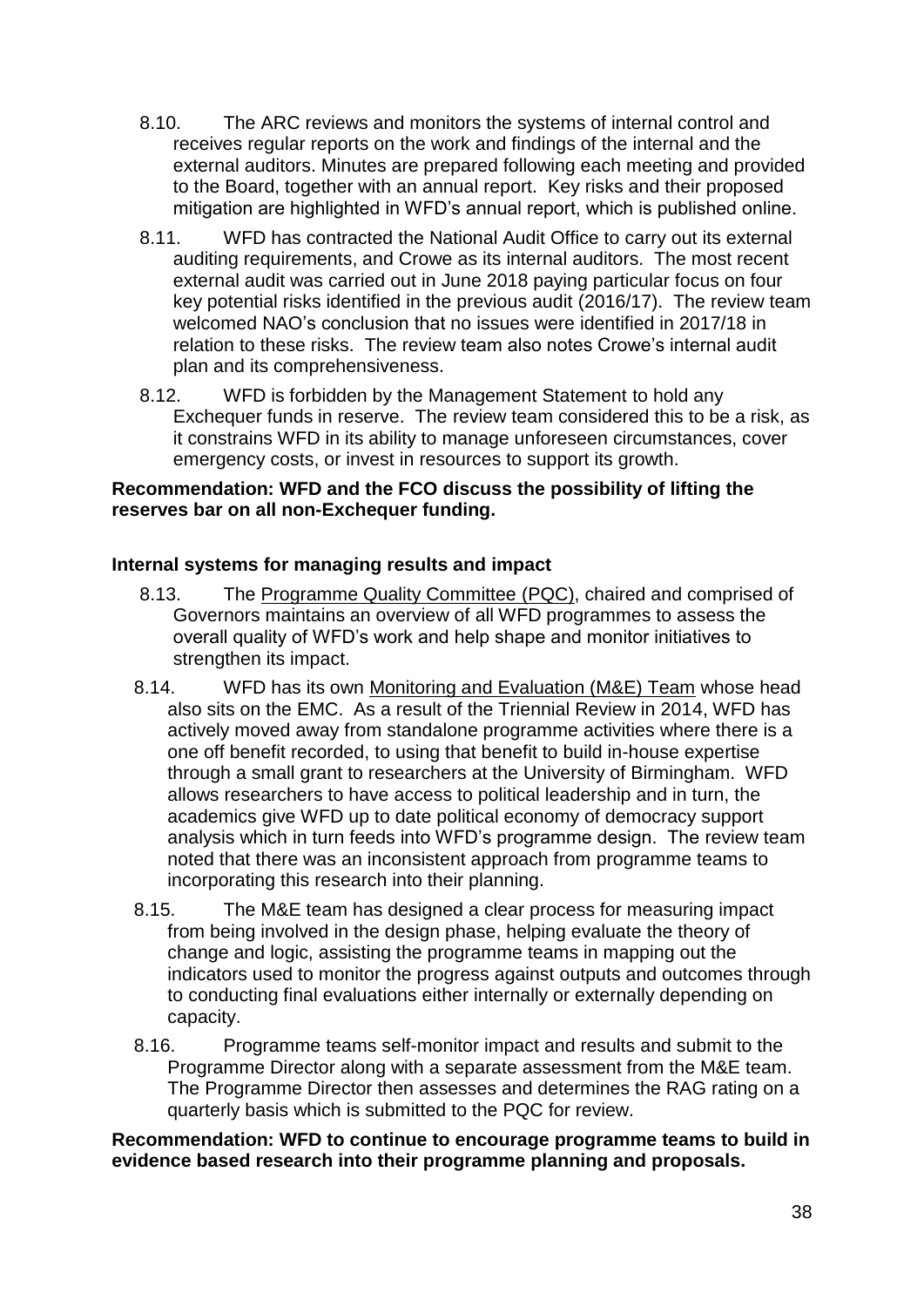# **Governance for WFD's work with Political Party Organisations and reporting systems, including impact and financial reporting.**

- 8.17. The same principles for the WFD Artillery Row programme teams are in theory in place for the PPOs. However, the discipline of involving M&E and the Technical Advisory Unit (TAU) at the design phase and then involving the team in phased review and impact assessment had been harder to implement for the PPOs due to the focus on output led activity (see Chapter six: Effectiveness).
- 8.18. The review team welcomed the shift of decision making on programme proposals from the Board to WFD's CEO, leaving the Board in a better position to perform its challenge and strategic oversight functions without risk of conflict of interest. However the review team questioned whether assessing project bids to ensure strategic fit is a proportionate and practical application of the CEO's expertise. Furthermore, some PPOs submit their proposals after the activity has been approved internally and on the verge of being carried out, but before funding has been allocated, which renders the strategic fit assessment redundant. The review team questioned whether the flow of information between Artillery Row and the PPOs was working and information was being recorded effectively.

# **Recommendations:**

#### **WFD to consider whether assessment of PPO project bids might be carried out by the Director of Programmes, with final CEO approval.**

#### **PPOs submit their project proposals in good time to ensure a proper strategic fit assessment can take place.**

8.19. However, it should be noted that the above two recommendations would largely be rendered superfluous should all of the PPOs move to a more strategic and collaborative way of working, taking full advantage of the WFD's M&E and research teams, Technical Advisory Unit and programme expertise. At least one PPO expressed an interest in developing this mutually beneficial relationship, but wasn't certain whether this was possible.

#### **Recommendation: WFD should clarify the nature of its relationship with PPOs, including the degree of support and priority that its teams can give**.

# **Diversity and the gender pay gap**

- 8.20. WFD, like all employers in the UK, is bound by the Equality Act of 2010 and is committed to be an equal opportunities employer. As a comparatively small organisation, WFD does not have a formal obligation to report to the Civil Service Commission on recruitment but states in its annual report that it complies with the principles set out in the Civil Service Commissioners' Recruitment Code and manages recruitment and selection processes based on openness, fairness and appointment on merit.
- 8.21. WFD has instituted a grievance procedure to be used by staff if they believe they may have been discriminated against. Feedback from the survey of WFD country representatives suggests that 86% of those who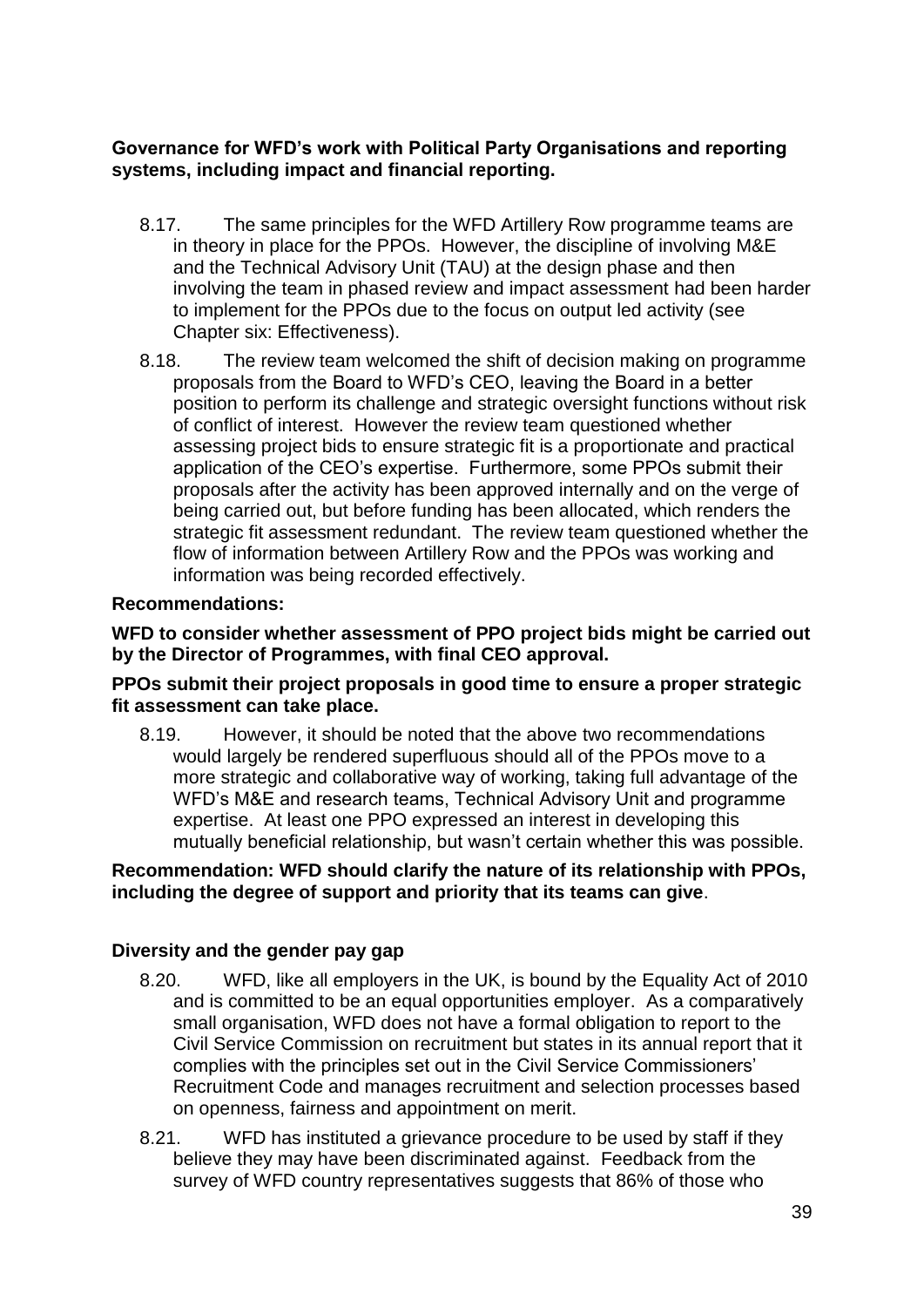responded felt valued by the WFD, with 94% agreeing or strongly agreeing that WFD listens to what they have to say. Of those who responded, 87% felt supported by WFD with one observing that the support infrastructure for staff in the field has markedly improved over the last three years.

# **Gender: Staff numbers and composition**

|                            | Female | Male |
|----------------------------|--------|------|
| Governors                  |        |      |
| Senior civil service staff |        |      |
| UK staff                   | 24     | 15   |
| Rest of world staff        |        |      |

8.22. The breakdown of each gender as at 31 March 2018 was as follows:

- 8.23. The review team noted that organisation has a higher percentage (than average) of female to male representation, particularly in its overseas locations which also gives WFD its broad spectrum of ethnic diversity. However this figure inverts at the executive management level, with the majority of executives being male.
- 8.24. In the UK office pay is fairly even when broken down by grade. Although across the organisation there is a bias to men mainly because they fill both of the two senior staff roles.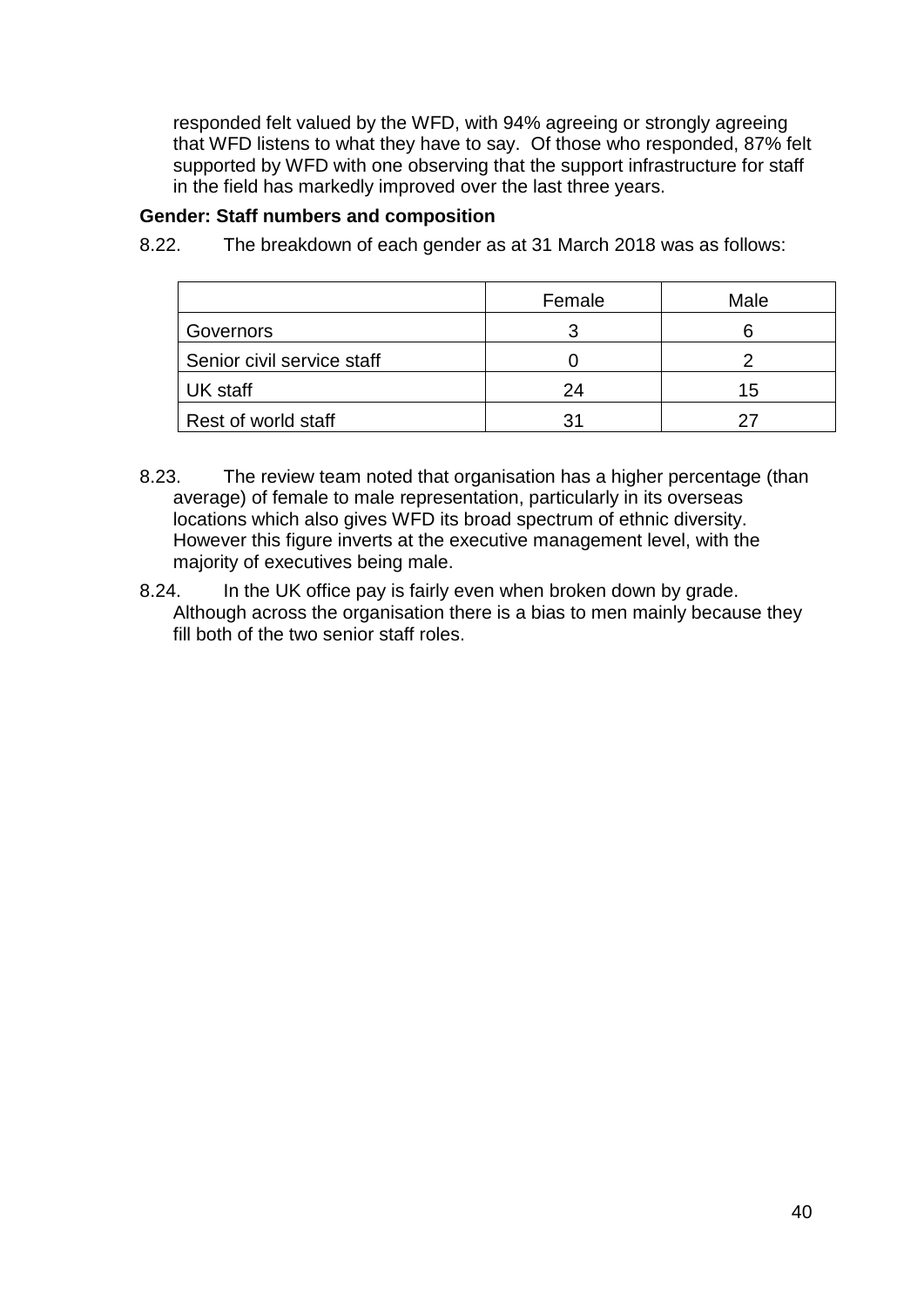# **9. Engagement with the sponsor department**

9.1.The review team considered whether the sponsor department's level of engagement was adequate to support WFD in the delivery of its objectives.

# **The Framework**

- 9.2.The relationship between WFD and the FCO is articulated in the Management Statement and its associated Financial Memorandum. These framework documents also include specific Cabinet Office and Treasury guidance documents that WFD must comply with. In addition, WFD has drawn on guiding principles published in the UK Corporate Governance Code and HM Treasury's Audit Committee Handbook in establishing its governance framework.
- 9.3.Accountability within WFD is overseen and exercised through the BoG and its subcommittees (Audit and Risk, Programme Quality and Terms and Conditions) each chaired by a governor. The Board met four times during the year with an average attendance by its appointed Governors of 91%.
- 9.4.The Executive Management Committee (EMC) steers the management of the Foundation and its future development. It is chaired by the CEO and senior staff from all functions are members. The committee meets monthly and focusses on operational risk management using a corporate risk register, which reports the current strategy for managing each risk, the relative strength of the risk control, and the net risk outcome (low, moderate, high or severe), a standing item on the EMC agenda.
- 9.5.Each regional programme team assess their programmes against the agreed criteria and submit their RAG ratings to the Programme Director. The M&E team conduct a similar process and submit to the Programme Director concurrently. The Programme Director then reviews the ratings and submits the Risk report for discussion at the EMC.

# **FCO Oversight:**

- 9.6.WFD was established in 1992 as an executive Non Departmental Public Body (NDBP), sponsored by FCO to support its strategic aims. DFID started providing three-year accountable grants in 2012, which are now of higher value than the FCO grant-in-aid, with DFID contributing £4 million in 2018-19, 2019-20, and 2020-2021. This increase in funding has been rightly been accompanied by increased DFID oversight of DFID-funded activity.
- 9.7.The FCO relationship with WFD is led by a nominated policy officer in the FCO's Multilateral Policy Department (MPD), whose role includes (in addition to other duties) responsibility for overseeing WFD. There is a clear direct management chain from this officer to the deputy Director of Human Rights and Democracy, thence to the relevant Minister and, finally, to the Foreign Secretary who has overall responsibility for WFD including (but not limited to) the appointment of all Board members and Chairperson, and is accountable to Parliament for WFD's activities and disbursal of Exchequer funding.
- 9.8.In line with Cabinet Office Guidance, the review team explored whether the FCO was providing adequate oversight of WFD by considering:

# **Is the grading of this official right?**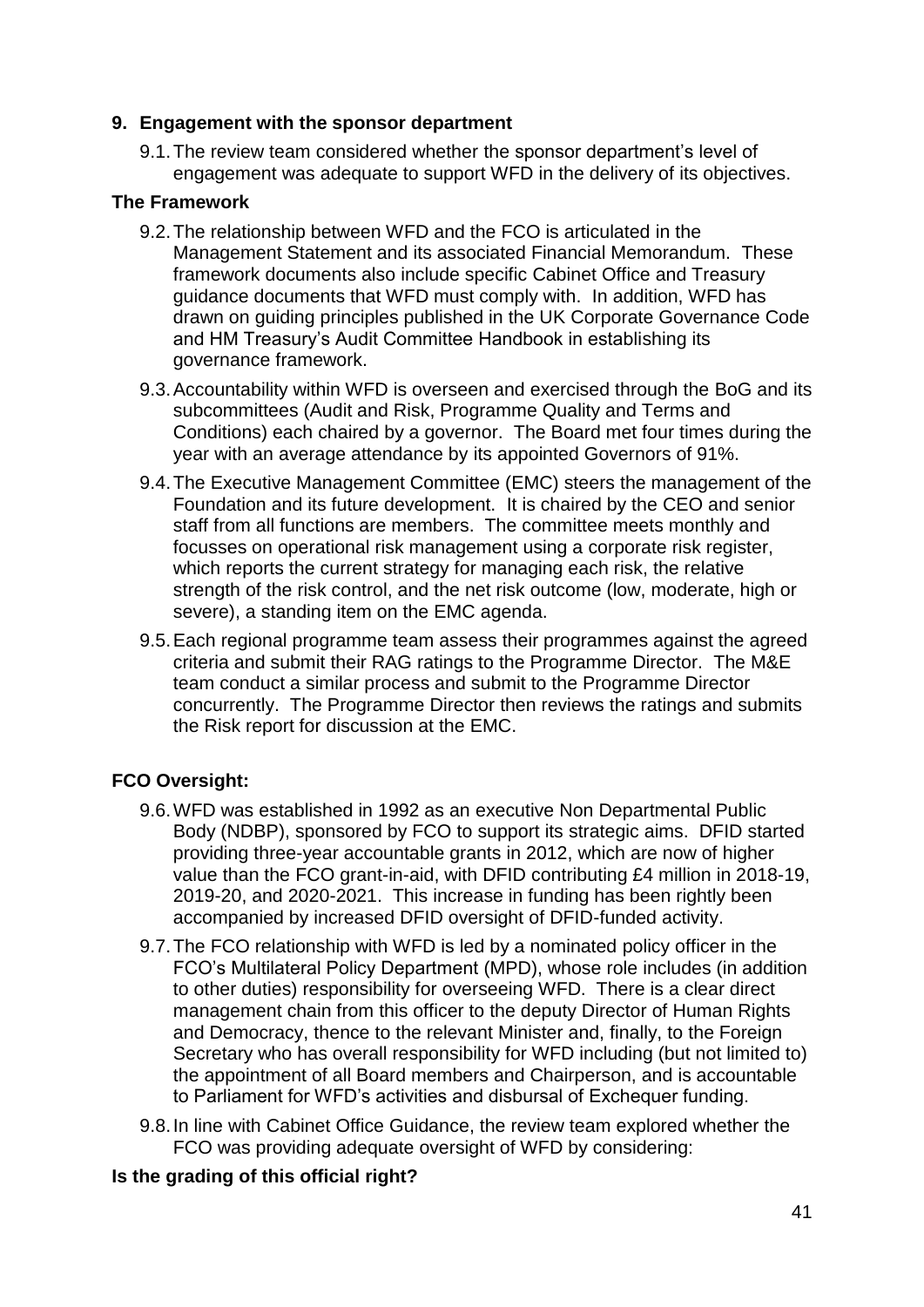9.9.The review team felt that the grading of the official (FCO grade C4 / Higher Executive Officer) was not unreasonable given the level of responsibility. The review team considered whether an official at a higher grade may be able to leverage more senior FCO attention. This would give the WFD more strategic direction as well as more detailed oversight at an operational level. The review team welcomed the intention of Multilateral Policy Directorate (MPD) to recruit a higher grade (D6 / Grade 7) officer to provide further focus on democracy support work including deepening discussion with WFD and other stakeholders on the Foundation's strategic direction.

#### **Does the official have a clear remit? Does the responsible official have a clear understanding of the FCO's and WFD's objectives?**

- 9.10. The review team assessed that the FCO official responsible has a good grasp of WFD's business and purpose. The officer is clear that she leads on WFD although was unclear in some areas where the demarcation line for responsibility lies. The team observed that the relationship between WFD and the FCO was largely driven by WFD, with the formal quarterly meetings (chaired by the FCO) neither happening consistently nor minuted. The review team noted that WFD's Strategic Framework for 2017-22 was not submitted for Ministerial agreement, despite WFD's request, and was agreed at official level. Given the significant broadening of focus outlined in the Framework, an FCO Minister's attendance at the event where the Framework was launched, and the requirements set out in the Management Statement, the review team found this concerning.
- 9.11. Most WFD stakeholders expressed the desire to move towards stronger strategic guidance and more proactive, consistent FCO oversight. MPD agreed that there would be merit in this but noted the Directorate's current resource constraints. The arrival of a D6/Grade 7 officer in 2019 was seen as an opportunity to reinforce the team

#### **Is there an agreed escalation system in place?**

9.12. Yes, although the Review team has yet to identify what mechanism is in place to ensure that the FCO Board is informed on, and discusses WFD programming and activities.

#### **Does the official have a clear understanding of the difference between information required for reporting purposes (e.g. financial info for the FCO's accounts) and information required for oversight purposes (e.g. understanding WFD's business)?**

- 9.13. The review team agreed that the responsible officer and MPD had not completed the full range of oversight responsibilities (as laid out in the Management Statement) for which the FCO is accountable. Trust in the WFD combined with a prioritisation of other human right issues, including those linked to ministerial priorities, has been such there was relatively little management focus on the WFD relationship.
- 9.14. The review team noted the strong oversight mechanisms associated with DFID's new IAP programme, and saw potential for overlap with existing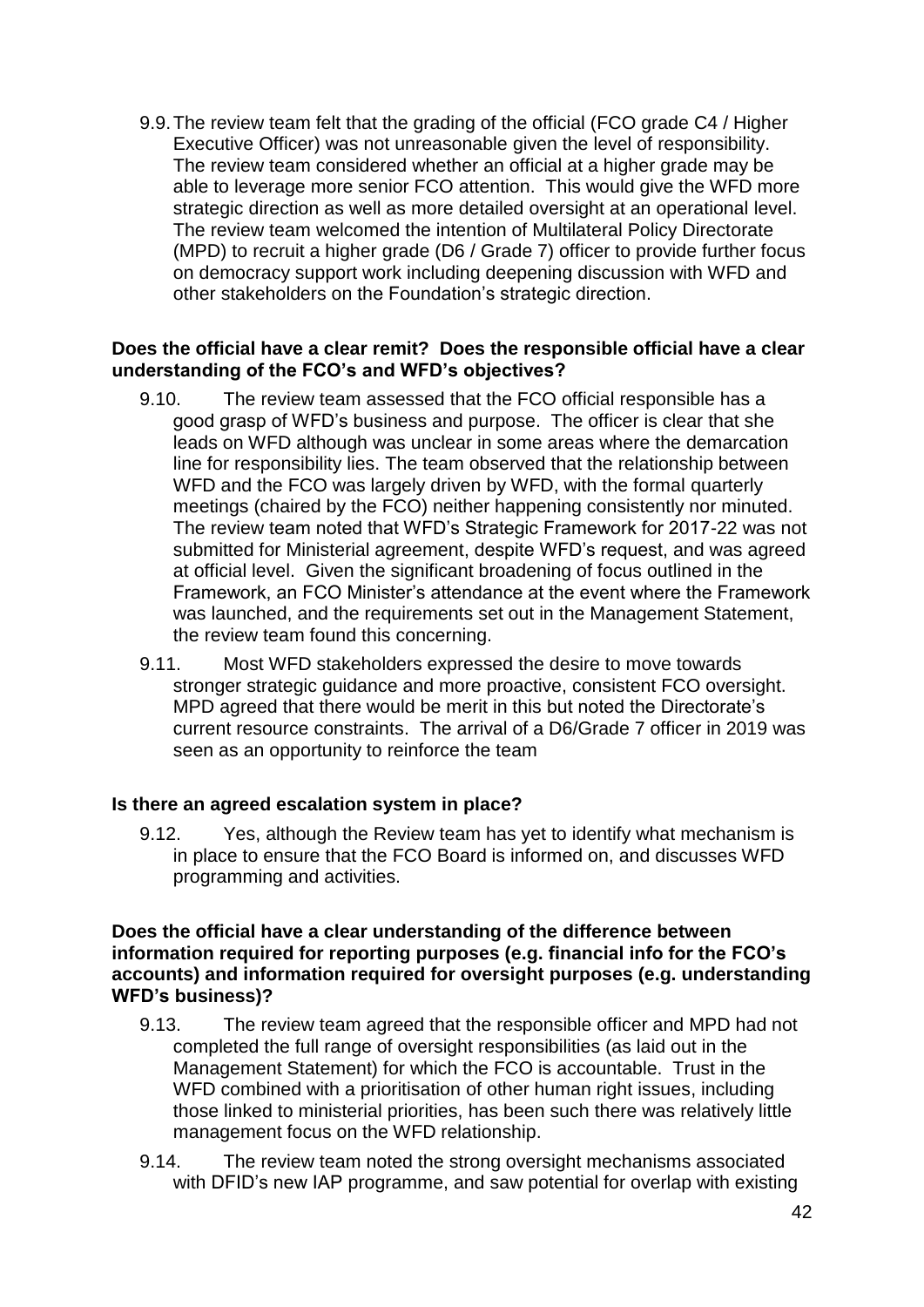FCO oversight. The FCO as sponsor department is ultimately accountable for WFD and should continue to lead on any discussions on WFD strategy, but should involve DFID as a key stakeholder. DFID operational level meetings on the programme should avoid replicating agenda items on the quarterly meetings. Given the rise in DFID funding for WFD activity, FCO oversight mechanisms should be tightened-up.

9.15. In summary the review team believes that MPD/FCO is not providing the necessary level of oversight and strategic guidance to WFD. The team did not see any evidence that this lack of oversight has led to impropriety – financial or otherwise – nor has it been identified as a risk by WFD's external auditors. However, there are certain obligations laid out by the Management Statement and Cabinet Office guidelines for Sponsoring Departments that the sponsor department is not observing that could be regarded as a risk in the future.

# **Recommendations:**

**The FCO to ensure that the annual Ministerial meeting happens more consistently, with one held in the first quarter of 2019. FCO Minister to be fully briefed on the new expanded areas of focus outlined in the 2017 Strategic Framework.**

**A more strategic relationship between FCO and WFD including (but not limited to) WFD as an annual agenda item for the FCO Management Board to discuss and review progress in delivering the Strategic Framework.**

# **A formal minuted Quarterly meeting chaired by an SMS FCO officer with the following fixed items on the agenda:**

- Update on WFD's activities (both programme and political work)
- Progress against strategic framework
- Progress against annual business plan (key objectives, KPIs, key nonfinancial performance targets, expenditure)
- Risk assessment/updates (for sponsor Department and WFD)
- Organisational updates e.g. outcome of systems review; proposed new accounting software and intended impact etc.
- Inform WFD of changes in HMG policy
- Upcoming Board Vacancies
- (Optional) Deep dive with geographical department

#### **FCO to discuss with DFID how to deconflict oversight mechanisms.**

#### **Broader FCO and HMG Engagement**

9.16. The review team noted that the 2014 Triennial Review recommendation for a new periodic strategic plan for democracy strengthening to be produced jointly by FCO and DFID, with consultation with WFD and other democracy partners was not implemented. Such a strategy had since been mooted at a senior level but, largely due to resource constraints, had not been progressed and was still under consideration.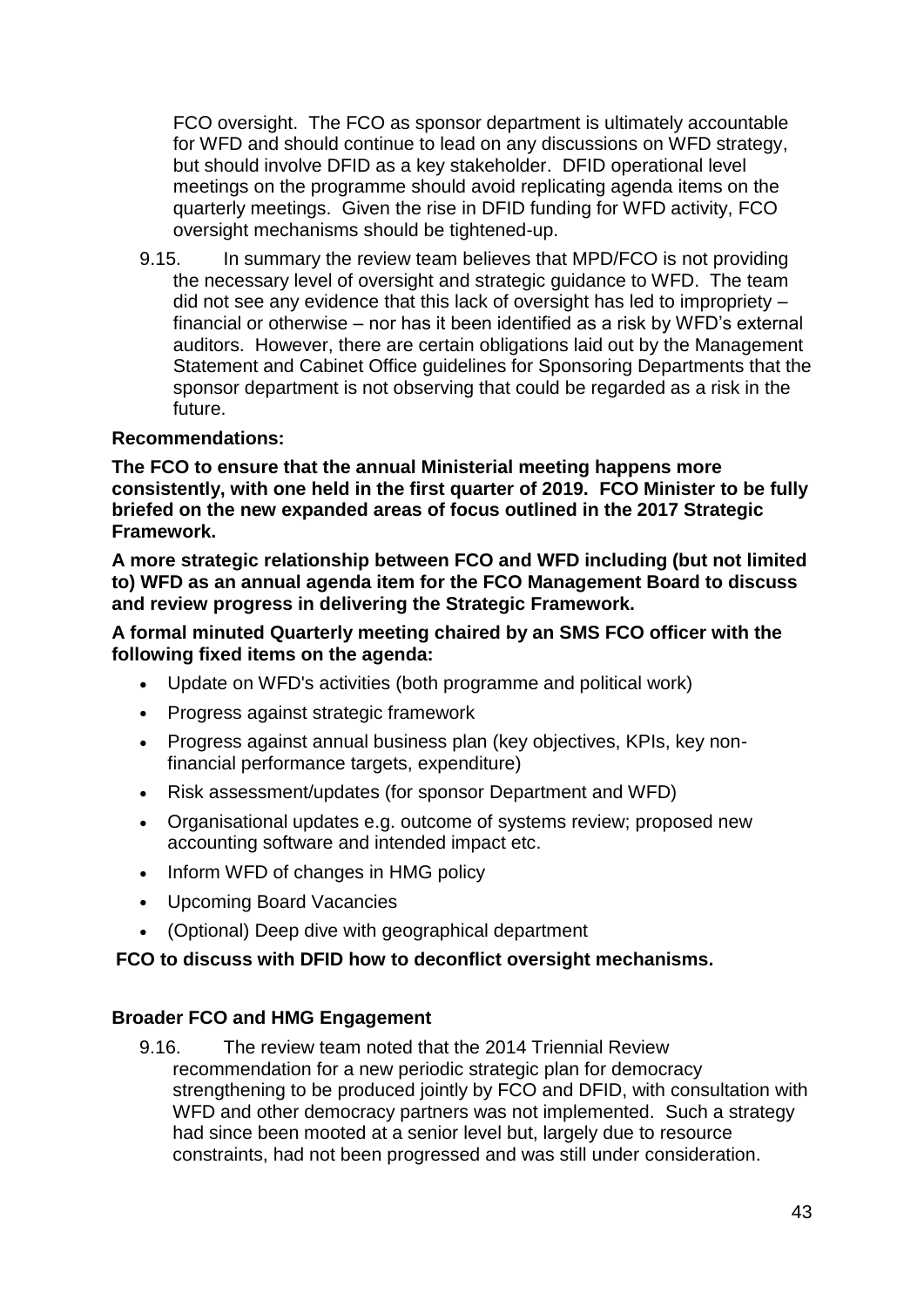- 9.17. The review team noted an appetite from WFD for closer engagement with government on championing democracy overseas. This would go beyond the relationship with MPD, drawing in other parts of the FCO and other interested partners from across government. The objective of such discussions would be both to aid WFD's strategic development (e.g. identifying where democracy assistance work might play a role in an HMG regional strategy) and to identify opportunities for WFD to support broader government initiatives.
- 9.18. The review team recognised MPD's concerns over the Directorate's capacity to facilitate such discussions, but saw merit in looking for opportunities to better promote the role of WFD to interested partners (e.g. through FCO internal communications and by disseminating the results of the research programme) and ensuring WFD is represented in relevant government discussions. More effective use of the Quarterly meetings could also provide scope for discussions of a more strategic nature on how the grant-in-aid offers an opportunity for both parties to deliver WFD's strategic purpose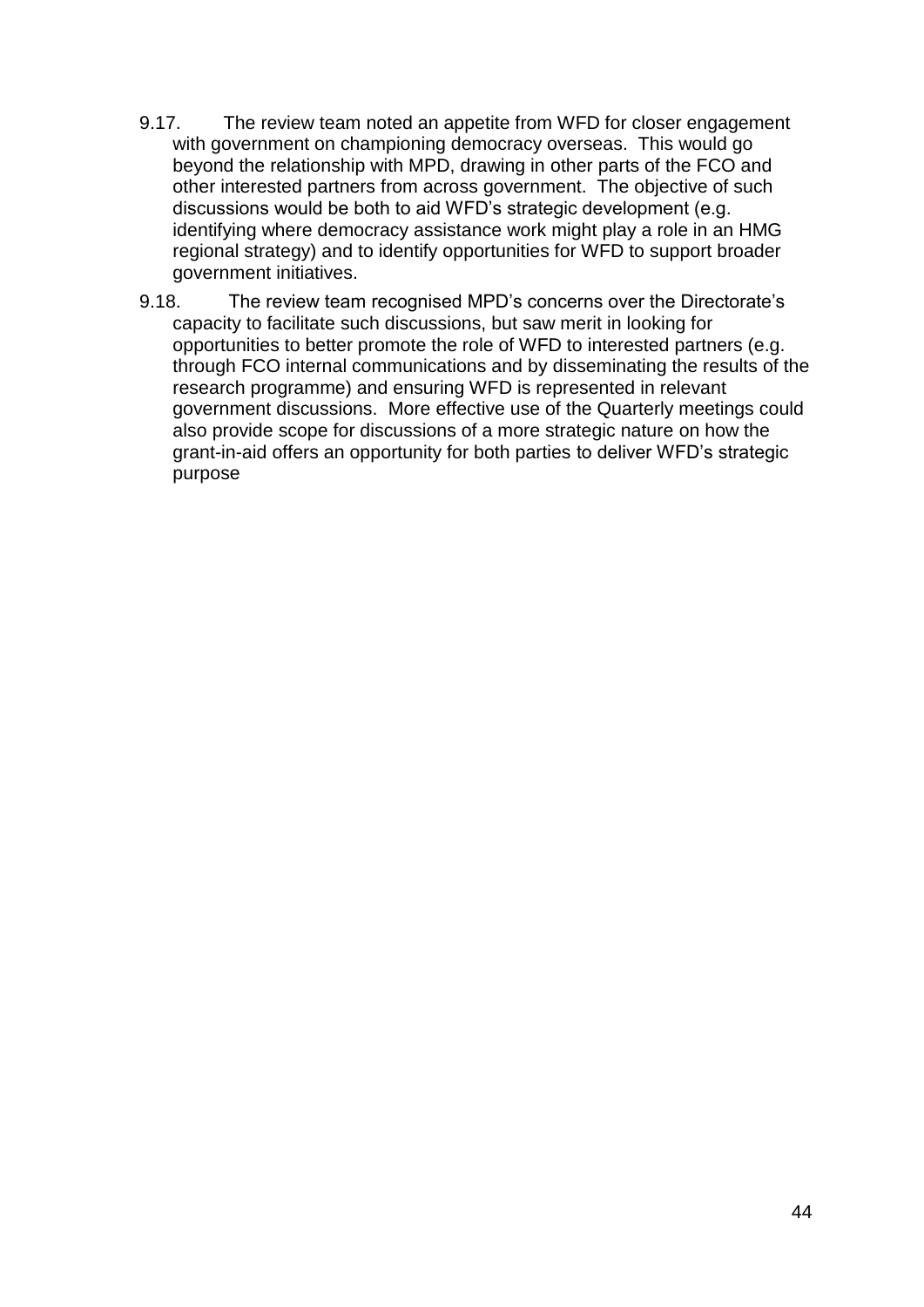# **10.Brexit**

10.1. In line with the Terms of Reference and Cabinet Office guidance, the review team considered the impact of Brexit on WFD's operating model, and whether the organisation is sufficiently prepared.

# **Funding**

- 10.2. The EU has been a small, but growing part of WFD's funding. In 2017- 18 WFD received £117,000 in EU funding. This figure will rise to approximately £2,135,000 in 2018-19 (£395,000 directly from the EU, with the remainder received as a subgrant from a consortium receiving EU funding) and is projected to be approximately £1,500,000 in 2019-20).
- 10.3. Brexit is likely to impact on the eligibility of UK organisations to bid for future funding unless a reciprocity agreement is reached. WFD found that of the 85 EU calls for proposals for democracy support programmes issued in the period 2014-2017, non EU/EEA members would have been eligible to bid for 40.
- 10.4. Brexit could limit WFD's ability to lead on bids for EU grants to certain regions. However WFD has experience of working with leading European democracy assistance organisations and is a constituent member of the European Partnership of Democracy, the Brussels based umbrella organisation for democracy assistance organisations. By working in partnership with its European equivalents, WFD is likely to be able to continue to access EU funds.

# **Election Monitoring**

10.5. WFD currently hold a contract (due to expire in 2019) with the FCO to recruit UK based election observers to participate in EU election observation missions. Income generated from this work is relatively low (£15,000pa) but the association arguably enhances WFD's reputation as a key player in the field of democracy support. Some non-EU/EEA states (Canada, Switzerland and Norway) do contribute observers to EU election missions in return for covering their costs, an option which is likely to be open to the UK. The FCO is discussing this with the EU.

# **Freedom of Movement**

- 10.6. About 25% of WFD's UK workforce are non-British EU citizens. Their status would be affected by any changes to the rights of EU workers living and working in Britain post Brexit. WFD were aware of the issue and had communicated the latest HMG position to the relevant staff.
- 10.7. The review team were satisfied that the potential impact of Brexit had been fully considered by WFD management. The impact of Brexit had been discussed by the BoG in June 2017, and again at their 2018 away day.

**Finding: WFD financial exposure to Brexit may be mitigated by partnership with other EU based democracy support organisations, or by a reciprocity agreement. There is evidence that BoG/WFD Management have considered the impact of Brexit.**

**Recommendation: FCO to engage with WFD on plans for post-Brexit involvement in EU election monitoring.**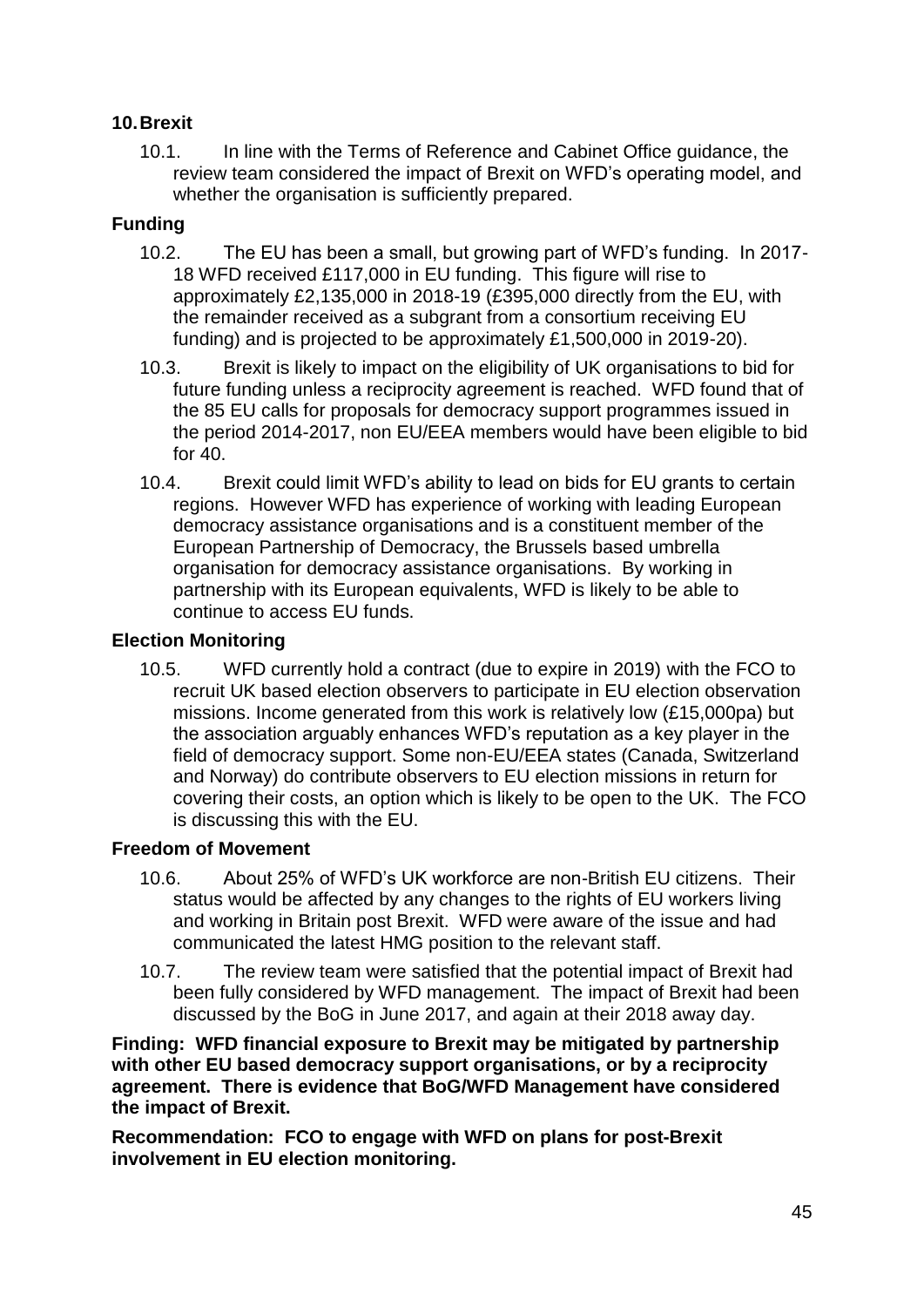# **Annex A**

# **Westminster Foundation for Democracy Tailored Review: Terms of Reference**

# **1. Tailored Reviews**

All public bodies are required to be reviewed on a periodic basis, in accordance with Cabinet Office guidelines[:](https://www.gov.uk/government/publications/tailored-reviews-of-public-bodies-guidance) [https://www.gov.uk/government/publications/tailored](https://www.gov.uk/government/publications/tailored-reviews-of-public-bodies-guidance)[reviews-of-public-bodies-guidance](https://www.gov.uk/government/publications/tailored-reviews-of-public-bodies-guidance)

The principal aims of Tailored Reviews are to ensure public bodies remain fit for purpose, are well governed and properly accountable for what they do.

The new tailored review guidance offers greater flexibility to departments so that reviews are proportionate to the size and type of public body and more flexible in timing and approach. Departments continue to lead these reviews and must undertake a tailored review of their public bodies at least once in the lifetime of a Parliament.

This review is classified as a Tier 3 review which is proportionate to the size and funding of the body.

# **2. Westminster Foundation for Democracy**

The Westminster Foundation for Democracy (WFD) was established in 1992 as an executive Non Departmental Public Body (NDBP), sponsored by the Foreign and Commonwealth Office (FCO) to support its strategic aims. WFD's work focuses on strengthening democracy in Africa, Asia, Eastern Europe and Central Asia, and the Middle East, Latin America and North Africa.

In the period following the Triennial Review of WFD in 2014, WFD developed a new five year strategy (2017-2022) expanding its focus to include civil society strengthening, electoral assistance, inclusive politics and women's political empowerment, and open government, building a case for continued (and possibly increased) UK investment.

The FCO provides annual grant-in-aid to WFD which has been £3.5m since 2009- 10. DFID started providing three-year accountable grants in 2012, which are now of higher value than the grant-in-aid, with DFID contributing £4 million in 2018-19, 2019-20, and 2020-2021.

# **3. Scope of Review**

# **Part One**

Part One of the Review has two principal aims: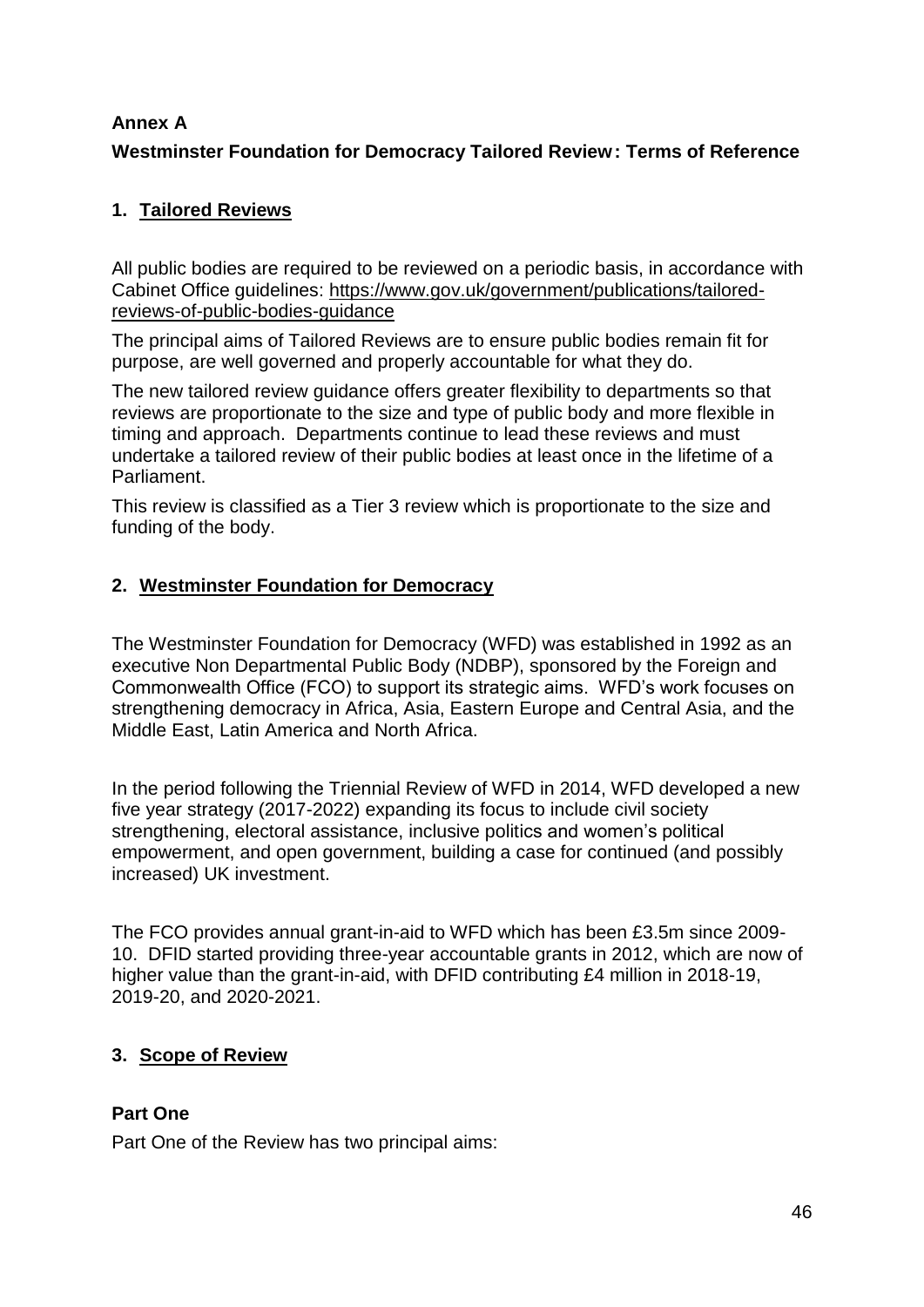- (i) Provide a robust challenge to the continuing need for the WFD in terms of its functions, form, and engagement and influence with stakeholders; and
- (ii) Review the WFD's control and governance arrangements to ensure compliance with the corporate governance principles contained in the Cabinet Office Tailored Review Guidance.

Part One of the Review will consider three questions:

- a. Do the key functions of the WFD continue to be relevant and necessary in terms of delivering the Government's objectives?
- Does the purpose of the WFD as set out in the Management Statement of 2013 remain relevant and necessary?
- Does the 2013 Management Statement still adequately reflect relevant Government objectives?
- Are the functions of the WFD consistent with that purpose?
- Do they deliver influence for the UK through support for democracy/soft power?
- Do they help deliver Government foreign policy and development goals, and what is the balance between these objectives?
- Do they deliver poverty reduction, as set out in DFID's objectives?
- b. If so, are these functions most effectively and cost efficiently provided at armslength from Government and, more specifically, through an executive Non Departmental Public Body (NDPB)?
- How effectively does the WFD carry out each of these functions?
- Could any of them be delivered as well or better by alternative delivery methods or providers?
- Does the WFD provide good value for British taxpayers?
- Is the FCO's and HMG's engagement with WFD adequate to support WFD's delivery of these functions?
- c. Is the operating model of the WFD the most appropriate?
- Does it allow the WFD to deliver its functions effectively?
- Does it give rise to conflicts of interest or valid competition issues?
- What alternative financing and delivery models might be appropriate, and what would the cost and impact of any changes be?
- Is it correct for all funding to be Official Development Assistance?
- What will the impact of Brexit be on WFD's operating model, and is the organisation sufficiently prepared?

# **Part Two**

The Review will consider (i) WFD's capacity for delivering more effectively and efficiently, including identifying the potential for efficiency savings and (ii) whether the WFD is operating in accordance with the recognised principles of corporate governance by being open, transparent and accountable. Part Two will consider:

Efficiency and effectiveness

WFD's delivery of its previous Strategy 2015-2017.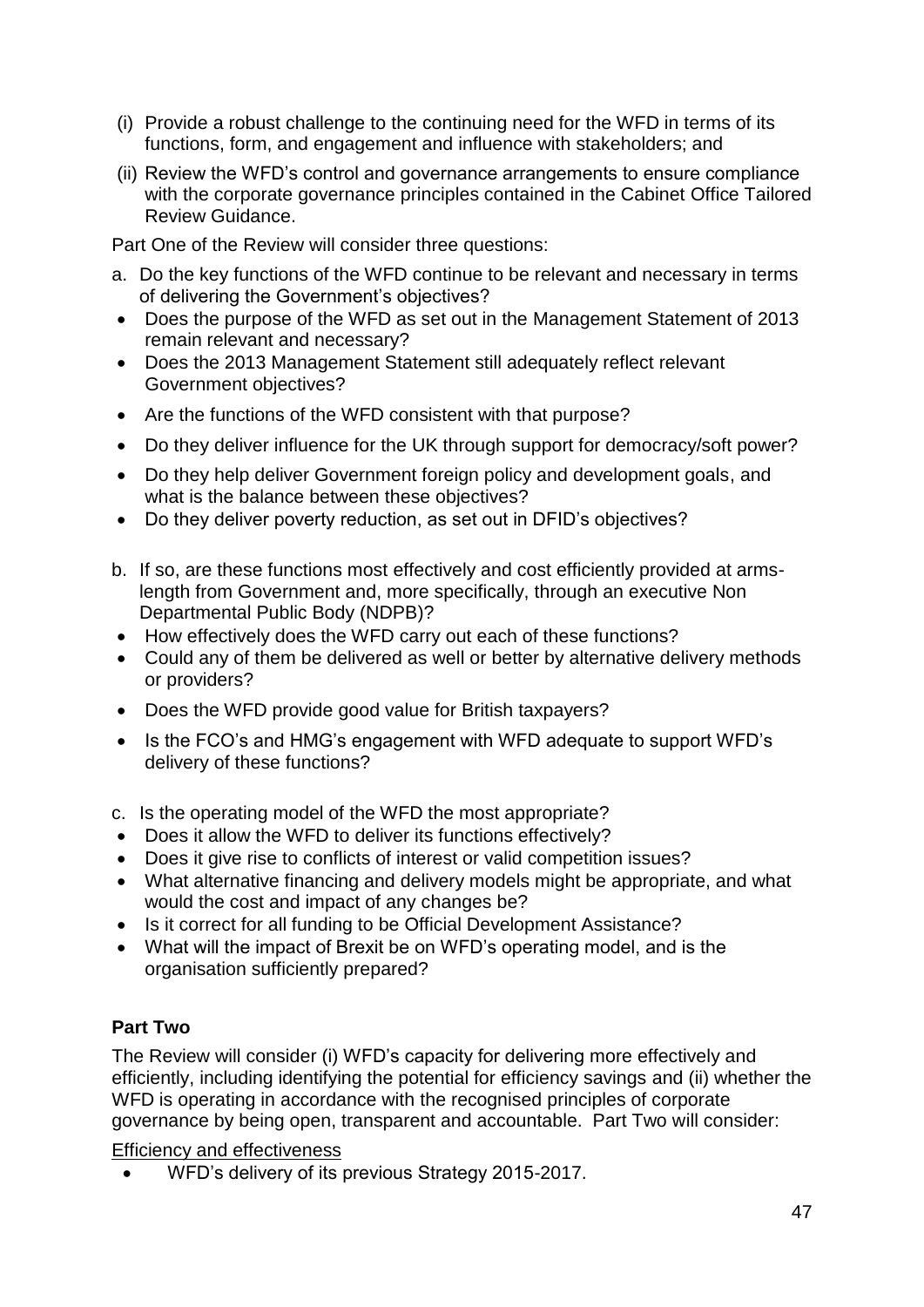- WFD's delivery of its current Strategic Plan (2017-2022).
- WFD's reporting against delivery of its Strategic Plan.
- WFD's funding, resource management and value for money.
- WFD's risk management.

# **Governance**

- The FCO and DFID's oversight arrangements for WFD, including fiduciary accountability and WDF internal systems for measuring results and impact.
- The effectiveness of the WFD's Governance (executive and non-executive) and how this is assessed.
- Whether the governance controls in place follow "good practice".
- Governance for WFD's work with Political Party Organisations and reporting systems, including impact and financial reporting.
- WFD's internal structures and accountability systems.
- WFD's work on diversity and the Gender Pay Gap.

# **4. Output**

A report setting out the reviewers' findings in response to the questions posed in Stages 1 and 2 of the Review, with clear recommendations, including any changes required to WFD's models, to:

- a) ensure the sponsoring Department's requirements are met and, if the recommendation is that the NDBP continues to operate;
- b) ensure that the body is operating in line with recognised principles of good corporate governance; and
- c) ensure that the delivery model provides value for money and promotes FCO foreign policy and DFID development goals.

# **5. Process**

The review will be completed by three members of FCO staff. These have been resourced through the Project Taskforce (PTF) and are not Human Rights Policy Unit (HRPU) staff. This meets the need for the review to be conducted independently. The PTF colleagues will be embedded into HRPU but their line management chain will remain in PTF.

#### Part One

- Verify WFD's functions, assess how the functions contribute to the aims and objectives set out in WFD's corporate planning and the Management Statement, how they contribute to FCO and DFID core business and consider whether the functions are still needed.
- Assess the adequacy of the 2013 Management Statement.
- A stakeholder mapping exercise and consultation, including both the FCO and DFID.
- Review of all relevant documentation.
- Analysis of alternative delivery options, including whether the function(s) can be delivered by local government, voluntary or private sectors. The analysis should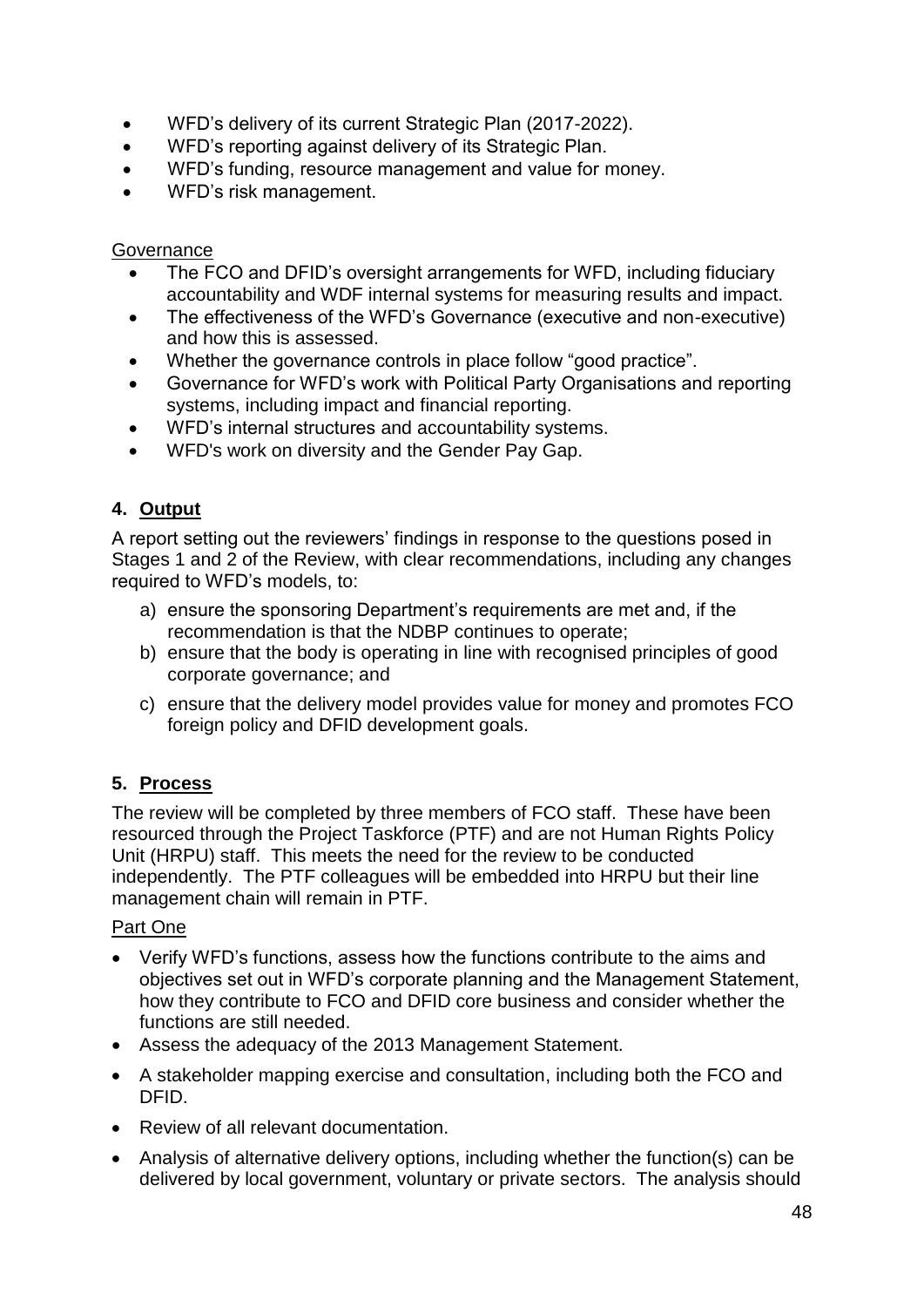also include an assessment of different central government delivery models, including whether the function can be delivered by the sponsoring Department, by a new or existing Executive Agency or by another existing central government body. The analysis should also include an assessment of the NDPB against the Government's three tests as set out in Cabinet Office guidance.

 The reviewers will liaise with external evaluators that have assessed WFD's impact to share information prior to commencement of the review and throughout. The reviewers will aim to avoid duplicating previous assessments.

# Part Two

- Work with WFD's Chief Executive, Board of Governors and Finance Director to assess if WFD is operating in line with Cabinet Office guidance on corporate governance.
- Map out what other UK partners and implementers are doing and what other countries are doing in this field. Consider international best practice on the design and delivery of democracy-support programmes.
- Examine WFD's funding, operating and management models, including composition and role of the Board, and line management responsibilities and consider whether they are conducive to providing effective, transparent and value for money delivery of HMG objectives.
- WFD must be engaged in the review. WFD should have the opportunity to comment and input from the planning stage onwards. WFD must have the opportunity to comment on the emerging conclusions and recommendations of the review.

# **6. Reporting Arrangements**

The Review Team is responsible for launching the review, consulting stakeholders, gathering evidence, analysing results, writing the report and disseminating its results. The team will report to the Head of Human Rights Policy Unit at each stage of the process by means of an oral briefing – dates to be agreed. The Team should submit a draft report for comment by 31 October 2018, with a final report detailing its findings and recommendations to the Head of HRPU by the end of 2018. The team will liaise with HRPU lead on a weekly basis.

The Review team will work closely with the FCO, Cabinet Office review team, WFD and DFID. Initial introductory meetings will be held with the three Government departments and WFD (including the Board), after which Cabinet Office will have a mid-term review with the reviewers, and a meeting at the end of the review. FCO, DFID and WFD will be consulted as necessary throughout.

The findings will be published at the end of the Review period. The launch of the Review and the outcome will be announced in Parliament by Written Ministerial Statement.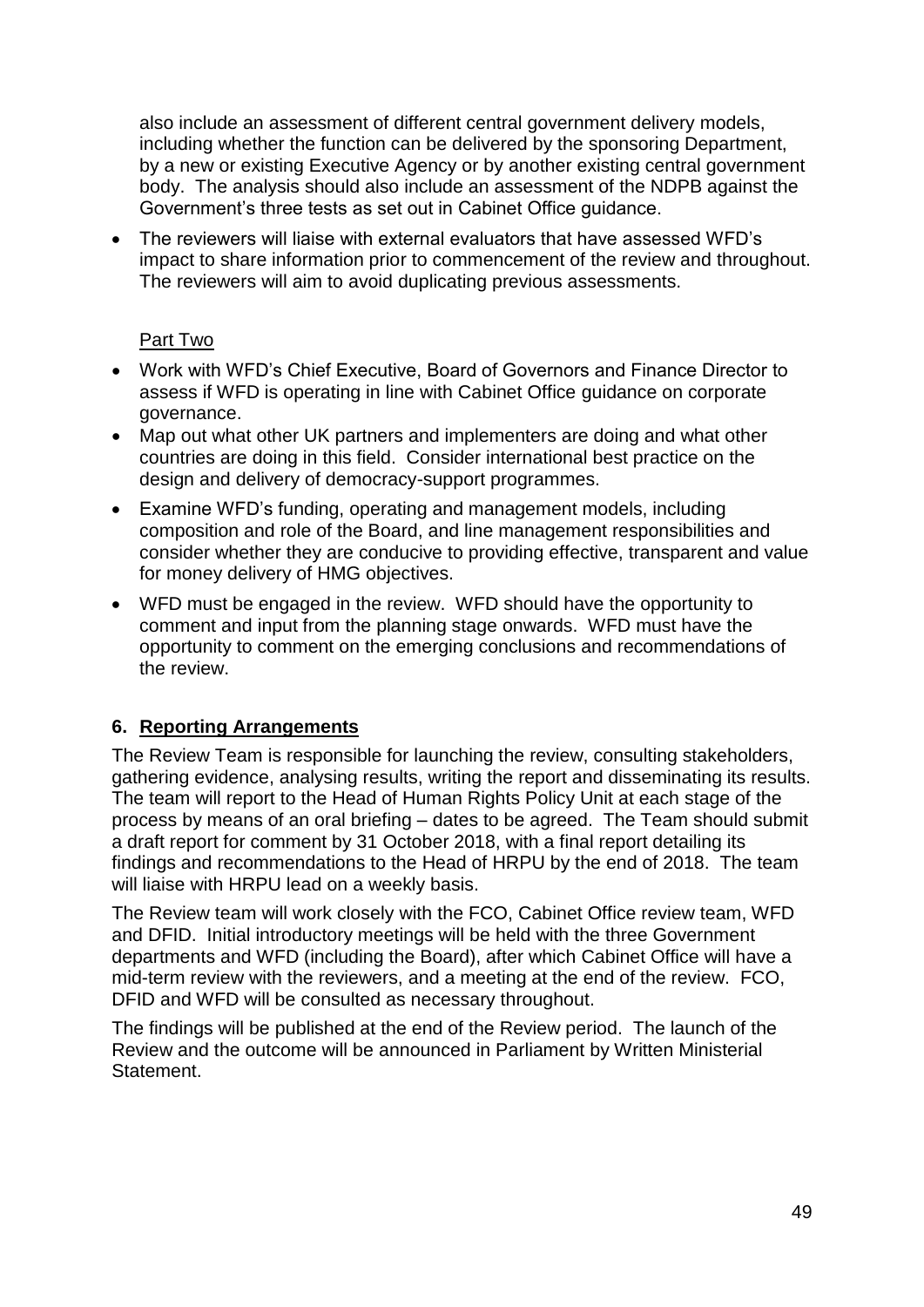# **Annex B**

1

# **Summary of the 2014 Triennial Review recommendations and resulting actions**

The 2014 Triennial Review of WFD was announced by a written Ministerial Statement laid before Parliament on 14 February 2014. The final Review was laid before Parliament on 12 March 2015.

The Review found WFD had made quantifiable and incremental improvements in the wake of previous external and internal reviews, but believed there was significant scope for further progress.

The Review emphasised WFD's strong brand and potential, and the organisation's good work. It noted improvements in enhancing its strategic approach, contextual analysis when designing programmes and delivery.

The Review concluded that WFD's Parliamentary work<sup>11</sup> required significant improvement; that sister-party political party assistance work was more effective but impact was difficult to gauge; and that its multi-party work offered large room for growth.

Areas of concern fell under five areas:

- 1. WFD needs clearer strategic direction from and ongoing dialogue with Central Government; and more effective information sharing between WFD"s constituent parts (i.e. Central Government, WFD"s Board of Governors, its core programme team and the WFD part-funded international offices of the UK political parties).
	- The 2018 review team assessed that whilst there had been HMG input into the development of the 2017 Strategic Framework, the sponsor department does not yet provide sufficiently clear direction on its expectations of WFD.
	- There had been some improvements in information sharing within the constituent parts, with a concerted effort to more closely link the 'two wings' of the organisation. But there is more to do to.
	- The recommendation for a new periodic strategic plan for democracy strengthening produced jointly by FCO and DFID, with consultation with WFD and other democracy partners was not implemented.
- 2. WFD's focus and continuity in selecting beneficiary partners needs better alignment with funding Departments" priorities and overseas recipient needs – while preserving some operational margin for flexibility, opportunism and discretion.
	- FCO remains flexible on how its grant-in-aid is used and could provide clearer direction on where it would like to see its funding spent to more closely align with FCO priorities. WFD would welcome more engagement with central government on this. DFID's new Inclusive and

<sup>&</sup>lt;sup>11</sup> At the time of the Triennial Review, WFD and its functions was considered in terms of two 'wings' – the Artillery Row operation responsible for conducting parliamentary work, and the Political Party Offices (PPOs) conducting political party assistance work.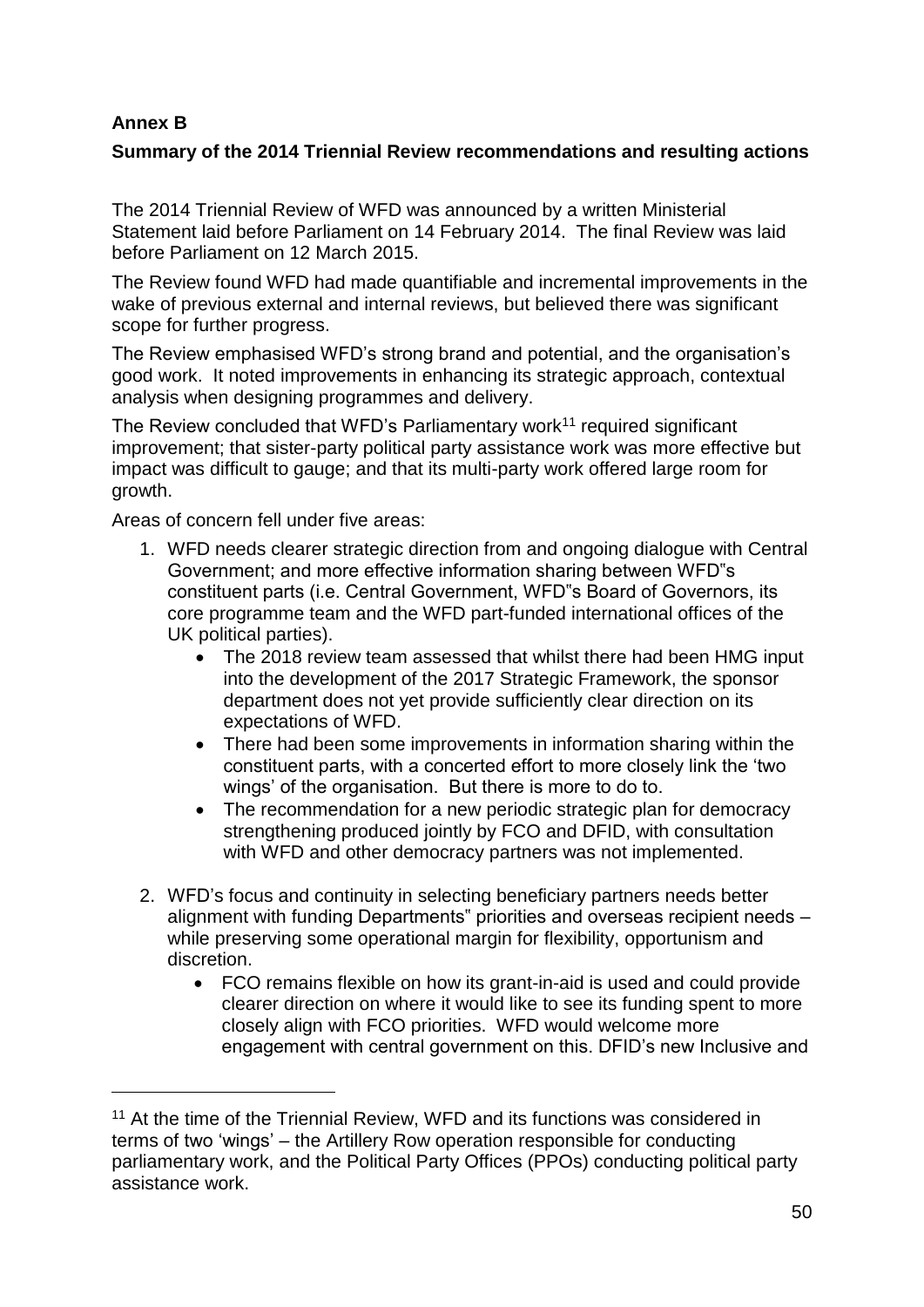Accountable Politics programme grant is now more targeted to DFID priority countries and themes.

- Despite some positive steps (e.g. engagement on Political Economy Analysis work) there is scope for closer engagement with HMG posts overseas, particularly on programmes designed in London.
- WFD works closely with partner governments overseas to design programmes that meet their needs. The strategy of overseas expansion – increasing the number of country offices – has helped build trust and communication.
- 3. WFD needs to be more joined-up, becoming one integrated organisation rather than the sum of its constituent parts. Its ability to link and lever the contribution of the political parties to the wider organisational goals of integrated democracy assistance work is key.
	- WFD has worked hard to become a more joined-up 'one team' organisation with some signs of improvement. PPO plans are now approved by Artillery Row and PPOs work more closely with the Artillery Row functions. But this collaboration can be at a relatively superficial level and there is scope for closer working, particularly when planning integrated democracy assistance work.
	- The 2017 Strategic Framework has broadened the organisation's scope and encouraged a more integrated approach to democracy assistance work. This broadening was agreed by HMG and runs contrary to a recommendation to narrow WFD's programmatic and project focus.
	- The WFD research programme has played a role in improving information sharing within the WFD, and with other democracy assistance organisations.
- 4. WFD needs to improve its programme impact, which is currently constrained by being overstretched; over-dependent on the limited time-availability of MPs (including those MPs who serve as Governors on the WFD Board); and under-skilled in parliamentary and political party work within the programming team at WFD headquarters.
	- WFD has strengthened skills at WFD headquarters, including its M&E, Finance and Communication teams, in order to improve programme impact. Programmes are now better planned and delivered as a result.
- 5. WFD's Board of Governors needs to be freed up from too much operational load in order to become more strategic and corporate in focus.
	- The CEO now leads on operational issues, freeing more Board time to focus on strategic issues.
	- A recommendation to 'rebalance' the composition of the Board of Governors, increasing the number of independent Governors and reducing the number of political Governors was not followed.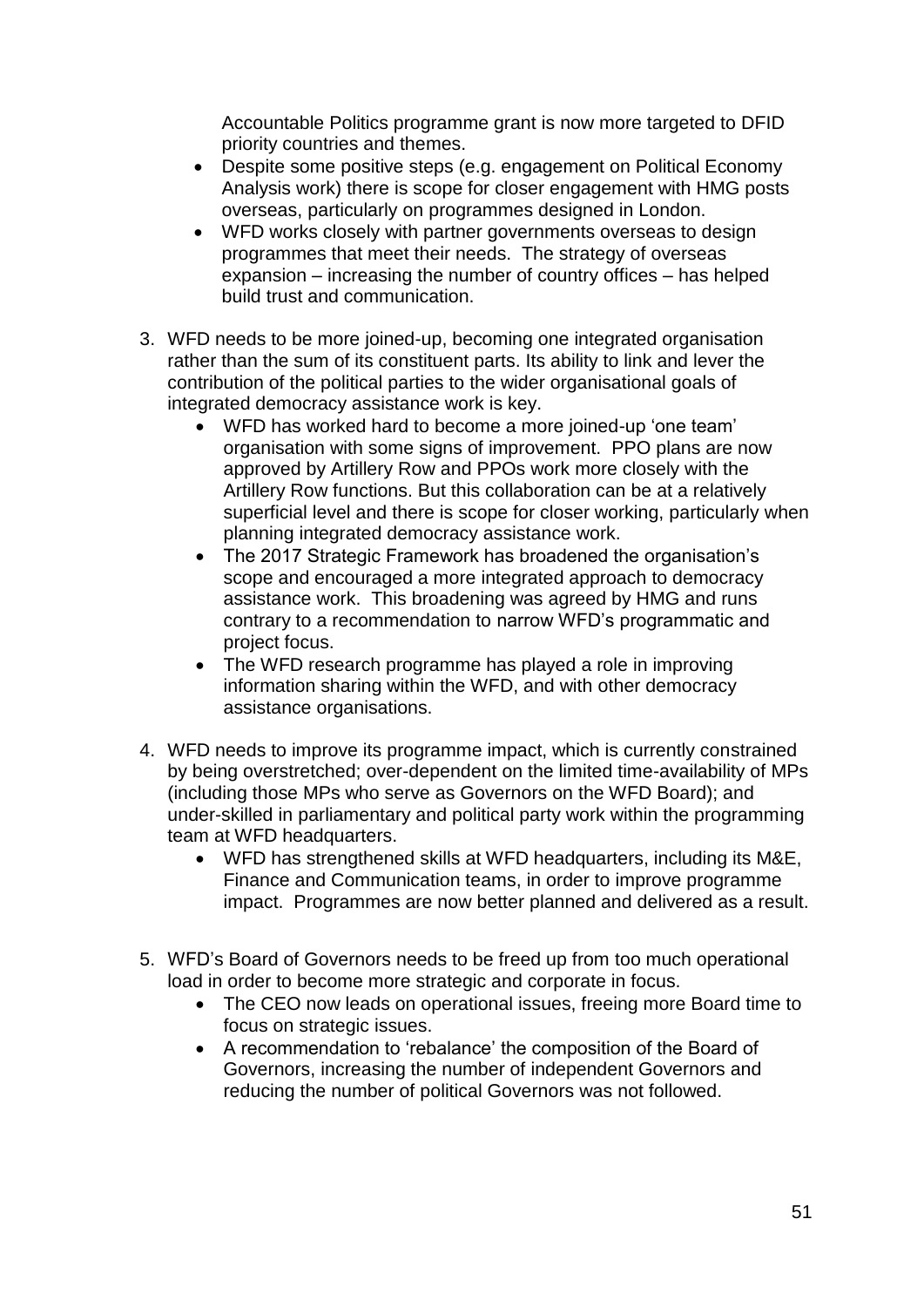# **Annex C List of recommendations and findings**

| Para | Recommendation / Finding                                                                                                                                                                                                                                                                                                                                                           |
|------|------------------------------------------------------------------------------------------------------------------------------------------------------------------------------------------------------------------------------------------------------------------------------------------------------------------------------------------------------------------------------------|
| 3.7  | Finding: Given the scale of the challenges facing democracies, the review<br>team believe that WFD's purpose remains as relevant and necessary<br>today as when it was established in 1992.                                                                                                                                                                                        |
| 3.11 | Recommendation: the Management Statement adequately reflects<br>relevant Government objectives but should be updated to reflect the<br>broader focus of WFD work. The opportunity should be taken to review<br>and update other clauses.                                                                                                                                           |
| 3.14 | Finding: WFD's work is in line with DFID's poverty reduction objectives,<br>indirectly reducing poverty.                                                                                                                                                                                                                                                                           |
| 3.18 | Finding: All FCO grant-in-aid and DFID accountable grant funding to WFD<br>to date is ODA-eligible.                                                                                                                                                                                                                                                                                |
|      | <b>Recommendation:</b> WFD should continue to ensure that where<br>participants from non-ODA countries are involved in ODA-eligible events<br>their role is limited to supporting benefit to ODA-recipient countries, rather<br>than as direct beneficiaries themselves.                                                                                                           |
| 3.26 | Recommendation: WFD Monitoring and Evaluation team to consider<br>'influence for UK' when evaluating activity.                                                                                                                                                                                                                                                                     |
|      | Finding: there is insufficient evidence to measure the extent to which WFD<br>delivers influence for the UK through support for democracy/soft power,<br>but the review team agreed that the Foundation's work clearly plays a role.                                                                                                                                               |
|      | <b>Recommendation:</b> WFD to be brought into discussions on development<br>of the cross-government soft power strategy and FCO to engage with<br>WFD on their role in delivering elements of the strategy.                                                                                                                                                                        |
| 4.12 | Finding: the review team agrees that the functions of WFD are consistent<br>with the purpose outlined in the 2013 Management Statement.                                                                                                                                                                                                                                            |
| 5.14 | Finding: in line with the 2015 Triennial Review the Review Team believe<br>arguments for maintaining WFD's current form remain.                                                                                                                                                                                                                                                    |
| 6.11 | <b>Recommendations:</b>                                                                                                                                                                                                                                                                                                                                                            |
|      | WFD to engage FCO and DFID stakeholders on expanding WFD's<br>geographic footprint and geographical prioritisation, strengthening<br>decision-making for opening long-term WFD country offices. This should<br>be a light touch process in order to ensure WFD maintains the flexibility to<br>respond rapidly to changing political environments and unexpected<br>opportunities. |
|      | In line with 2017-18 NAO report, the level of management capacity to<br>support programme management should be kept under review.                                                                                                                                                                                                                                                  |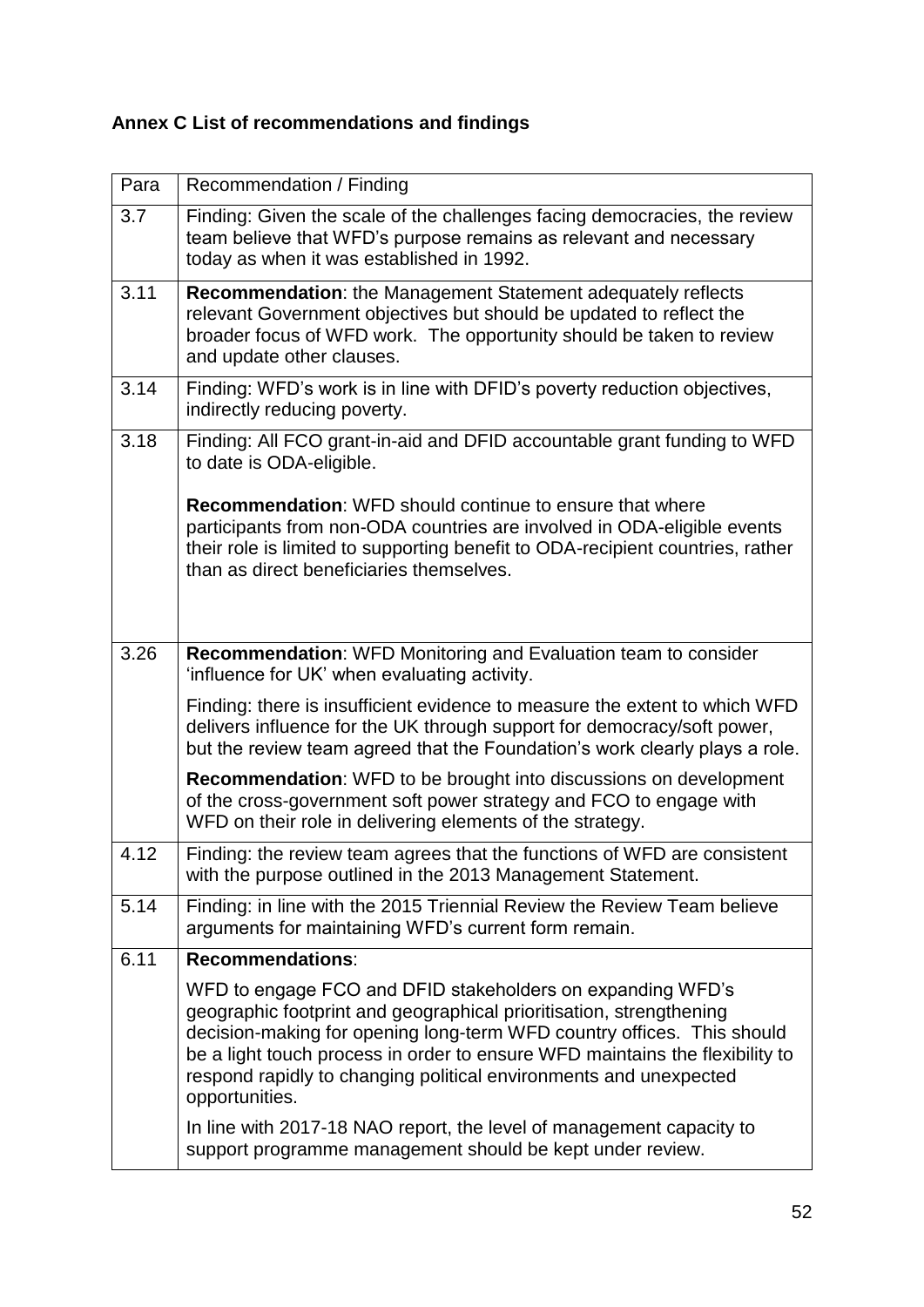|      | Further efforts to ensure complementarity of all WFD functions, with<br>activity planned and evaluated to consistent standards.                                                                                     |
|------|---------------------------------------------------------------------------------------------------------------------------------------------------------------------------------------------------------------------|
| 6.23 | <b>Recommendations:</b>                                                                                                                                                                                             |
|      | WFD and PPOs to better plan, monitor and evaluate more strategic,<br>outcome led programming, including at the start of the business planning<br>cycle.                                                             |
|      | WFD and PPOs to identify further opportunities for multiparty work,<br>including by exploring how to incentivise multiparty thematic programmes<br>as a part of integrated programmes.                              |
|      | WFD to share annual forward plans of PPO activity with FCO and DFID.<br>Closer coordination and communication with Embassies/British High<br>Commissions on PPO activities in country.                              |
| 6.32 | <b>Recommendation:</b> WFD country office teams and Diplomatic Posts to be<br>encouraged to discuss strategy and share ideas at the business planning<br>phase.                                                     |
| 6.39 | Recommendation: WFD to finalise its annual plan for 2018-19, using it to<br>develop KPIs to be monitored by the BoG and sponsor department.                                                                         |
| 7.5  | <b>Recommendations:</b>                                                                                                                                                                                             |
|      | WFD to consider how it coordinates activity with other UK democracy<br>support organisations and stakeholders in order to avoid duplication.                                                                        |
|      | FCO/DFID to use open competition for democracy assistance<br>programmes, where appropriate.                                                                                                                         |
| 8.4  | <b>Recommendation:</b> Induction to happen consistently for both independent<br>and political party governors in line with the Management Statement.                                                                |
| 8.7  | <b>Recommendations:</b>                                                                                                                                                                                             |
|      | Appoint a lead independent Board member in line with Cabinet Office<br>guidance; or return to the previous practice of appointing two vice chairs,<br>one of which should be filled by an Independent Board member. |
|      | Consider rebalancing the composition of the Board proportionate to the<br>needs of the business and its future strategic direction, by increasing the<br>number of independent members.                             |
|      | Streamline bureaucracy on independent Board member appointments.                                                                                                                                                    |
|      | FCO to set out a clear process for the replacement/reappointment of<br>Board members whose terms has expired which also includes an effective<br>monitoring procedure to ensure compliance.                         |
| 8.8  | <b>Recommendations:</b>                                                                                                                                                                                             |
|      | Ensure that an informal oral conflict of interest declaration is consistently<br>made as a standing item for Board meetings.                                                                                        |
|      | Put in place a clear conflict of interest process and include this in the Code<br>of Conduct booklet for new Board members.                                                                                         |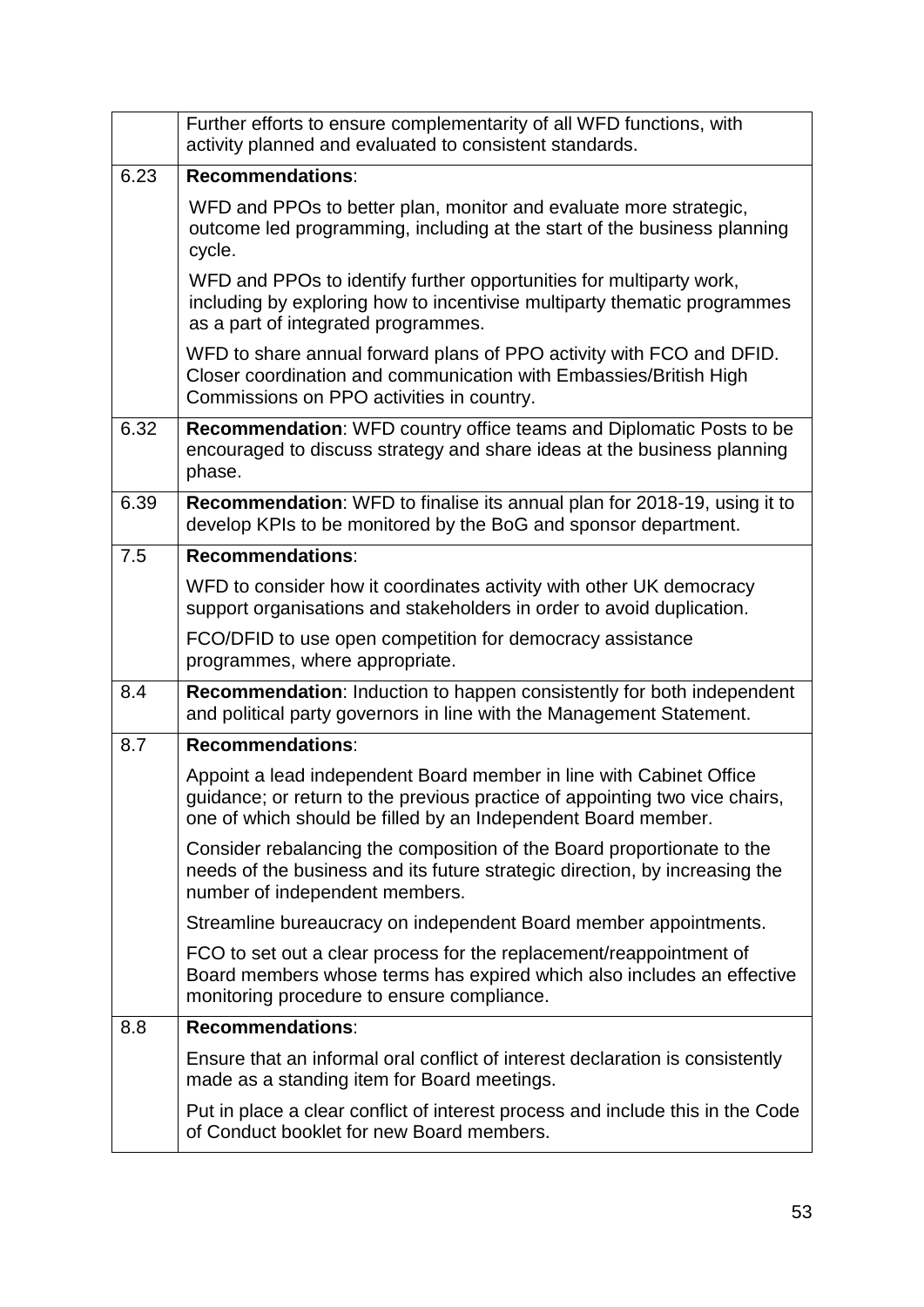| 8.12 | <b>Recommendation:</b> WFD and the FCO discuss the possibility of lifting the<br>reserves bar on all non-Exchequer funding.                                                                                                                            |
|------|--------------------------------------------------------------------------------------------------------------------------------------------------------------------------------------------------------------------------------------------------------|
| 8.16 | Recommendation: WFD to continue to encourage programme teams to<br>build in evidence based research into their programme planning and<br>proposals.                                                                                                    |
| 8.18 | <b>Recommendations:</b>                                                                                                                                                                                                                                |
|      | WFD to consider whether assessment of PPO project bids might be<br>carried out by the Director of Programmes, with final CEO approval.                                                                                                                 |
|      | PPOs submit their project proposals in good time to ensure a proper<br>strategic fit assessment can take place.                                                                                                                                        |
| 8.19 | Recommendation: WFD should clarify the nature of its relationship with<br>PPOs, including the degree of support and priority that its teams can give.                                                                                                  |
| 9.15 | <b>Recommendations:</b>                                                                                                                                                                                                                                |
|      | The FCO to ensure that the annual Ministerial meeting happens more<br>consistently, with one held in the first quarter of 2019. FCO Minister to be<br>fully briefed on the new expanded areas of focus outlined in the 2017<br>Strategic Framework.    |
|      | A more strategic relationship between FCO and WFD including (but not<br>limited to) WFD as an annual agenda item for the FCO Management<br>Board to discuss and review progress in delivering the Strategic<br>Framework.                              |
|      | A formal minuted Quarterly meeting chaired by an SMS FCO officer with a<br>fixed agenda including the items listed in chapter nine.                                                                                                                    |
|      | FCO to discuss with DFID how to deconflict oversight mechanisms.                                                                                                                                                                                       |
| 10.7 | Finding: WFD financial exposure to Brexit may be mitigated by<br>partnership with other EU based democracy support organisations, or by a<br>reciprocity agreement. There is evidence that BoG/WFD Management<br>have considered the impact of Brexit. |
|      | <b>Recommendation:</b> FCO to engage with WFD on plans for post-Brexit<br>involvement in EU election monitoring.                                                                                                                                       |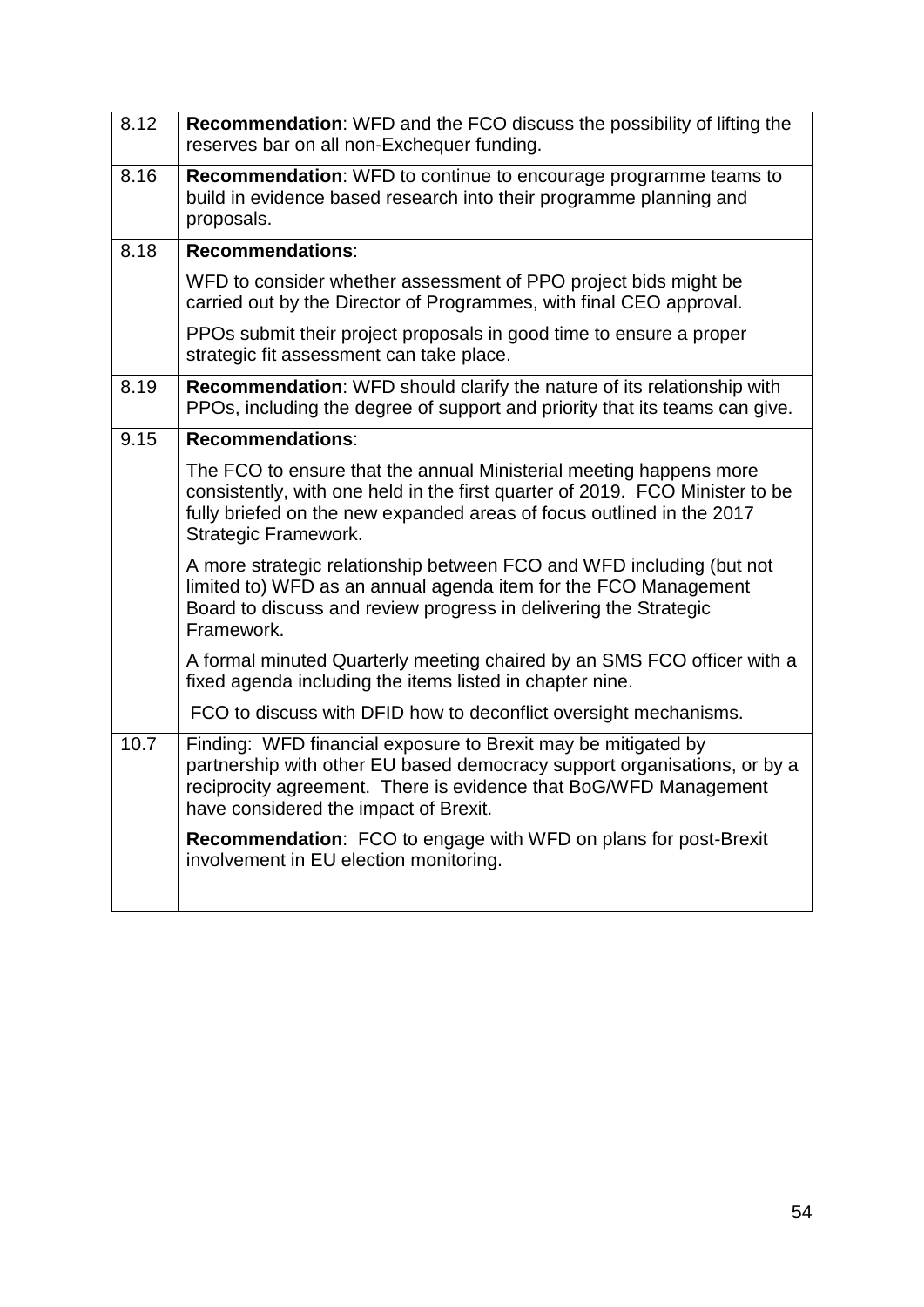# **Annex D Stakeholders Interviewed**

# **WFD Board of Governors**

- 1. Richard Graham MP, Chairman (Conservative)
- 2. Rushanara Ali MP, Vice Chair, (Labour)
- 3. Dame Margaret Hodge MP, (Labour)
- 4. Andrew Rosindell MP, (Conservative)
- 5. Patrick Grady MP, (SNP)
- 6. Sue Inglish, Independent Board Member, (Chair of the Programme Quality Committee)
- 7. Thomas Hughes, Independent Board Member (Chair of the Audit and Risk Committee)
- 8. Simon Walker, Independent Board Member

# **WFD Staff**

- 1. Anthony Smith, Chief Executive Officer
- 2. Devin O'Shaughnessy, Director of Programmes
- 3. Fulvio Menghini, Head of Communications
- 4. Jon Spence, Head of HR
- 5. Graeme Ramshaw, Head of Monitoring and Evaluation
- 6. Louise Collings, Head of Finance

A survey was sent to the 27 WFD country representatives, with 17 responses.

# **Party Political Offices**

- 1. Dr Carlotta Redi, Director of International Department, Conservative Party
- 2. Nabila Satar, International Projects Manager, Labour Party
- 3. Emma Armshaw, Head of Office, SNP
- 4. Adele Poskitt, Programme Manager Multiparty Office, WFD

# **FCO**

- 1. James Kariuki, Director, Multilateral Policy Directorate (MPD)
- 2. Richard Jones, Deputy Director Human Rights and Democracy, MPD
- 3. Steven Fisher, Joint Head, Human Rights Policy Department, MPD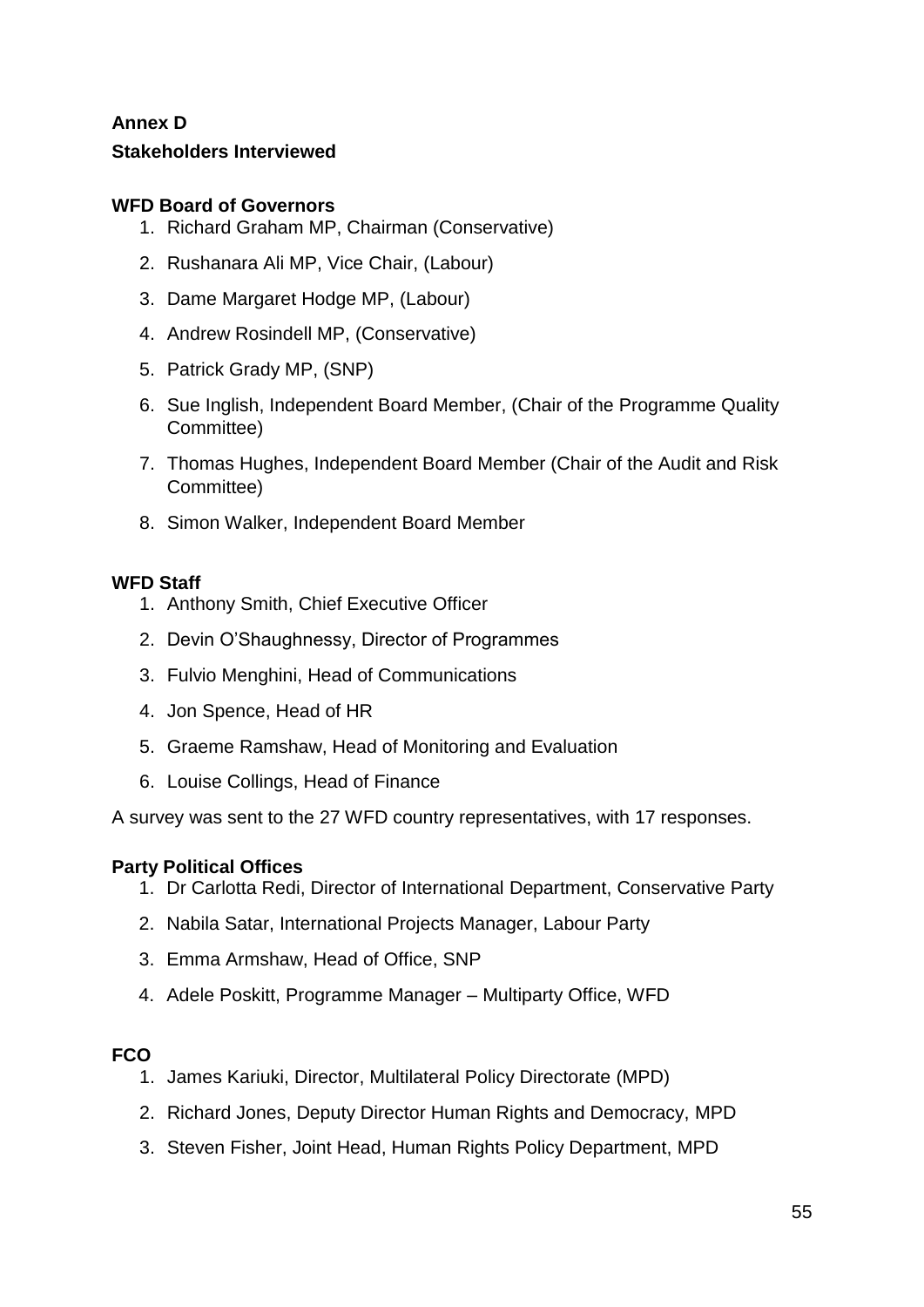- 4. Sandip Rama, Policy Officer (Democracy and Civil Society), MPD
- 5. Susan Graham, Deputy Director Finance, Finance Directorate

A survey was sent to the 27 Heads of Mission of Embassies/High Commissions in countries where there is an active WFD presence, with 15 responses.

# **DFID**

- 1. Judith Herbertson, Head of the Governance, Open Societies and Anti-Corruption Department (GOSAC), Economic Development and International Division
- 2. Tessa MacArthur, Group Lead, Transparency, Accountability & Politics, GOSAC
- 3. Neil Gandhi, Policy Manager, GOSAC
- 4. Lu Ecclestone, Senior Governance Adviser, GOSAC

#### **'Comparator organisations'**

Comparator organisations are other organisations active in the field of democracy support.

- 1. Jon Davies, Chief Executive, Commonwealth Parliamentary Association UK
- 2. Rick Nimmo, Director, British Group of the Inter Parliamentary Union
- 3. Wouter Dol, Head of Knowledge and Strategic Relations, Netherlands Institute for Multiparty Democracy (NIMD)
- 4. Anu Juvonen, Executive Director, Demo Finland
- 5. Shari Bryan, Vice President, National Democratic Institute
- 6. Mathias Parsbæk Skibdal, Head of Secretariat, Danish Institute for Parties and Democracy
- 7. Greg Power, Founder, Global Partners Governance

# **Parliamentary Committees**

#### **Foreign Affairs Committee**

- 1. Mike Gapes MP, (Labour)
- 2. Emma Makey, Committee Specialist (staff member)

#### **International Development Committee**

- 1. Stephen Twigg MP, (Labour)
- 2. Pauline Latham MP, (Conservative)
- 3. Fergus Reid, Committee Clerk (staff member)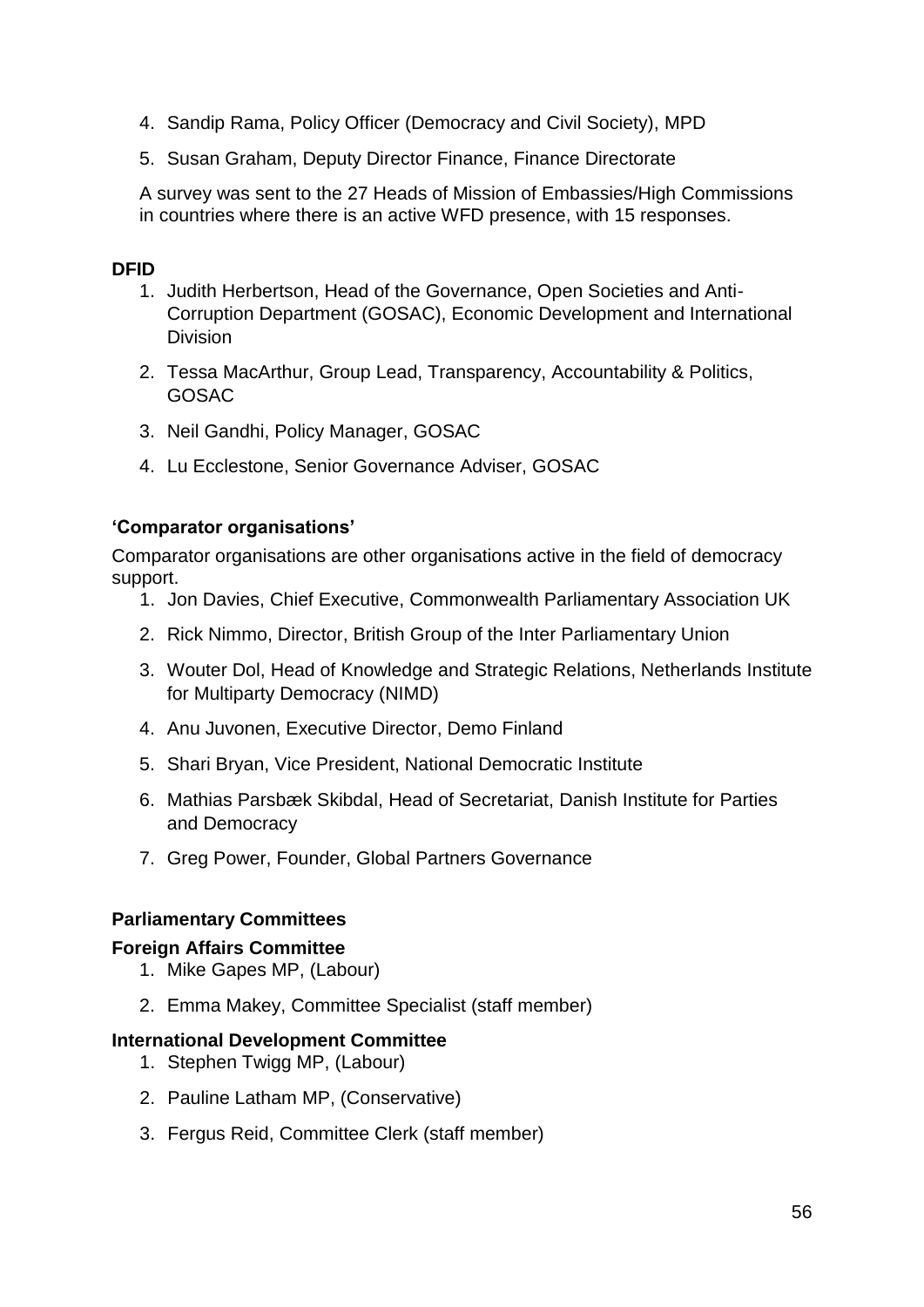# **Annex E Documentation reviewed included the following:**

- [2013 Management Statement \(Framework Agreement\)](https://www.wfd.org/wp-content/uploads/2018/08/WFD-Framework-Agreement-2013.pdf) (October 2013)
- 2004 Management Statement for the WFD, (July 2004)
- [Strategic Framework 2017-2022,](https://www.wfd.org/about/strategy/) (September 2017)
- Strategic Framework 2015-2020, (2015)
- The Labour Party WFD Annual Plan 2018-19, (March 2018)
- The Conservative Party WFD Annual Plan 2018-19, (March 2018)
- Scottish National Party WFD Annual Plan, (March 2018)
- The Multi Party Office WFD Annual Plan 2018-19, (June 2018)
- The Labour Party WFD Quarterly Report Q3, 2016-17, (December 2016)
- WFD Research Programme annual plan 2018-19 (September 2018)
- WFD Policy and Research Programme 2016-20 Strategy (January 2016)
- WFD Business Plan 2016-17, (February 2016)
- 2017-18 Annual Report and Accounts, (July 2018)
- 2016-17 Annual Report and Accounts, (July 2017)
- 2015-16 Annual Report and Accounts, (July 2016)
- NAO Audit Completion Report 2017-18 (June 2018)
- [Triennial Review of the WFD](http://www.parliament.uk/business/publications/written-questions-answers-statements/written-statement/Commons/2015-03-12/HCWS412/) (March 2015)
- [Triennial Review of the WFD](https://www.wfd.org/wp-content/uploads/2018/07/Programme-information-2009-2010-FCO-WFD-Review.pdf) (February 2010)
- Improving WFD System Efficiencies: Intersys, [in draft], (September 2018)
- Organisational Review Initial Conclusions, (May 2018)
- Evaluation of the Westminster Foundation for Democracy's Political Party Assistance, The Policy Institute, (February 2018)
- DFID Project Completion Review Supporting Effective Democratic Governance (June 2018)
- DFID Business Case: Inclusive, Open and Accountable Politics programme (August 2018)
- [DFID's Approach to Value for Money,](https://assets.publishing.service.gov.uk/government/uploads/system/uploads/attachment_data/file/49551/DFID-approach-value-money.pdf) (July 2011)
- Cabinet Office Code of Conduct for Board Members for Public Bodies, (June 2011)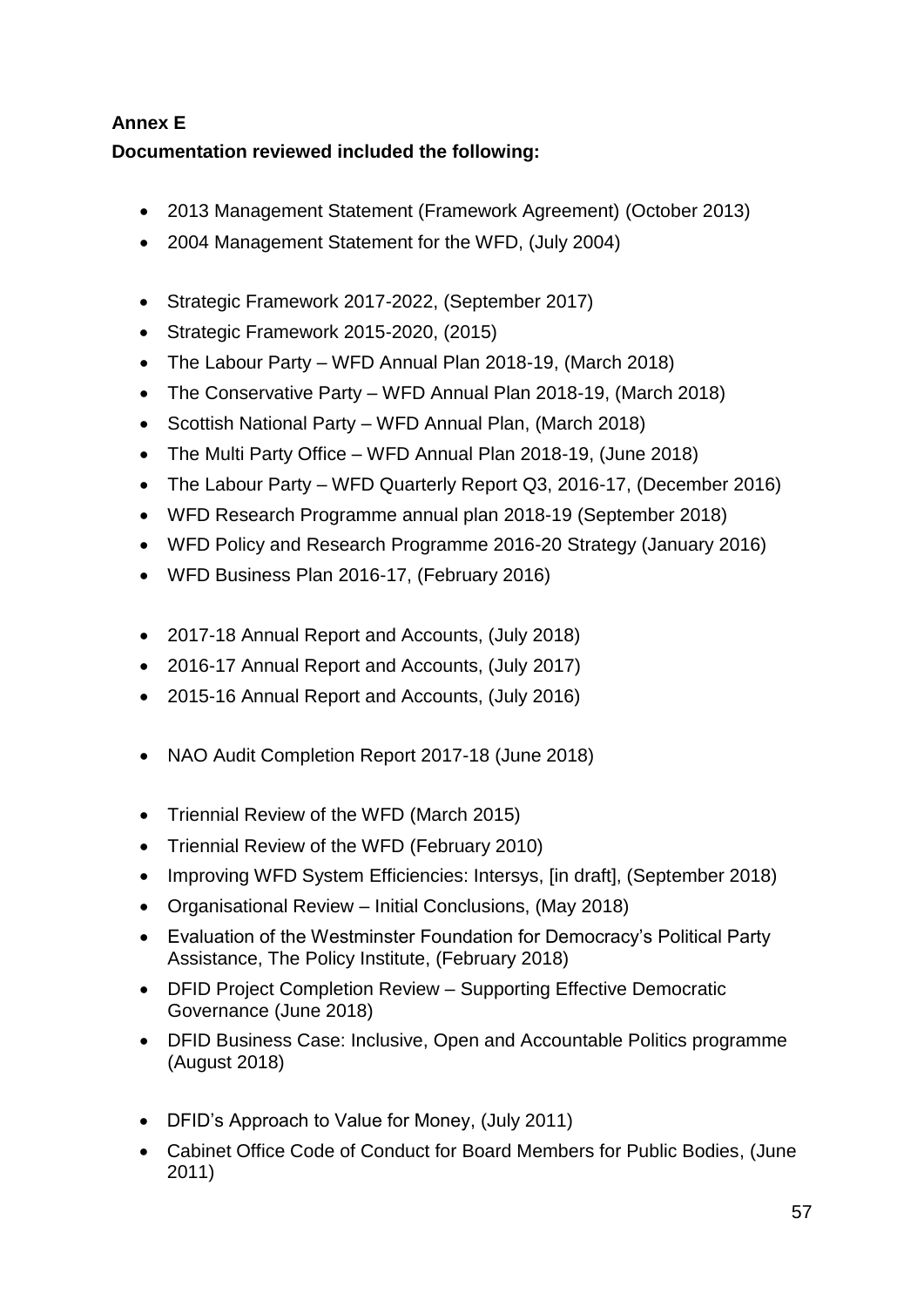- Cabinet Office Governance Code on Public Appointments, (December 2016)
- Civil Service: Introduction to Sponsorship: An Induction Pack for New Sponsors of Arms-Length Bodies, (April 2014)
- HM Treasury: Managing Public Money, (July 2013, March 2018)
- Cabinet Office: Partnerships Between Departments and Arms-Length Bodies: Code of Good Practice, (February 2017)
- HM Treasury/Cabinet Office: Corporate Governance in central government departments: Code of Good Practice, (April 2017)
- Public Sector Internal Audit Standards: Applying the IIA International Standards to the UK Public Sector, (March 2017)
- Cabinet Office: A Guide for Managing Public Bodies, (June 2006)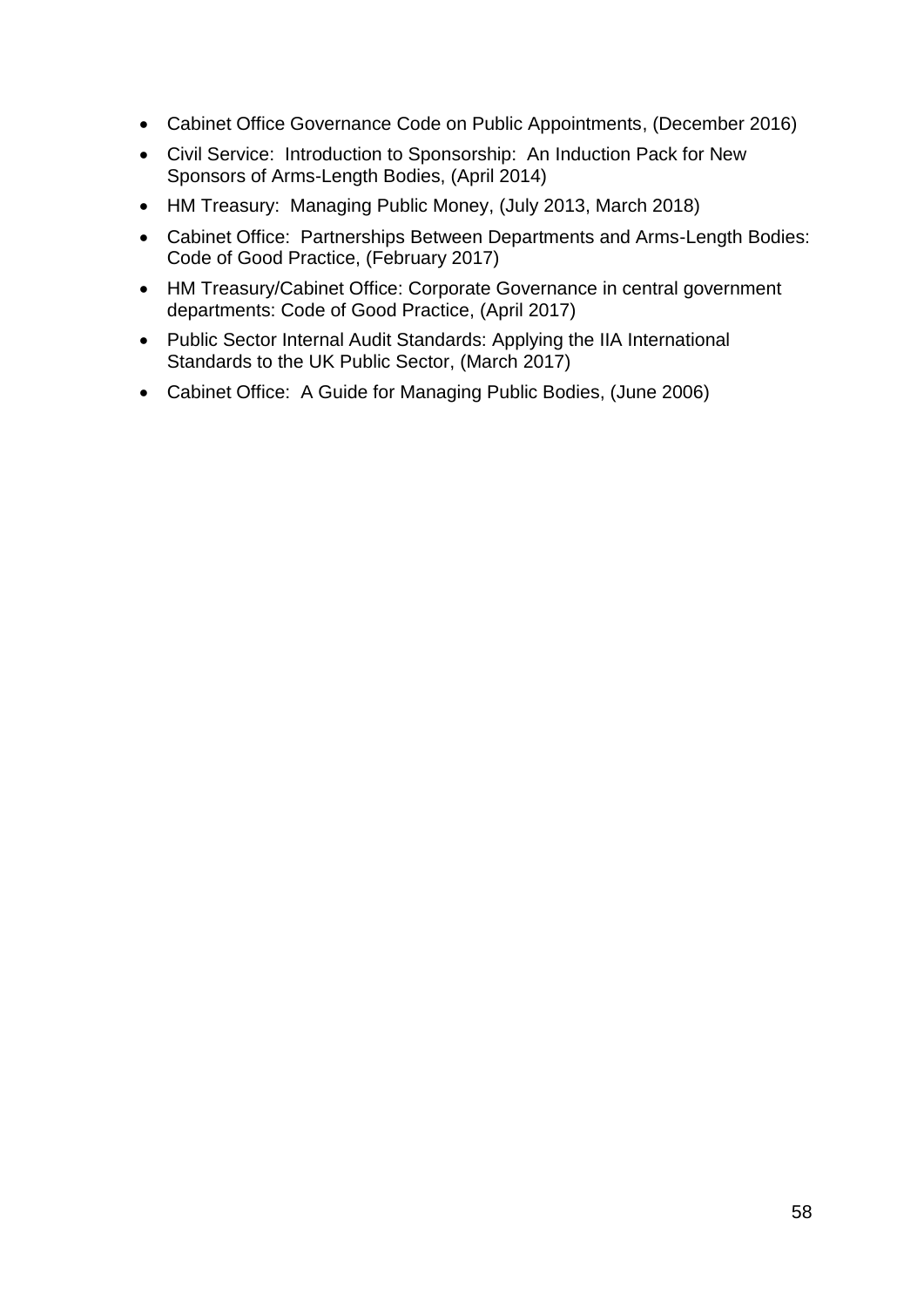# **Annex F List of Acronyms**

| ARC         | <b>Audit and Risk Committee</b>                         |
|-------------|---------------------------------------------------------|
| <b>BoG</b>  | <b>Board of Governors</b>                               |
| CEO         | <b>Chief Executive Officer</b>                          |
| CO          | <b>Cabinet Office</b>                                   |
| <b>CPA</b>  | <b>Commonwealth Parliamentary Associations</b>          |
| <b>CSSF</b> | Conflict, Stability and Security Fund                   |
| <b>DAC</b>  | <b>Development Assistance Committee</b>                 |
| <b>DFID</b> | Department for International Development                |
| EEA         | European Economic Area                                  |
| <b>EMC</b>  | <b>Executive Management Committee</b>                   |
| EU          | <b>European Union</b>                                   |
| <b>FAC</b>  | <b>Foreign Affairs Committee</b>                        |
| <b>FCO</b>  | Foreign & Commonwealth Office                           |
| <b>FSU</b>  | <b>Financial Scrutiny Unity</b>                         |
| HMG         | Her Majesty's Government                                |
| <b>HRPU</b> | Human Rights Policy Unit                                |
| <b>IAP</b>  | DFID Inclusive, Open and Accountable Politics Programme |
| <b>IDC</b>  | International Development Committee                     |
| IPU         | <b>Inter Parliamentary Union</b>                        |
| <b>IRI</b>  | International Republican Institute                      |
| KPI         | Key Performance Indicator                               |
| M&E         | Monitoring and Evaluation                               |
| <b>MOU</b>  | Memorandum of Understanding                             |
| <b>MPD</b>  | <b>Multilateral Policy Directorate</b>                  |
| <b>NAO</b>  | <b>National Audit Office</b>                            |
| <b>NDI</b>  | <b>National Democratic Institute</b>                    |
| <b>NDPB</b> | Non Departmental Pubic Body                             |
| <b>NGO</b>  | Non Governmental Organisation                           |
| <b>OECD</b> | Organisation for Economic Cooperation and Development   |
| <b>ODA</b>  | <b>Official Development Assistance</b>                  |
| <b>OSCE</b> | Organisation for Security and Cooperation in Europe     |
| PBO         | <b>Parliamentary Budgetary Office</b>                   |
| <b>PEA</b>  | <b>Political Economy Analysis</b>                       |
| <b>PPO</b>  | <b>Political Party Offices</b>                          |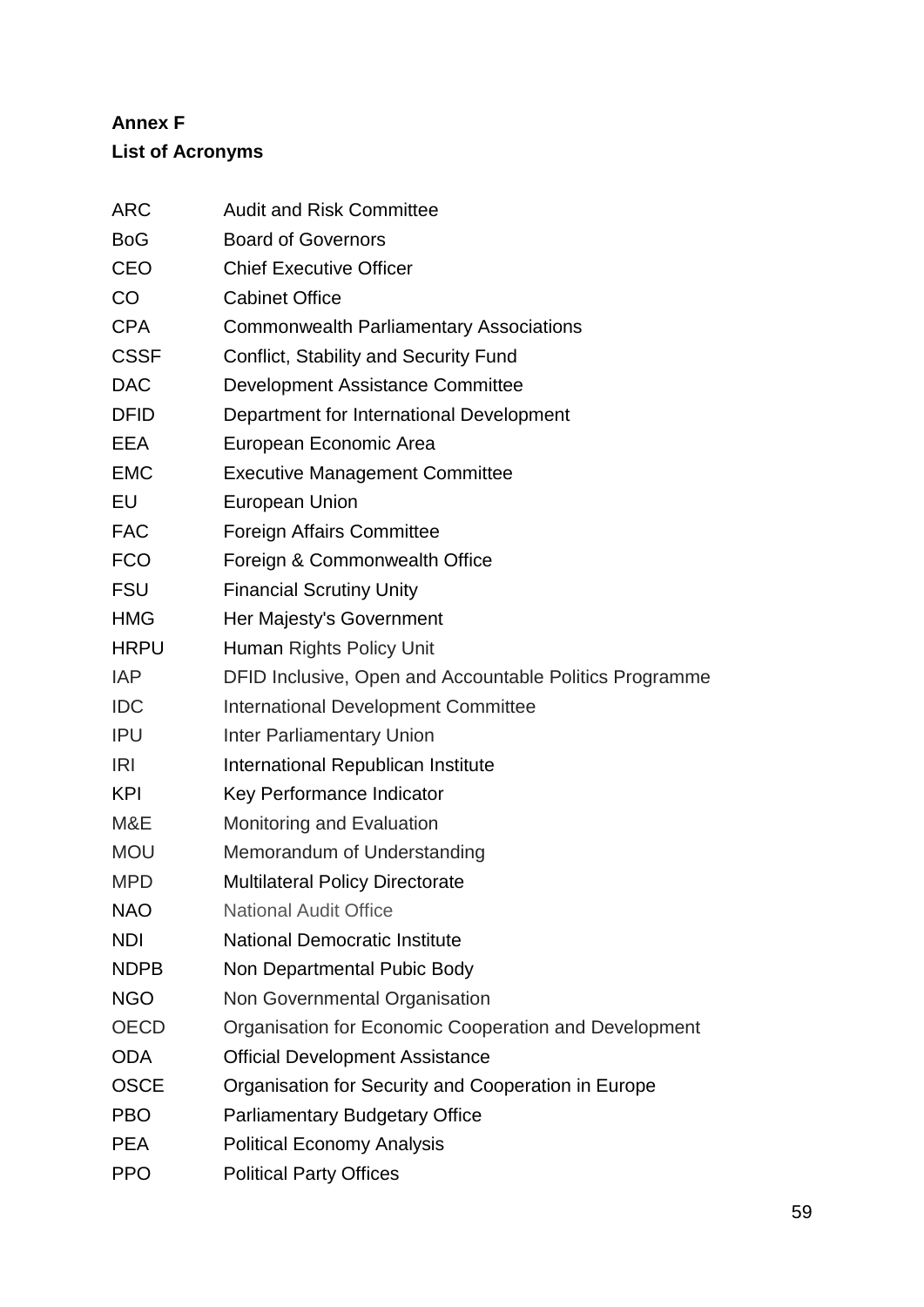- PQC Programme Quality Committee
- PWD Persons With Disabilities
- RAG Red Amber Green
- SMS Senior Management Structure
- SNP Scottish National Party
- TAU Technical Advisory Unit
- UNDP United Nations Development Programme
- USP Unique Selling Point
- VFM Value for Money
- WFD Westminster Foundation for Democracy